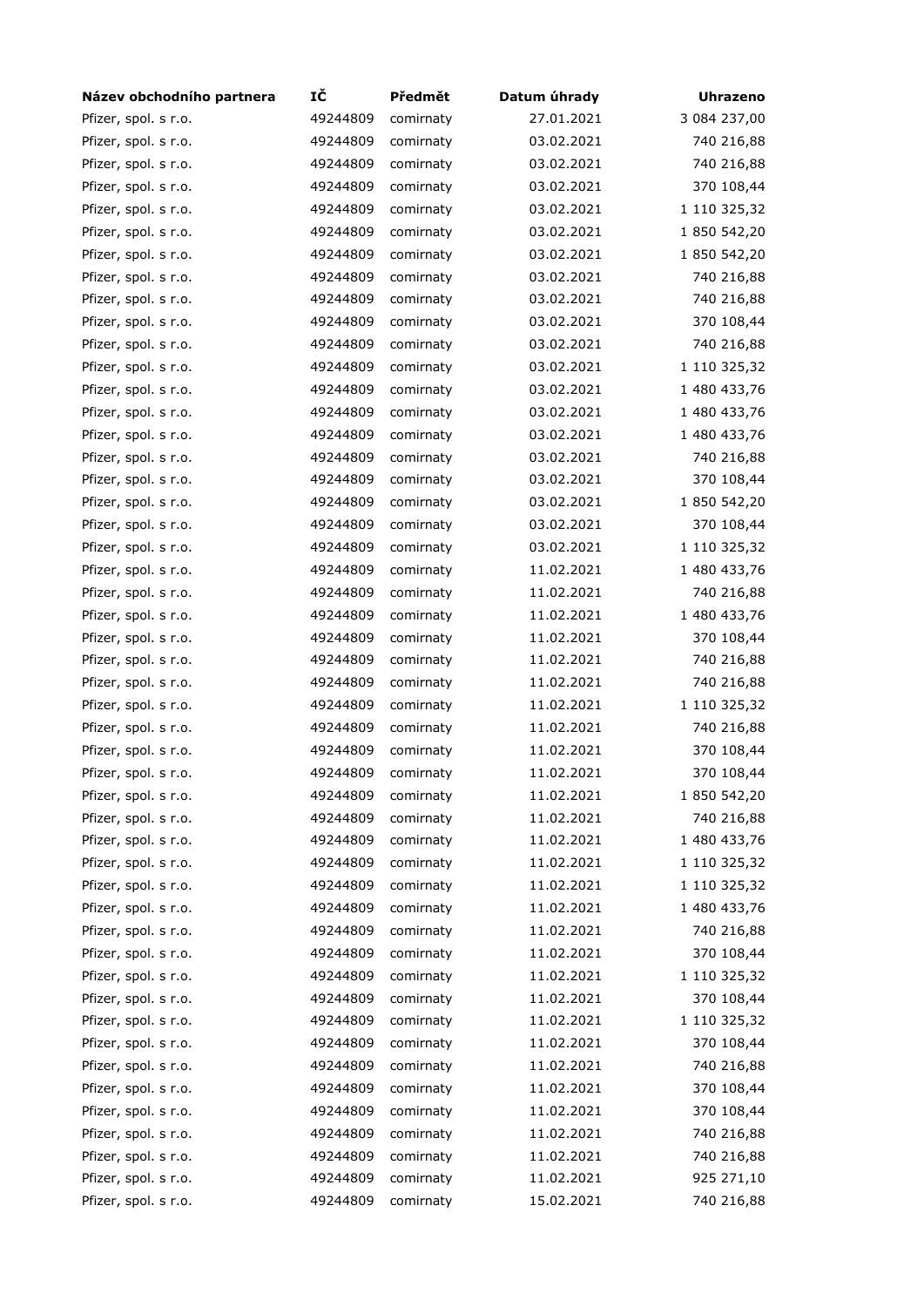| Pfizer, spol. s r.o. | 49244809 | comirnaty | 15.02.2021 | 1 110 325,32 |
|----------------------|----------|-----------|------------|--------------|
| Pfizer, spol. s r.o. | 49244809 | comirnaty | 15.02.2021 | 1 480 433,76 |
| Pfizer, spol. s r.o. | 49244809 | comirnaty | 15.02.2021 | 740 216,88   |
| Pfizer, spol. s r.o. | 49244809 | comirnaty | 15.02.2021 | 740 216,88   |
| Pfizer, spol. s r.o. | 49244809 | comirnaty | 15.02.2021 | 740 216,88   |
| Pfizer, spol. s r.o. | 49244809 | comirnaty | 15.02.2021 | 370 108,44   |
| Pfizer, spol. s r.o. | 49244809 | comirnaty | 15.02.2021 | 1 110 325,32 |
| Pfizer, spol. s r.o. | 49244809 | comirnaty | 15.02.2021 | 1 110 325,32 |
| Pfizer, spol. s r.o. | 49244809 | comirnaty | 15.02.2021 | 370 108,44   |
| Pfizer, spol. s r.o. | 49244809 | comirnaty | 15.02.2021 | 740 216,88   |
| Pfizer, spol. s r.o. | 49244809 | comirnaty | 15.02.2021 | 370 108,44   |
| Pfizer, spol. s r.o. | 49244809 | comirnaty | 15.02.2021 | 370 108,44   |
| Pfizer, spol. s r.o. | 49244809 | comirnaty | 15.02.2021 | 1 110 325,32 |
| Pfizer, spol. s r.o. | 49244809 | comirnaty | 25.02.2021 | 740 216,88   |
| Pfizer, spol. s r.o. | 49244809 | comirnaty | 25.02.2021 | 370 108,44   |
| Pfizer, spol. s r.o. | 49244809 | comirnaty | 25.02.2021 | 370 108,44   |
| Pfizer, spol. s r.o. | 49244809 | comirnaty | 25.02.2021 | 370 108,44   |
| Pfizer, spol. s r.o. | 49244809 | comirnaty | 25.02.2021 | 740 216,88   |
| Pfizer, spol. s r.o. | 49244809 | comirnaty | 25.02.2021 | 370 108,44   |
| Pfizer, spol. s r.o. | 49244809 | comirnaty | 25.02.2021 | 370 108,44   |
| Pfizer, spol. s r.o. | 49244809 | comirnaty | 25.02.2021 | 740 216,88   |
| Pfizer, spol. s r.o. | 49244809 | comirnaty | 25.02.2021 | 740 216,88   |
| Pfizer, spol. s r.o. | 49244809 | comirnaty | 25.02.2021 | 1 110 325,32 |
| Pfizer, spol. s r.o. | 49244809 | comirnaty | 25.02.2021 | 740 216,88   |
| Pfizer, spol. s r.o. | 49244809 | comirnaty | 25.02.2021 | 2 220 650,64 |
| Pfizer, spol. s r.o. | 49244809 | comirnaty | 25.02.2021 | 1 110 325,32 |
| Pfizer, spol. s r.o. | 49244809 | comirnaty | 25.02.2021 | 740 216,88   |
| Pfizer, spol. s r.o. | 49244809 | comirnaty | 25.02.2021 | 1 110 325,32 |
| Pfizer, spol. s r.o. | 49244809 | comirnaty | 25.02.2021 | 1 110 325,32 |
| Pfizer, spol. s r.o. | 49244809 | comirnaty | 25.02.2021 | 1 480 433,76 |
| Pfizer, spol. s r.o. | 49244809 | comirnaty | 25.02.2021 | 1 480 433,76 |
| Pfizer, spol. s r.o. | 49244809 | comirnaty | 25.02.2021 | 1 110 325,32 |
| Pfizer, spol. s r.o. | 49244809 | comirnaty | 25.02.2021 | 1 480 433,76 |
| Pfizer, spol. s r.o. | 49244809 | comirnaty | 25.02.2021 | 1 850 542,20 |
| Pfizer, spol. s r.o. | 49244809 | comirnaty | 25.02.2021 | 1 110 325,32 |
| Pfizer, spol. s r.o. | 49244809 | comirnaty | 25.02.2021 | 1 110 325,32 |
| Pfizer, spol. s r.o. | 49244809 | comirnaty | 25.02.2021 | 370 108,44   |
| Pfizer, spol. s r.o. | 49244809 | comirnaty | 25.02.2021 | 740 216,88   |
| Pfizer, spol. s r.o. | 49244809 | comirnaty | 25.02.2021 | 370 108,44   |
| Pfizer, spol. s r.o. | 49244809 | comirnaty | 01.02.2021 | 308 423,70   |
| Pfizer, spol. s r.o. | 49244809 | comirnaty | 01.02.2021 | 308 423,70   |
| Pfizer, spol. s r.o. | 49244809 | comirnaty | 01.02.2021 | 308 423,70   |
| Pfizer, spol. s r.o. | 49244809 | comirnaty | 01.02.2021 | 308 423,70   |
| Pfizer, spol. s r.o. | 49244809 | comirnaty | 01.02.2021 | 308 423,70   |
| Pfizer, spol. s r.o. | 49244809 | comirnaty | 01.02.2021 | 308 423,70   |
| Pfizer, spol. s r.o. | 49244809 | comirnaty | 01.02.2021 | 308 423,70   |
| Pfizer, spol. s r.o. | 49244809 | comirnaty | 01.02.2021 | 308 423,70   |
| Pfizer, spol. s r.o. | 49244809 | comirnaty | 01.02.2021 | 308 423,70   |
| Pfizer, spol. s r.o. | 49244809 | comirnaty | 01.02.2021 | 308 423,70   |
| Pfizer, spol. s r.o. | 49244809 | comirnaty | 01.02.2021 | 308 423,70   |
|                      |          |           |            |              |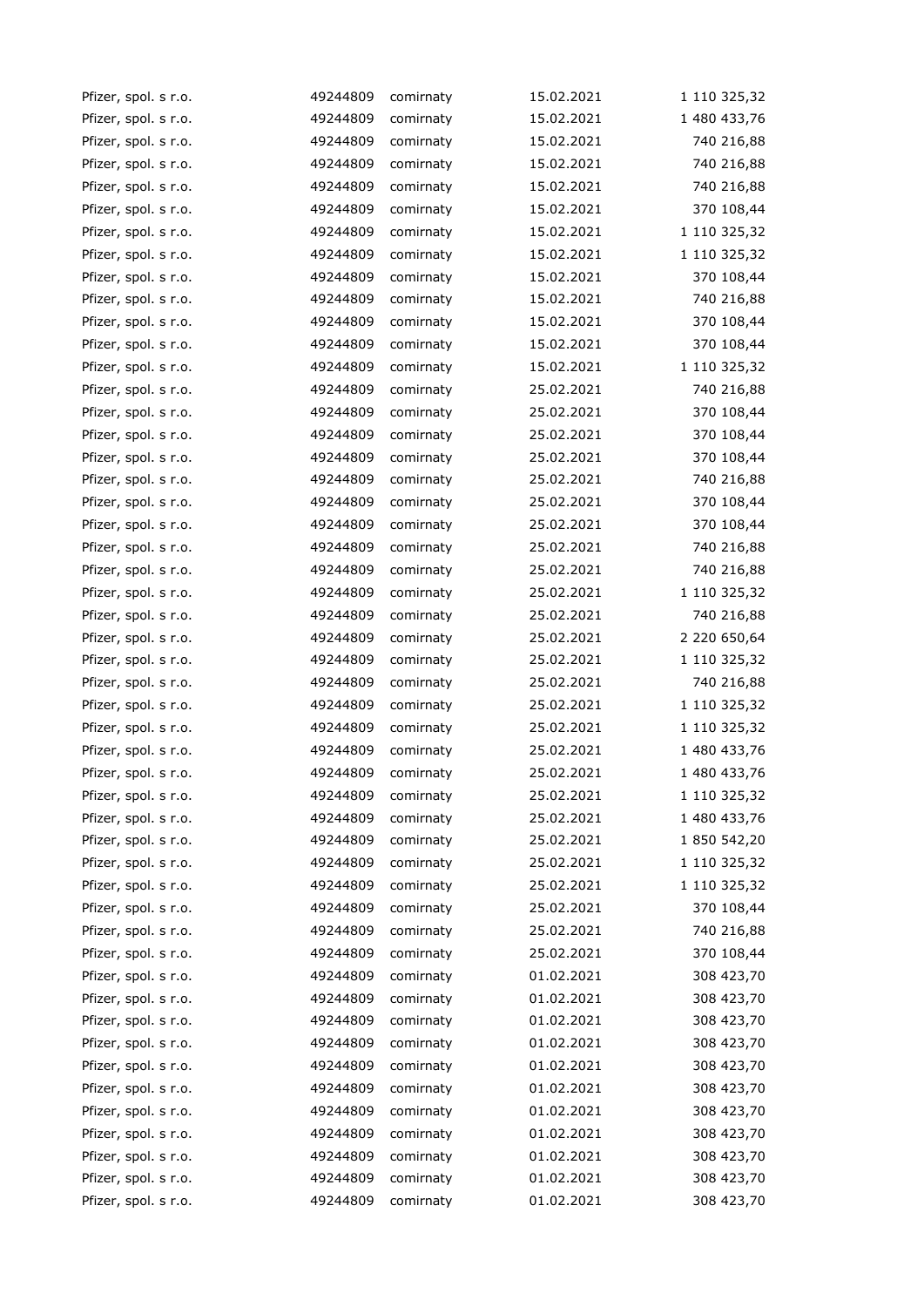| Pfizer, spol. s r.o. | 49244809 | comirnaty | 01.02.2021 | 308 423,70   |
|----------------------|----------|-----------|------------|--------------|
| Pfizer, spol. s r.o. | 49244809 | comirnaty | 01.02.2021 | 308 423,70   |
| Pfizer, spol. s r.o. | 49244809 | comirnaty | 01.02.2021 | 308 423,70   |
| Pfizer, spol. s r.o. | 49244809 | comirnaty | 01.02.2021 | 308 423,70   |
| Pfizer, spol. s r.o. | 49244809 | comirnaty | 01.02.2021 | 308 423,70   |
| Pfizer, spol. s r.o. | 49244809 | comirnaty | 01.02.2021 | 308 423,70   |
| Pfizer, spol. s r.o. | 49244809 | comirnaty | 01.02.2021 | 308 423,70   |
| Pfizer, spol. s r.o. | 49244809 | comirnaty | 01.02.2021 | 308 423,70   |
| Pfizer, spol. s r.o. | 49244809 | comirnaty | 01.02.2021 | 308 423,70   |
| Pfizer, spol. s r.o. | 49244809 | comirnaty | 01.02.2021 | 616 847,40   |
| Pfizer, spol. s r.o. | 49244809 | comirnaty | 01.02.2021 | 616 847,40   |
| Pfizer, spol. s r.o. | 49244809 | comirnaty | 01.02.2021 | 308 423,70   |
| Pfizer, spol. s r.o. | 49244809 | comirnaty | 01.02.2021 | 616 847,40   |
| Pfizer, spol. s r.o. | 49244809 | comirnaty | 01.02.2021 | 308 423,70   |
| Pfizer, spol. s r.o. | 49244809 | comirnaty | 01.02.2021 | 616 847,40   |
| Pfizer, spol. s r.o. | 49244809 | comirnaty | 01.02.2021 | 3 084 237,00 |
| Pfizer, spol. s r.o. | 49244809 | comirnaty | 01.02.2021 | 616 847,40   |
| Pfizer, spol. s r.o. | 49244809 | comirnaty | 01.02.2021 | 616 847,40   |
| Pfizer, spol. s r.o. | 49244809 | comirnaty | 01.02.2021 | 308 423,70   |
| Pfizer, spol. s r.o. | 49244809 | comirnaty | 01.02.2021 | 925 271,10   |
| Pfizer, spol. s r.o. | 49244809 | comirnaty | 01.02.2021 | 3 084 237,00 |
| Pfizer, spol. s r.o. | 49244809 | comirnaty | 01.02.2021 | 1 233 694,80 |
| Pfizer, spol. s r.o. | 49244809 | comirnaty | 01.02.2021 | 616 847,40   |
| Pfizer, spol. s r.o. | 49244809 | comirnaty | 01.02.2021 | 925 271,10   |
| Pfizer, spol. s r.o. | 49244809 | comirnaty | 01.02.2021 | 925 271,10   |
| Pfizer, spol. s r.o. | 49244809 | comirnaty | 01.02.2021 | 308 423,70   |
| Pfizer, spol. s r.o. | 49244809 | comirnaty | 01.02.2021 | 925 271,10   |
| Pfizer, spol. s r.o. | 49244809 | comirnaty | 01.02.2021 | 1 542 118,50 |
| Pfizer, spol. s r.o. | 49244809 | comirnaty | 01.02.2021 | 308 423,70   |
| Pfizer, spol. s r.o. | 49244809 | comirnaty | 01.02.2021 | 308 423,70   |
| Pfizer, spol. s r.o. | 49244809 | comirnaty | 01.02.2021 | 925 271,10   |
| Pfizer, spol. s r.o. | 49244809 | comirnaty | 01.02.2021 | 616 847,40   |
| Pfizer, spol. s r.o. | 49244809 | comirnaty | 01.02.2021 | 616 847,40   |
| Pfizer, spol. s r.o. | 49244809 | comirnaty | 01.02.2021 | 616 847,40   |
| Pfizer, spol. s r.o. | 49244809 | comirnaty | 01.02.2021 | 308 423,70   |
| Pfizer, spol. s r.o. | 49244809 | comirnaty | 03.02.2021 | 616 847,40   |
| Pfizer, spol. s r.o. | 49244809 | comirnaty | 03.02.2021 | 925 271,10   |
| Pfizer, spol. s r.o. | 49244809 | comirnaty | 03.02.2021 | 616 847,40   |
| Pfizer, spol. s r.o. | 49244809 | comirnaty | 03.02.2021 | 616 847,40   |
| Pfizer, spol. s r.o. | 49244809 | comirnaty | 03.02.2021 | 308 423,70   |
| Pfizer, spol. s r.o. | 49244809 | comirnaty | 03.02.2021 | 3 084 237,00 |
| Pfizer, spol. s r.o. | 49244809 | comirnaty | 03.02.2021 | 308 423,70   |
| Pfizer, spol. s r.o. | 49244809 | comirnaty | 03.02.2021 | 616 847,40   |
| Pfizer, spol. s r.o. | 49244809 | comirnaty | 03.02.2021 | 616 847,40   |
| Pfizer, spol. s r.o. | 49244809 | comirnaty | 03.02.2021 | 3 084 237,00 |
| Pfizer, spol. s r.o. | 49244809 | comirnaty | 03.02.2021 | 925 271,10   |
| Pfizer, spol. s r.o. | 49244809 | comirnaty | 03.02.2021 | 616 847,40   |
| Pfizer, spol. s r.o. | 49244809 | comirnaty | 03.02.2021 | 308 423,70   |
| Pfizer, spol. s r.o. | 49244809 | comirnaty | 03.02.2021 | 1 233 694,80 |
| Pfizer, spol. s r.o. | 49244809 | comirnaty | 03.02.2021 | 616 847,40   |
|                      |          |           |            |              |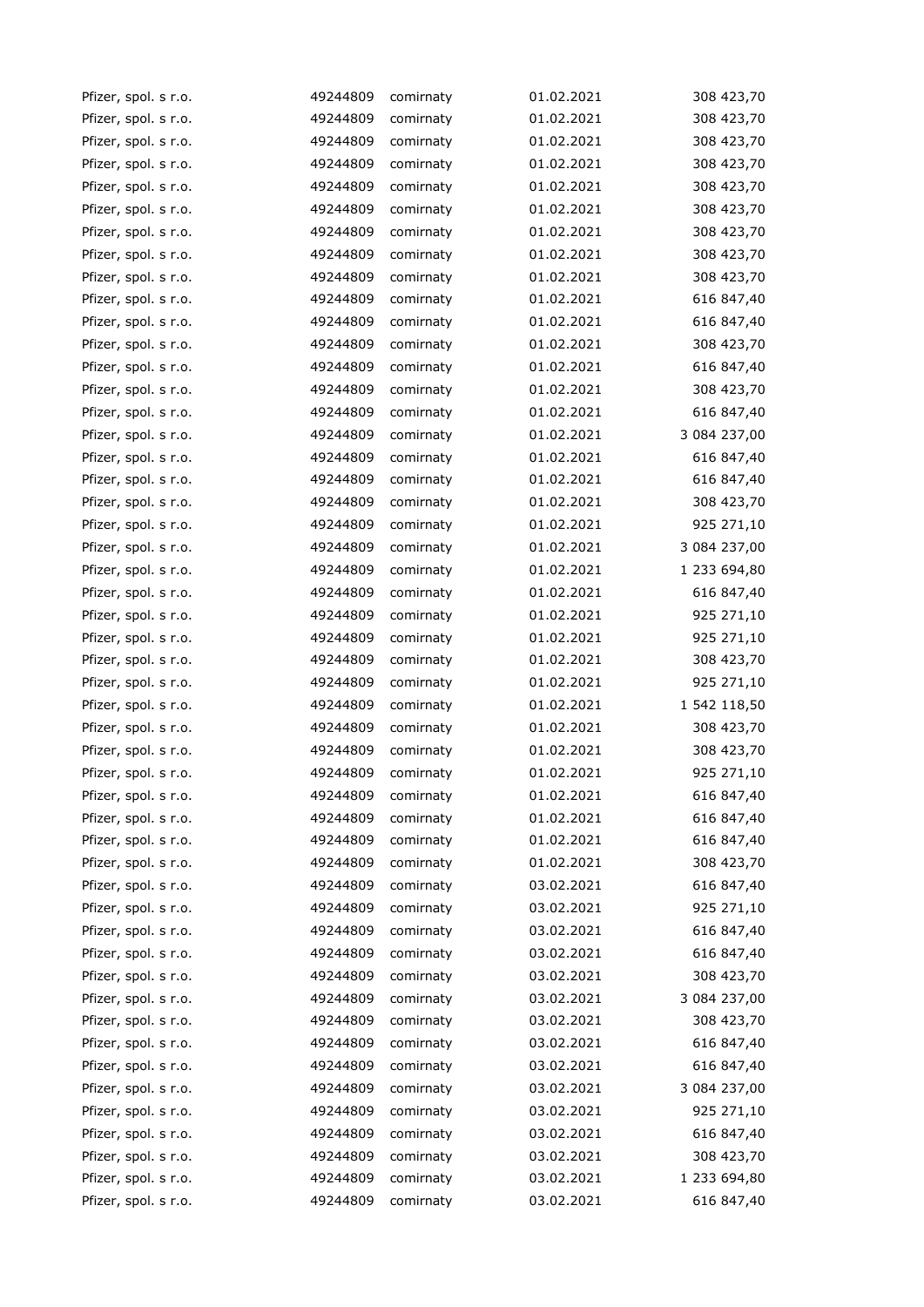| Pfizer, spol. s r.o. | 49244809 | comirnaty | 03.02.2021 | 616 847,40   |
|----------------------|----------|-----------|------------|--------------|
| Pfizer, spol. s r.o. | 49244809 | comirnaty | 03.02.2021 | 925 271,10   |
| Pfizer, spol. s r.o. | 49244809 | comirnaty | 03.02.2021 | 308 423,70   |
| Pfizer, spol. s r.o. | 49244809 | comirnaty | 03.02.2021 | 925 271,10   |
| Pfizer, spol. s r.o. | 49244809 | comirnaty | 03.02.2021 | 308 423,70   |
| Pfizer, spol. s r.o. | 49244809 | comirnaty | 03.02.2021 | 308 423,70   |
| Pfizer, spol. s r.o. | 49244809 | comirnaty | 03.02.2021 | 308 423,70   |
| Pfizer, spol. s r.o. | 49244809 | comirnaty | 03.02.2021 | 1 542 118,50 |
| Pfizer, spol. s r.o. | 49244809 | comirnaty | 03.02.2021 | 925 271,10   |
| Pfizer, spol. s r.o. | 49244809 | comirnaty | 03.02.2021 | 616 847,40   |
| Pfizer, spol. s r.o. | 49244809 | comirnaty | 03.02.2021 | 308 423,70   |
| Pfizer, spol. s r.o. | 49244809 | comirnaty | 01.03.2021 | 740 216,88   |
| Pfizer, spol. s r.o. | 49244809 | comirnaty | 01.03.2021 | 370 108,44   |
| Pfizer, spol. s r.o. | 49244809 | comirnaty | 01.03.2021 | 370 108,44   |
| Pfizer, spol. s r.o. | 49244809 | comirnaty | 01.03.2021 | 1 110 325,32 |
| Pfizer, spol. s r.o. | 49244809 | comirnaty | 01.03.2021 | 370 108,44   |
| Pfizer, spol. s r.o. | 49244809 | comirnaty | 01.03.2021 | 370 108,44   |
| Pfizer, spol. s r.o. | 49244809 | comirnaty | 01.03.2021 | 740 216,88   |
| Pfizer, spol. s r.o. | 49244809 | comirnaty | 01.03.2021 | 740 216,88   |
| Pfizer, spol. s r.o. | 49244809 | comirnaty | 01.03.2021 | 740 216,88   |
| Pfizer, spol. s r.o. | 49244809 | comirnaty | 01.03.2021 | 1 480 433,76 |
| Pfizer, spol. s r.o. | 49244809 | comirnaty | 01.03.2021 | 740 216,88   |
| Pfizer, spol. s r.o. | 49244809 | comirnaty | 01.03.2021 | 370 108,44   |
| Pfizer, spol. s r.o. | 49244809 | comirnaty | 01.03.2021 | 1 850 542,20 |
| Pfizer, spol. s r.o. | 49244809 | comirnaty | 01.03.2021 | 1 480 433,76 |
| Pfizer, spol. s r.o. | 49244809 | comirnaty | 01.03.2021 | 1 110 325,32 |
| Pfizer, spol. s r.o. | 49244809 | comirnaty | 01.03.2021 | 740 216,88   |
| Pfizer, spol. s r.o. | 49244809 | comirnaty | 01.03.2021 | 1 110 325,32 |
| Pfizer, spol. s r.o. | 49244809 | comirnaty | 01.03.2021 | 2 590 759,08 |
| Pfizer, spol. s r.o. | 49244809 | comirnaty | 01.03.2021 | 1 110 325,32 |
| Pfizer, spol. s r.o. | 49244809 | comirnaty | 01.03.2021 | 740 216,88   |
| Pfizer, spol. s r.o. | 49244809 | comirnaty | 01.03.2021 | 370 108,44   |
| Pfizer, spol. s r.o. | 49244809 | comirnaty | 01.03.2021 | 370 108,44   |
| Pfizer, spol. s r.o. | 49244809 | comirnaty | 01.03.2021 | 1 480 433,76 |
| Pfizer, spol. s r.o. | 49244809 | comirnaty | 01.03.2021 | 1 110 325,32 |
| Pfizer, spol. s r.o. | 49244809 | comirnaty | 01.03.2021 | 1 110 325,32 |
| Pfizer, spol. s r.o. | 49244809 | comirnaty | 01.03.2021 | 1 110 325,32 |
| Pfizer, spol. s r.o. | 49244809 | comirnaty | 05.03.2021 | 370 108,44   |
| Pfizer, spol. s r.o. | 49244809 | comirnaty | 05.03.2021 | 740 216,88   |
| Pfizer, spol. s r.o. | 49244809 | comirnaty | 05.03.2021 | 1 480 433,76 |
| Pfizer, spol. s r.o. | 49244809 | comirnaty | 05.03.2021 | 1 480 433,76 |
| Pfizer, spol. s r.o. | 49244809 | comirnaty | 05.03.2021 | 370 108,44   |
| Pfizer, spol. s r.o. | 49244809 | comirnaty | 05.03.2021 | 2 590 759,08 |
| Pfizer, spol. s r.o. | 49244809 | comirnaty | 05.03.2021 | 1 110 325,32 |
| Pfizer, spol. s r.o. | 49244809 | comirnaty | 05.03.2021 | 740 216,88   |
| Pfizer, spol. s r.o. | 49244809 | comirnaty | 05.03.2021 | 370 108,44   |
| Pfizer, spol. s r.o. | 49244809 | comirnaty | 05.03.2021 | 370 108,44   |
| Pfizer, spol. s r.o. | 49244809 | comirnaty | 05.03.2021 | 740 216,88   |
| Pfizer, spol. s r.o. | 49244809 | comirnaty | 05.03.2021 | 370 108,44   |
| Pfizer, spol. s r.o. | 49244809 | comirnaty | 05.03.2021 | 740 216,88   |
|                      |          |           |            |              |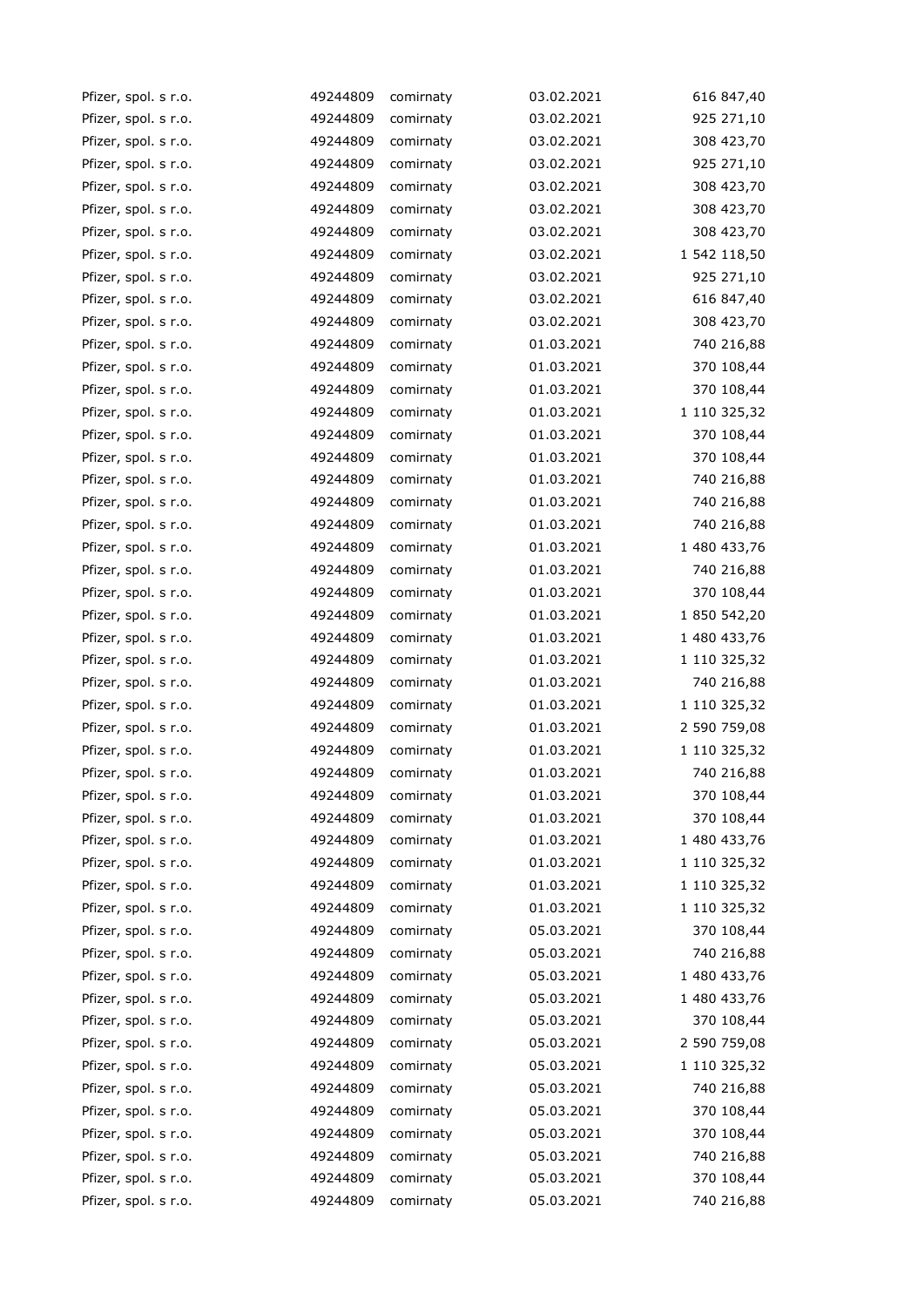| Pfizer, spol. s r.o. | 49244809 | comirnaty | 05.03.2021 | 370 108,44   |
|----------------------|----------|-----------|------------|--------------|
| Pfizer, spol. s r.o. | 49244809 | comirnaty | 05.03.2021 | 370 108,44   |
| Pfizer, spol. s r.o. | 49244809 | comirnaty | 05.03.2021 | 370 108,44   |
| Pfizer, spol. s r.o. | 49244809 | comirnaty | 05.03.2021 | 1 480 433,76 |
| Pfizer, spol. s r.o. | 49244809 | comirnaty | 05.03.2021 | 1 480 433,76 |
| Pfizer, spol. s r.o. | 49244809 | comirnaty | 05.03.2021 | 370 108,44   |
| Pfizer, spol. s r.o. | 49244809 | comirnaty | 05.03.2021 | 1 480 433,76 |
| Pfizer, spol. s r.o. | 49244809 | comirnaty | 05.03.2021 | 1 480 433,76 |
| Pfizer, spol. s r.o. | 49244809 | comirnaty | 05.03.2021 | 370 108,44   |
| Pfizer, spol. s r.o. | 49244809 | comirnaty | 05.03.2021 | 740 216,88   |
| Pfizer, spol. s r.o. | 49244809 | comirnaty | 05.03.2021 | 370 108,44   |
| Pfizer, spol. s r.o. | 49244809 | comirnaty | 05.03.2021 | 370 108,44   |
| Pfizer, spol. s r.o. | 49244809 | comirnaty | 05.03.2021 | 370 108,44   |
| Pfizer, spol. s r.o. | 49244809 | comirnaty | 05.03.2021 | 2 960 867,52 |
| Pfizer, spol. s r.o. | 49244809 | comirnaty | 05.03.2021 | 1 110 325,32 |
| Pfizer, spol. s r.o. | 49244809 | comirnaty | 05.03.2021 | 1 110 325,32 |
| Pfizer, spol. s r.o. | 49244809 | comirnaty | 05.03.2021 | 1 110 325,32 |
| Pfizer, spol. s r.o. | 49244809 | comirnaty | 05.03.2021 | 1 480 433,76 |
| Pfizer, spol. s r.o. | 49244809 | comirnaty | 09.03.2021 | 1 480 433,76 |
| Pfizer, spol. s r.o. | 49244809 | comirnaty | 09.03.2021 | 370 108,44   |
| Pfizer, spol. s r.o. | 49244809 | comirnaty | 09.03.2021 | 370 108,44   |
| Pfizer, spol. s r.o. | 49244809 | comirnaty | 09.03.2021 | 370 108,44   |
| Pfizer, spol. s r.o. | 49244809 | comirnaty | 09.03.2021 | 740 216,88   |
| Pfizer, spol. s r.o. | 49244809 | comirnaty | 09.03.2021 | 1 480 433,76 |
| Pfizer, spol. s r.o. | 49244809 | comirnaty | 09.03.2021 | 2 960 867,52 |
| Pfizer, spol. s r.o. | 49244809 | comirnaty | 09.03.2021 | 1 480 433,76 |
| Pfizer, spol. s r.o. | 49244809 | comirnaty | 09.03.2021 | 370 108,44   |
| Pfizer, spol. s r.o. | 49244809 | comirnaty | 09.03.2021 | 740 216,88   |
| Pfizer, spol. s r.o. | 49244809 | comirnaty | 09.03.2021 | 370 108,44   |
| Pfizer, spol. s r.o. | 49244809 | comirnaty | 09.03.2021 | 370 108,44   |
| Pfizer, spol. s r.o. | 49244809 | comirnaty | 09.03.2021 | 1 110 325,32 |
| Pfizer, spol. s r.o. | 49244809 | comirnaty | 09.03.2021 | 1 110 325,32 |
| Pfizer, spol. s r.o. | 49244809 | comirnaty | 09.03.2021 | 370 108,44   |
| Pfizer, spol. s r.o. | 49244809 | comirnaty | 09.03.2021 | 370 108,44   |
| Pfizer, spol. s r.o. | 49244809 | comirnaty | 09.03.2021 | 1 480 433,76 |
| Pfizer, spol. s r.o. | 49244809 | comirnaty | 09.03.2021 | 740 216,88   |
| Pfizer, spol. s r.o. | 49244809 | comirnaty | 09.03.2021 | 740 216,88   |
| Pfizer, spol. s r.o. | 49244809 | comirnaty | 09.03.2021 | 740 216,88   |
| Pfizer, spol. s r.o. | 49244809 | comirnaty | 09.03.2021 | 1 110 325,32 |
| Pfizer, spol. s r.o. | 49244809 | comirnaty | 09.03.2021 | 1 480 433,76 |
| Pfizer, spol. s r.o. | 49244809 | comirnaty | 09.03.2021 | 370 108,44   |
| Pfizer, spol. s r.o. | 49244809 | comirnaty | 09.03.2021 | 1 480 433,76 |
| Pfizer, spol. s r.o. | 49244809 | comirnaty | 09.03.2021 | 2 590 759,08 |
| Pfizer, spol. s r.o. | 49244809 | comirnaty | 09.03.2021 | 740 216,88   |
| Pfizer, spol. s r.o. | 49244809 | comirnaty | 09.03.2021 | 370 108,44   |
| Pfizer, spol. s r.o. | 49244809 | comirnaty | 09.03.2021 | 1 480 433,76 |
| Pfizer, spol. s r.o. | 49244809 | comirnaty | 09.03.2021 | 370 108,44   |
| Pfizer, spol. s r.o. | 49244809 | comirnaty | 09.03.2021 | 370 108,44   |
| Pfizer, spol. s r.o. | 49244809 | comirnaty | 09.03.2021 | 1 480 433,76 |
| Pfizer, spol. s r.o. | 49244809 | comirnaty | 23.03.2021 | 1 480 433,76 |
|                      |          |           |            |              |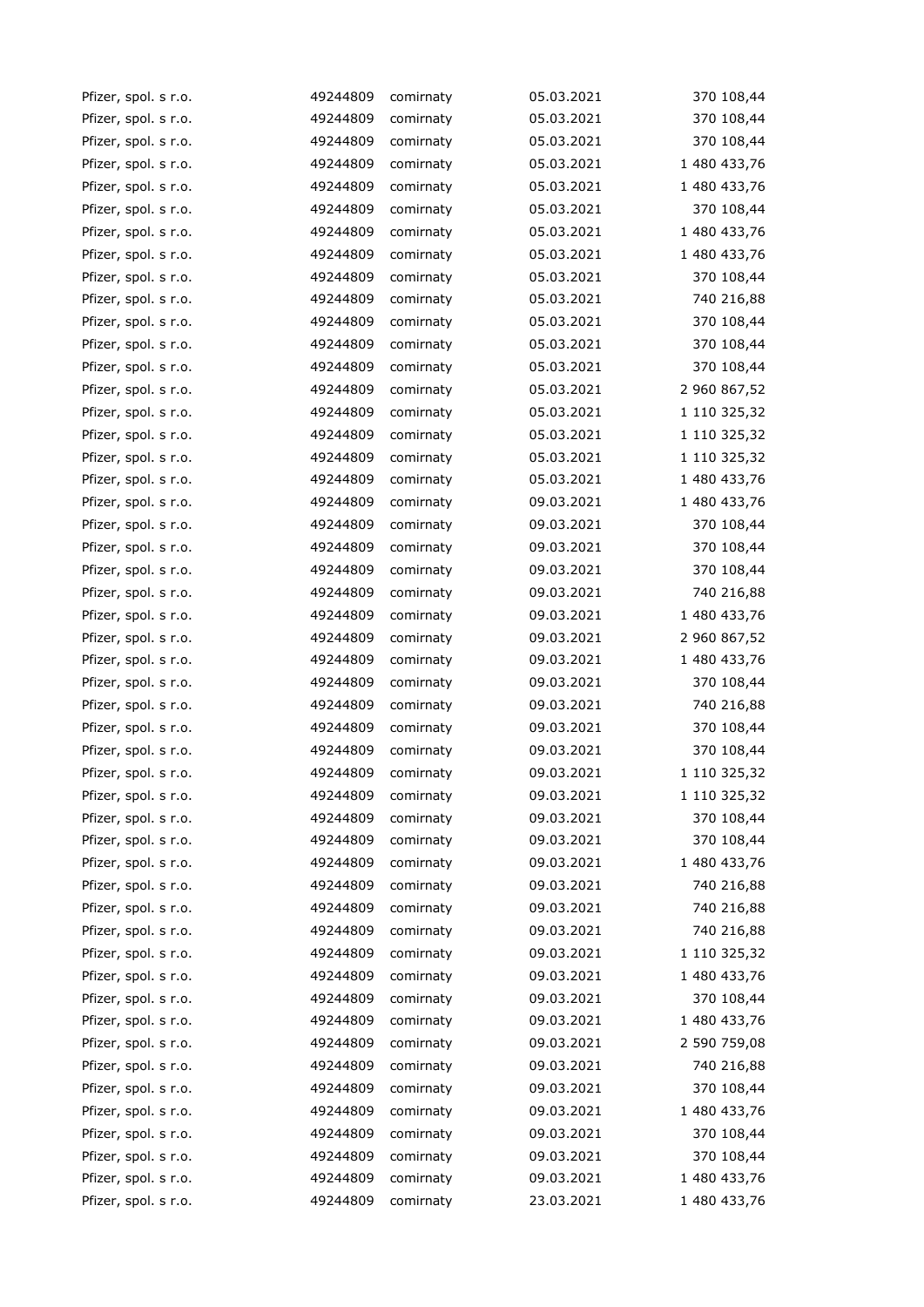| Pfizer, spol. s r.o. | 49244809 | comirnaty | 23.03.2021 | 740 216,88   |
|----------------------|----------|-----------|------------|--------------|
| Pfizer, spol. s r.o. | 49244809 | comirnaty | 23.03.2021 | 370 108,44   |
| Pfizer, spol. s r.o. | 49244809 | comirnaty | 23.03.2021 | 370 108,44   |
| Pfizer, spol. s r.o. | 49244809 | comirnaty | 23.03.2021 | 740 216,88   |
| Pfizer, spol. s r.o. | 49244809 | comirnaty | 23.03.2021 | 1 480 433,76 |
| Pfizer, spol. s r.o. | 49244809 | comirnaty | 23.03.2021 | 1 850 542,20 |
| Pfizer, spol. s r.o. | 49244809 | comirnaty | 23.03.2021 | 3 701 084,40 |
| Pfizer, spol. s r.o. | 49244809 | comirnaty | 23.03.2021 | 740 216,88   |
| Pfizer, spol. s r.o. | 49244809 | comirnaty | 23.03.2021 | 1 480 433,76 |
| Pfizer, spol. s r.o. | 49244809 | comirnaty | 23.03.2021 | 740 216,88   |
| Pfizer, spol. s r.o. | 49244809 | comirnaty | 23.03.2021 | 370 108,44   |
| Pfizer, spol. s r.o. | 49244809 | comirnaty | 23.03.2021 | 1 850 542,20 |
| Pfizer, spol. s r.o. | 49244809 | comirnaty | 23.03.2021 | 370 108,44   |
| Pfizer, spol. s r.o. | 49244809 | comirnaty | 23.03.2021 | 1 480 433,76 |
| Pfizer, spol. s r.o. | 49244809 | comirnaty | 23.03.2021 | 740 216,88   |
| Pfizer, spol. s r.o. | 49244809 | comirnaty | 23.03.2021 | 370 108,44   |
| Pfizer, spol. s r.o. | 49244809 | comirnaty | 23.03.2021 | 740 216,88   |
| Pfizer, spol. s r.o. | 49244809 | comirnaty | 23.03.2021 | 1 110 325,32 |
| Pfizer, spol. s r.o. | 49244809 | comirnaty | 23.03.2021 | 740 216,88   |
| Pfizer, spol. s r.o. | 49244809 | comirnaty | 23.03.2021 | 740 216,88   |
| Pfizer, spol. s r.o. | 49244809 | comirnaty | 23.03.2021 | 1 480 433,76 |
| Pfizer, spol. s r.o. | 49244809 | comirnaty | 23.03.2021 | 3 330 975,96 |
| Pfizer, spol. s r.o. | 49244809 | comirnaty | 23.03.2021 | 1 480 433,76 |
| Pfizer, spol. s r.o. | 49244809 | comirnaty | 23.03.2021 | 370 108,44   |
| Pfizer, spol. s r.o. | 49244809 | comirnaty | 23.03.2021 | 1 850 542,20 |
| Pfizer, spol. s r.o. | 49244809 | comirnaty | 23.03.2021 | 1 850 542,20 |
| Pfizer, spol. s r.o. | 49244809 | comirnaty | 23.03.2021 | 370 108,44   |
| Pfizer, spol. s r.o. | 49244809 | comirnaty | 23.03.2021 | 1 850 542,20 |
| Pfizer, spol. s r.o. | 49244809 | comirnaty | 23.03.2021 | 370 108,44   |
| Pfizer, spol. s r.o. | 49244809 | comirnaty | 23.03.2021 | 740 216,88   |
| Pfizer, spol. s r.o. | 49244809 | comirnaty | 25.03.2021 | 370 108,44   |
| Pfizer, spol. s r.o. | 49244809 | comirnaty | 25.03.2021 | 370 108,44   |
| Pfizer, spol. s r.o. | 49244809 | comirnaty | 25.03.2021 | 1 110 325,32 |
| Pfizer, spol. s r.o. | 49244809 | comirnaty | 25.03.2021 | 1 850 542,20 |
| Pfizer, spol. s r.o. | 49244809 | comirnaty | 25.03.2021 | 370 108,44   |
| Pfizer, spol. s r.o. | 49244809 | comirnaty | 25.03.2021 | 370 108,44   |
| Pfizer, spol. s r.o. | 49244809 | comirnaty | 25.03.2021 | 370 108,44   |
| Pfizer, spol. s r.o. | 49244809 | comirnaty | 25.03.2021 | 740 216,88   |
| Pfizer, spol. s r.o. | 49244809 | comirnaty | 25.03.2021 | 1 850 542,20 |
| Pfizer, spol. s r.o. | 49244809 | comirnaty | 25.03.2021 | 1 850 542,20 |
| Pfizer, spol. s r.o. | 49244809 | comirnaty | 25.03.2021 | 1 480 433,76 |
| Pfizer, spol. s r.o. | 49244809 | comirnaty | 25.03.2021 | 740 216,88   |
| Pfizer, spol. s r.o. | 49244809 | comirnaty | 25.03.2021 | 370 108,44   |
| Pfizer, spol. s r.o. | 49244809 | comirnaty | 25.03.2021 | 1 480 433,76 |
| Pfizer, spol. s r.o. | 49244809 | comirnaty | 25.03.2021 | 740 216,88   |
| Pfizer, spol. s r.o. | 49244809 | comirnaty | 25.03.2021 | 370 108,44   |
| Pfizer, spol. s r.o. | 49244809 | comirnaty | 25.03.2021 | 370 108,44   |
| Pfizer, spol. s r.o. | 49244809 | comirnaty | 25.03.2021 | 4 071 192,84 |
| Pfizer, spol. s r.o. | 49244809 | comirnaty | 25.03.2021 | 370 108,44   |
| Pfizer, spol. s r.o. | 49244809 | comirnaty | 25.03.2021 | 740 216,88   |
|                      |          |           |            |              |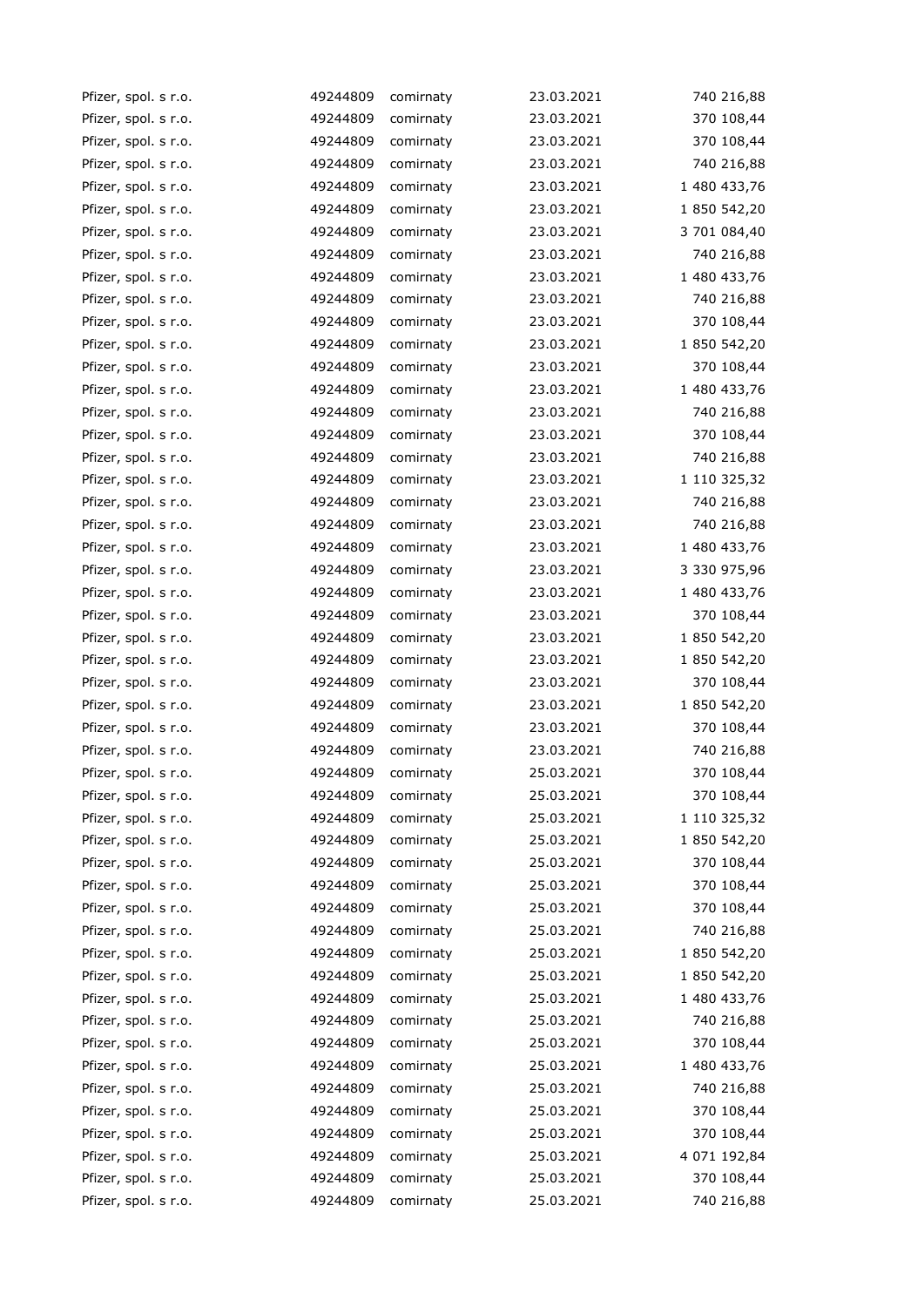| Pfizer, spol. s r.o. | 49244809 | comirnaty | 25.03.2021 | 740 216,88   |
|----------------------|----------|-----------|------------|--------------|
| Pfizer, spol. s r.o. | 49244809 | comirnaty | 25.03.2021 | 370 108,44   |
| Pfizer, spol. s r.o. | 49244809 | comirnaty | 25.03.2021 | 2 960 867,52 |
| Pfizer, spol. s r.o. | 49244809 | comirnaty | 25.03.2021 | 1 480 433,76 |
| Pfizer, spol. s r.o. | 49244809 | comirnaty | 25.03.2021 | 1 850 542,20 |
| Pfizer, spol. s r.o. | 49244809 | comirnaty | 25.03.2021 | 370 108,44   |
| Pfizer, spol. s r.o. | 49244809 | comirnaty | 25.03.2021 | 2 220 650,64 |
| Pfizer, spol. s r.o. | 49244809 | comirnaty | 25.03.2021 | 1 480 433,76 |
| Pfizer, spol. s r.o. | 49244809 | comirnaty | 25.03.2021 | 1 110 325,32 |
| Pfizer, spol. s r.o. | 49244809 | comirnaty | 25.03.2021 | 1 850 542,20 |
| Pfizer, spol. s r.o. | 49244809 | comirnaty | 25.03.2021 | 370 108,44   |
| Pfizer, spol. s r.o. | 49244809 | comirnaty | 25.03.2021 | 1 480 433,76 |
| Pfizer, spol. s r.o. | 49244809 | comirnaty | 25.03.2021 | 740 216,88   |
| Pfizer, spol. s r.o. | 49244809 | comirnaty | 25.03.2021 | 3 330 975,96 |
| Pfizer, spol. s r.o. | 49244809 | comirnaty | 25.03.2021 | 740 216,88   |
| Pfizer, spol. s r.o. | 49244809 | comirnaty | 25.03.2021 | 740 216,88   |
| Pfizer, spol. s r.o. | 49244809 | comirnaty | 25.03.2021 | 370 108,44   |
| Pfizer, spol. s r.o. | 49244809 | comirnaty | 25.03.2021 | 1 480 433,76 |
| Pfizer, spol. s r.o. | 49244809 | comirnaty | 25.03.2021 | 1 110 325,32 |
| Pfizer, spol. s r.o. | 49244809 | comirnaty | 25.03.2021 | 2 960 867,52 |
| Pfizer, spol. s r.o. | 49244809 | comirnaty | 25.03.2021 | 740 216,88   |
| Pfizer, spol. s r.o. | 49244809 | comirnaty | 25.03.2021 | 1 480 433,76 |
| Pfizer, spol. s r.o. | 49244809 | comirnaty | 25.03.2021 | 1 110 325,32 |
| Pfizer, spol. s r.o. | 49244809 | comirnaty | 25.03.2021 | 1 480 433,76 |
| Pfizer, spol. s r.o. | 49244809 | comirnaty | 25.03.2021 | 1 110 325,32 |
| Pfizer, spol. s r.o. | 49244809 | comirnaty | 25.03.2021 | 1 110 325,32 |
| Pfizer, spol. s r.o. | 49244809 | comirnaty | 25.03.2021 | 370 108,44   |
| Pfizer, spol. s r.o. | 49244809 | comirnaty | 25.03.2021 | 740 216,88   |
| Pfizer, spol. s r.o. | 49244809 | comirnaty | 25.03.2021 | 740 216,88   |
| Pfizer, spol. s r.o. | 49244809 | comirnaty | 25.03.2021 | 370 108,44   |
| Pfizer, spol. s r.o. | 49244809 | comirnaty | 25.03.2021 | 740 216,88   |
| Pfizer, spol. s r.o. | 49244809 | comirnaty | 25.03.2021 | 1 850 542,20 |
| Pfizer, spol. s r.o. | 49244809 | comirnaty | 25.03.2021 | 370 108,44   |
| Pfizer, spol. s r.o. | 49244809 | comirnaty | 25.03.2021 | 370 108,44   |
| Pfizer, spol. s r.o. | 49244809 | comirnaty | 25.03.2021 | 1 850 542,20 |
| Pfizer, spol. s r.o. | 49244809 | comirnaty | 25.03.2021 | 2 220 650,64 |
| Pfizer, spol. s r.o. | 49244809 | comirnaty | 25.03.2021 | 370 108,44   |
| Pfizer, spol. s r.o. | 49244809 | comirnaty | 25.03.2021 | 1 480 433,76 |
| Pfizer, spol. s r.o. | 49244809 | comirnaty | 25.03.2021 | 1 850 542,20 |
| Pfizer, spol. s r.o. | 49244809 | comirnaty | 25.03.2021 | 370 108,44   |
| Pfizer, spol. s r.o. | 49244809 | comirnaty | 25.03.2021 | 370 108,44   |
| Pfizer, spol. s r.o. | 49244809 | comirnaty | 25.03.2021 | 1 480 433,76 |
| Pfizer, spol. s r.o. | 49244809 | comirnaty | 13.04.2021 | 740 216,88   |
| Pfizer, spol. s r.o. | 49244809 | comirnaty | 13.04.2021 | 370 108,44   |
| Pfizer, spol. s r.o. | 49244809 | comirnaty | 13.04.2021 | 1 850 542,20 |
| Pfizer, spol. s r.o. | 49244809 | comirnaty | 13.04.2021 | 740 216,88   |
| Pfizer, spol. s r.o. | 49244809 | comirnaty | 13.04.2021 | 1 850 542,20 |
| Pfizer, spol. s r.o. | 49244809 | comirnaty | 13.04.2021 | 740 216,88   |
| Pfizer, spol. s r.o. | 49244809 | comirnaty | 13.04.2021 | 740 216,88   |
| Pfizer, spol. s r.o. | 49244809 | comirnaty | 13.04.2021 | 370 108,44   |
|                      |          |           |            |              |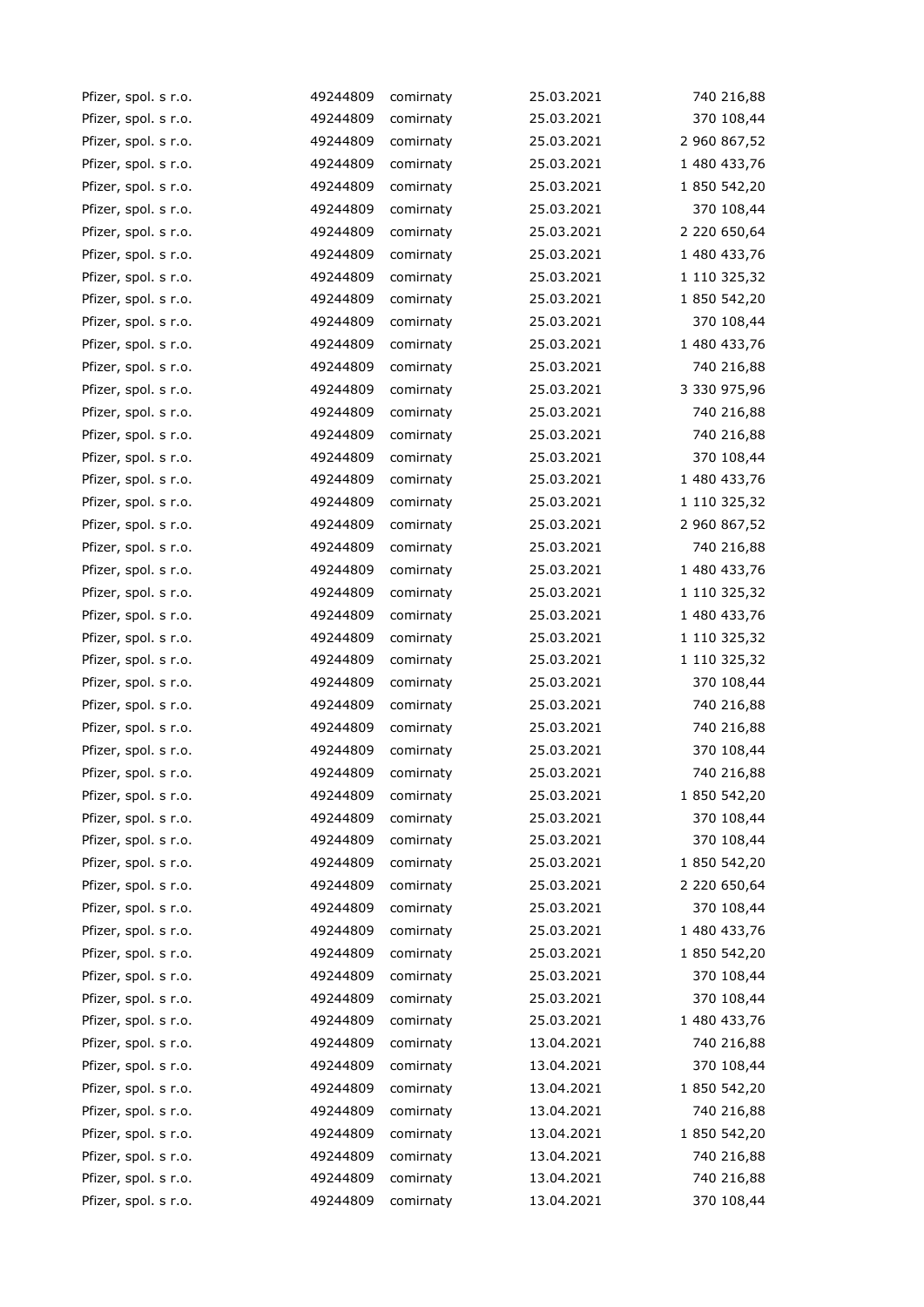| Pfizer, spol. s r.o. | 49244809 | comirnaty | 13.04.2021 | 1 110 325,32 |
|----------------------|----------|-----------|------------|--------------|
| Pfizer, spol. s r.o. | 49244809 | comirnaty | 13.04.2021 | 370 108,44   |
| Pfizer, spol. s r.o. | 49244809 | comirnaty | 13.04.2021 | 1 850 542,20 |
| Pfizer, spol. s r.o. | 49244809 | comirnaty | 13.04.2021 | 3 330 975,96 |
| Pfizer, spol. s r.o. | 49244809 | comirnaty | 13.04.2021 | 1 850 542,20 |
| Pfizer, spol. s r.o. | 49244809 | comirnaty | 13.04.2021 | 370 108,44   |
| Pfizer, spol. s r.o. | 49244809 | comirnaty | 13.04.2021 | 1 110 325,32 |
| Pfizer, spol. s r.o. | 49244809 | comirnaty | 13.04.2021 | 740 216,88   |
| Pfizer, spol. s r.o. | 49244809 | comirnaty | 13.04.2021 | 740 216,88   |
| Pfizer, spol. s r.o. | 49244809 | comirnaty | 13.04.2021 | 370 108,44   |
| Pfizer, spol. s r.o. | 49244809 | comirnaty | 13.04.2021 | 1 480 433,76 |
| Pfizer, spol. s r.o. | 49244809 | comirnaty | 13.04.2021 | 1 480 433,76 |
| Pfizer, spol. s r.o. | 49244809 | comirnaty | 13.04.2021 | 2 220 650,64 |
| Pfizer, spol. s r.o. | 49244809 | comirnaty | 13.04.2021 | 1 480 433,76 |
| Pfizer, spol. s r.o. | 49244809 | comirnaty | 13.04.2021 | 1 850 542,20 |
| Pfizer, spol. s r.o. | 49244809 | comirnaty | 13.04.2021 | 2 220 650,64 |
| Pfizer, spol. s r.o. | 49244809 | comirnaty | 13.04.2021 | 1 110 325,32 |
| Pfizer, spol. s r.o. | 49244809 | comirnaty | 13.04.2021 | 740 216,88   |
| Pfizer, spol. s r.o. | 49244809 | comirnaty | 13.04.2021 | 370 108,44   |
| Pfizer, spol. s r.o. | 49244809 | comirnaty | 13.04.2021 | 740 216,88   |
| Pfizer, spol. s r.o. | 49244809 | comirnaty | 13.04.2021 | 370 108,44   |
| Pfizer, spol. s r.o. | 49244809 | comirnaty | 13.04.2021 | 4 071 192,84 |
| Pfizer, spol. s r.o. | 49244809 | comirnaty | 13.04.2021 | 1 850 542,20 |
| Pfizer, spol. s r.o. | 49244809 | comirnaty | 16.04.2021 | 1 850 542,20 |
| Pfizer, spol. s r.o. | 49244809 | comirnaty | 16.04.2021 | 370 108,44   |
| Pfizer, spol. s r.o. | 49244809 | comirnaty | 16.04.2021 | 740 216,88   |
| Pfizer, spol. s r.o. | 49244809 | comirnaty | 16.04.2021 | 4 071 192,84 |
| Pfizer, spol. s r.o. | 49244809 | comirnaty | 16.04.2021 | 1 110 325,32 |
| Pfizer, spol. s r.o. | 49244809 | comirnaty | 16.04.2021 | 740 216,88   |
| Pfizer, spol. s r.o. | 49244809 | comirnaty | 16.04.2021 | 1 850 542,20 |
| Pfizer, spol. s r.o. | 49244809 | comirnaty | 16.04.2021 | 740 216,88   |
| Pfizer, spol. s r.o. | 49244809 | comirnaty | 16.04.2021 | 1 850 542,20 |
| Pfizer, spol. s r.o. | 49244809 | comirnaty | 16.04.2021 | 370 108,44   |
| Pfizer, spol. s r.o. | 49244809 | comirnaty | 16.04.2021 | 1 480 433,76 |
| Pfizer, spol. s r.o. | 49244809 | comirnaty | 16.04.2021 | 740 216,88   |
| Pfizer, spol. s r.o. | 49244809 | comirnaty | 16.04.2021 | 1 850 542,20 |
| Pfizer, spol. s r.o. | 49244809 | comirnaty | 16.04.2021 | 740 216,88   |
| Pfizer, spol. s r.o. | 49244809 | comirnaty | 20.04.2021 | 370 108,44   |
| Pfizer, spol. s r.o. | 49244809 | comirnaty | 20.04.2021 | 1 110 325,32 |
| Pfizer, spol. s r.o. | 49244809 | comirnaty | 20.04.2021 | 740 216,88   |
| Pfizer, spol. s r.o. | 49244809 | comirnaty | 20.04.2021 | 1 110 325,32 |
| Pfizer, spol. s r.o. | 49244809 | comirnaty | 20.04.2021 | 740 216,88   |
| Pfizer, spol. s r.o. | 49244809 | comirnaty | 20.04.2021 | 370 108,44   |
| Pfizer, spol. s r.o. | 49244809 | comirnaty | 20.04.2021 | 740 216,88   |
| Pfizer, spol. s r.o. | 49244809 | comirnaty | 20.04.2021 | 370 108,44   |
| Pfizer, spol. s r.o. | 49244809 | comirnaty | 20.04.2021 | 370 108,44   |
| Pfizer, spol. s r.o. | 49244809 | comirnaty | 20.04.2021 | 740 216,88   |
| Pfizer, spol. s r.o. | 49244809 | comirnaty | 20.04.2021 | 370 108,44   |
| Pfizer, spol. s r.o. | 49244809 | comirnaty | 20.04.2021 | 740 216,88   |
| Pfizer, spol. s r.o. | 49244809 | comirnaty | 20.04.2021 | 370 108,44   |
|                      |          |           |            |              |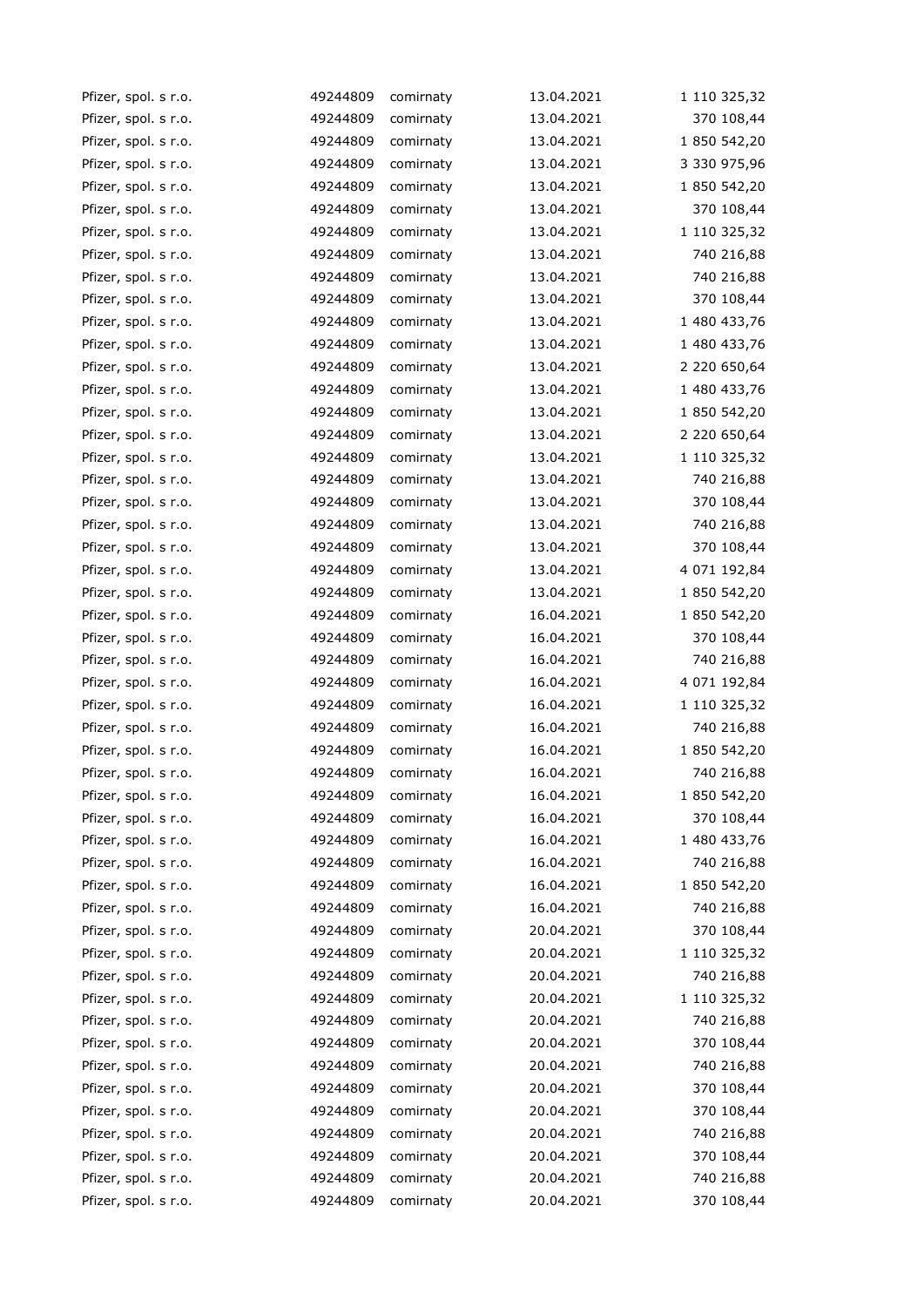| Pfizer, spol. s r.o. | 49244809 | comirnaty | 20.04.2021 | 1 110 325,32 |
|----------------------|----------|-----------|------------|--------------|
| Pfizer, spol. s r.o. | 49244809 | comirnaty | 20.04.2021 | 370 108,44   |
| Pfizer, spol. s r.o. | 49244809 | comirnaty | 20.04.2021 | 1 110 325,32 |
| Pfizer, spol. s r.o. | 49244809 | comirnaty | 20.04.2021 | 2 220 650,64 |
| Pfizer, spol. s r.o. | 49244809 | comirnaty | 20.04.2021 | 370 108,44   |
| Pfizer, spol. s r.o. | 49244809 | comirnaty | 20.04.2021 | 1 850 542,20 |
| Pfizer, spol. s r.o. | 49244809 | comirnaty | 20.04.2021 | 370 108,44   |
| Pfizer, spol. s r.o. | 49244809 | comirnaty | 20.04.2021 | 1 480 433,76 |
| Pfizer, spol. s r.o. | 49244809 | comirnaty | 20.04.2021 | 740 216,88   |
| Pfizer, spol. s r.o. | 49244809 | comirnaty | 20.04.2021 | 370 108,44   |
| Pfizer, spol. s r.o. | 49244809 | comirnaty | 20.04.2021 | 2 220 650,64 |
| Pfizer, spol. s r.o. | 49244809 | comirnaty | 20.04.2021 | 370 108,44   |
| Pfizer, spol. s r.o. | 49244809 | comirnaty | 20.04.2021 | 740 216,88   |
| Pfizer, spol. s r.o. | 49244809 | comirnaty | 20.04.2021 | 1 480 433,76 |
| Pfizer, spol. s r.o. | 49244809 | comirnaty | 20.04.2021 | 3 330 975,96 |
| Pfizer, spol. s r.o. | 49244809 | comirnaty | 20.04.2021 | 1 850 542,20 |
| Pfizer, spol. s r.o. | 49244809 | comirnaty | 20.04.2021 | 740 216,88   |
| Pfizer, spol. s r.o. | 49244809 | comirnaty | 20.04.2021 | 740 216,88   |
| Pfizer, spol. s r.o. | 49244809 | comirnaty | 20.04.2021 | 740 216,88   |
| Pfizer, spol. s r.o. | 49244809 | comirnaty | 20.04.2021 | 740 216,88   |
| Pfizer, spol. s r.o. | 49244809 | comirnaty | 20.04.2021 | 370 108,44   |
| Pfizer, spol. s r.o. | 49244809 | comirnaty | 20.04.2021 | 370 108,44   |
| Pfizer, spol. s r.o. | 49244809 | comirnaty | 20.04.2021 | 1 480 433,76 |
| Pfizer, spol. s r.o. | 49244809 | comirnaty | 21.04.2021 | 1 850 542,20 |
| Pfizer, spol. s r.o. | 49244809 | comirnaty | 21.04.2021 | 740 216,88   |
| Pfizer, spol. s r.o. | 49244809 | comirnaty | 21.04.2021 | 740 216,88   |
| Pfizer, spol. s r.o. | 49244809 | comirnaty | 21.04.2021 | 1 850 542,20 |
| Pfizer, spol. s r.o. | 49244809 | comirnaty | 21.04.2021 | 740 216,88   |
| Pfizer, spol. s r.o. | 49244809 | comirnaty | 21.04.2021 | 370 108,44   |
| Pfizer, spol. s r.o. | 49244809 | comirnaty | 21.04.2021 | 370 108,44   |
| Pfizer, spol. s r.o. | 49244809 | comirnaty | 21.04.2021 | 4 071 192,84 |
| Pfizer, spol. s r.o. | 49244809 | comirnaty | 21.04.2021 | 370 108,44   |
| Pfizer, spol. s r.o. | 49244809 | comirnaty | 21.04.2021 | 1 110 325,32 |
| Pfizer, spol. s r.o. | 49244809 | comirnaty | 21.04.2021 | 1 850 542,20 |
| Pfizer, spol. s r.o. | 49244809 | comirnaty | 21.04.2021 | 740 216,88   |
| Pfizer, spol. s r.o. | 49244809 | comirnaty | 21.04.2021 | 740 216,88   |
| Pfizer, spol. s r.o. | 49244809 | comirnaty | 21.04.2021 | 370 108,44   |
| Pfizer, spol. s r.o. | 49244809 | comirnaty | 21.04.2021 | 1 480 433,76 |
| Pfizer, spol. s r.o. | 49244809 | comirnaty | 21.04.2021 | 740 216,88   |
| Pfizer, spol. s r.o. | 49244809 | comirnaty | 21.04.2021 | 370 108,44   |
| Pfizer, spol. s r.o. | 49244809 | comirnaty | 21.04.2021 | 740 216,88   |
| Pfizer, spol. s r.o. | 49244809 | comirnaty | 21.04.2021 | 1 110 325,32 |
| Pfizer, spol. s r.o. | 49244809 | comirnaty | 21.04.2021 | 740 216,88   |
| Pfizer, spol. s r.o. | 49244809 | comirnaty | 21.04.2021 | 1 850 542,20 |
| Pfizer, spol. s r.o. | 49244809 | comirnaty | 21.04.2021 | 2 220 650,64 |
| Pfizer, spol. s r.o. | 49244809 | comirnaty | 21.04.2021 | 1 480 433,76 |
| Pfizer, spol. s r.o. | 49244809 | comirnaty | 21.04.2021 | 740 216,88   |
| Pfizer, spol. s r.o. | 49244809 | comirnaty | 21.04.2021 | 740 216,88   |
| Pfizer, spol. s r.o. | 49244809 | comirnaty | 21.04.2021 | 370 108,44   |
| Pfizer, spol. s r.o. | 49244809 | comirnaty | 21.04.2021 | 1 480 433,76 |
|                      |          |           |            |              |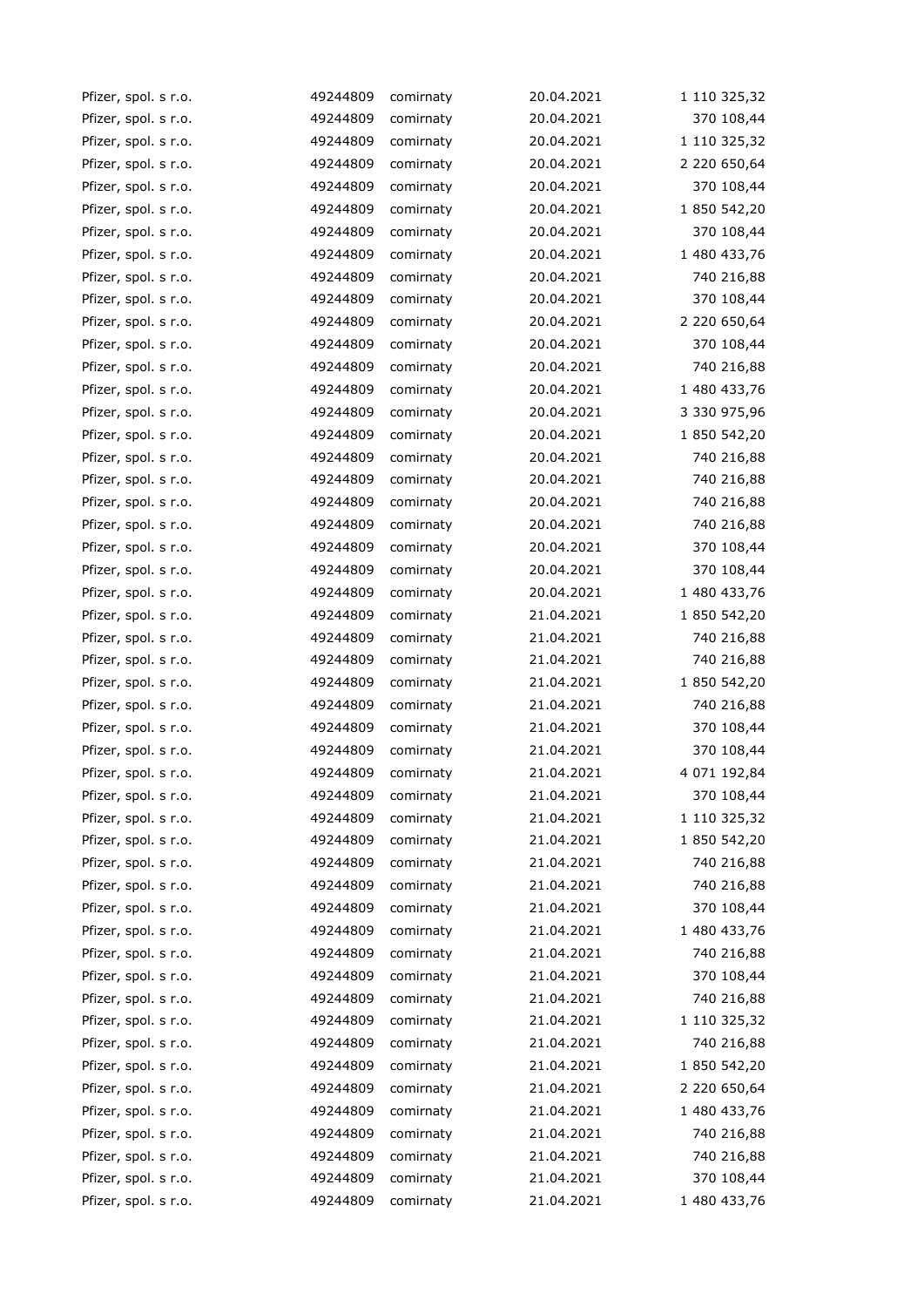| Pfizer, spol. s r.o. | 49244809 | comirnaty | 21.04.2021 | 370 108,44   |
|----------------------|----------|-----------|------------|--------------|
| Pfizer, spol. s r.o. | 49244809 | comirnaty | 21.04.2021 | 3 330 975,96 |
| Pfizer, spol. s r.o. | 49244809 | comirnaty | 21.04.2021 | 1 110 325,32 |
| Pfizer, spol. s r.o. | 49244809 | comirnaty | 21.04.2021 | 1 480 433,76 |
| Pfizer, spol. s r.o. | 49244809 | comirnaty | 21.04.2021 | 1 110 325,32 |
| Pfizer, spol. s r.o. | 49244809 | comirnaty | 21.04.2021 | 370 108,44   |
| Pfizer, spol. s r.o. | 49244809 | comirnaty | 21.04.2021 | 370 108,44   |
| Pfizer, spol. s r.o. | 49244809 | comirnaty | 21.04.2021 | 370 108,44   |
| Pfizer, spol. s r.o. | 49244809 | comirnaty | 21.04.2021 | 740 216,88   |
| Pfizer, spol. s r.o. | 49244809 | comirnaty | 21.04.2021 | 370 108,44   |
| Pfizer, spol. s r.o. | 49244809 | comirnaty | 21.04.2021 | 370 108,44   |
| Pfizer, spol. s r.o. | 49244809 | comirnaty | 21.04.2021 | 740 216,88   |
| Pfizer, spol. s r.o. | 49244809 | comirnaty | 21.04.2021 | 370 108,44   |
| Pfizer, spol. s r.o. | 49244809 | comirnaty | 21.04.2021 | 1 850 542,20 |
| Pfizer, spol. s r.o. | 49244809 | comirnaty | 21.04.2021 | 740 216,88   |
| Pfizer, spol. s r.o. | 49244809 | comirnaty | 21.04.2021 | 1 850 542,20 |
| Pfizer, spol. s r.o. | 49244809 | comirnaty | 21.04.2021 | 740 216,88   |
| Pfizer, spol. s r.o. | 49244809 | comirnaty | 21.04.2021 | 2 220 650,64 |
| Pfizer, spol. s r.o. | 49244809 | comirnaty | 21.04.2021 | 1 110 325,32 |
| Pfizer, spol. s r.o. | 49244809 | comirnaty | 21.04.2021 | 370 108,44   |
| Pfizer, spol. s r.o. | 49244809 | comirnaty | 21.04.2021 | 370 108,44   |
| Pfizer, spol. s r.o. | 49244809 | comirnaty | 21.04.2021 | 740 216,88   |
| Pfizer, spol. s r.o. | 49244809 | comirnaty | 21.04.2021 | 740 216,88   |
| Pfizer, spol. s r.o. | 49244809 | comirnaty | 04.05.2021 | 1 480 433,76 |
| Pfizer, spol. s r.o. | 49244809 | comirnaty | 04.05.2021 | 2 960 867,52 |
| Pfizer, spol. s r.o. | 49244809 | comirnaty | 04.05.2021 | 740 216,88   |
| Pfizer, spol. s r.o. | 49244809 | comirnaty | 04.05.2021 | 1 110 325,32 |
| Pfizer, spol. s r.o. | 49244809 | comirnaty | 04.05.2021 | 1 850 542,20 |
| Pfizer, spol. s r.o. | 49244809 | comirnaty | 04.05.2021 | 2 960 867,52 |
| Pfizer, spol. s r.o. | 49244809 | comirnaty | 04.05.2021 | 1 110 325,32 |
| Pfizer, spol. s r.o. | 49244809 | comirnaty | 04.05.2021 | 2 220 650,64 |
| Pfizer, spol. s r.o. | 49244809 | comirnaty | 04.05.2021 | 740 216,88   |
| Pfizer, spol. s r.o. | 49244809 | comirnaty | 04.05.2021 | 3 701 084,40 |
| Pfizer, spol. s r.o. | 49244809 | comirnaty | 04.05.2021 | 4 811 409,72 |
| Pfizer, spol. s r.o. | 49244809 | comirnaty | 04.05.2021 | 5 181 518,16 |
| Pfizer, spol. s r.o. | 49244809 | comirnaty | 04.05.2021 | 1 110 325,32 |
| Pfizer, spol. s r.o. | 49244809 | comirnaty | 04.05.2021 | 2 220 650,64 |
| Pfizer, spol. s r.o. | 49244809 | comirnaty | 04.05.2021 | 740 216,88   |
| Pfizer, spol. s r.o. | 49244809 | comirnaty | 04.05.2021 | 2 220 650,64 |
| Pfizer, spol. s r.o. | 49244809 | comirnaty | 04.05.2021 | 8 882 602,56 |
| Pfizer, spol. s r.o. | 49244809 | comirnaty | 04.05.2021 | 4 441 301,28 |
| Pfizer, spol. s r.o. | 49244809 | comirnaty | 04.05.2021 | 1 850 542,20 |
| Pfizer, spol. s r.o. | 49244809 | comirnaty | 04.05.2021 | 4 811 409,72 |
| Pfizer, spol. s r.o. | 49244809 | comirnaty | 04.05.2021 | 7 402 168,80 |
| Pfizer, spol. s r.o. | 49244809 | comirnaty | 04.05.2021 | 740 216,88   |
| Pfizer, spol. s r.o. | 49244809 | comirnaty | 04.05.2021 | 2 960 867,52 |
| Pfizer, spol. s r.o. | 49244809 | comirnaty | 04.05.2021 | 2 590 759,08 |
| Pfizer, spol. s r.o. | 49244809 | comirnaty | 04.05.2021 | 740 216,88   |
| Pfizer, spol. s r.o. | 49244809 | comirnaty | 04.05.2021 | 4 441 301,28 |
| Pfizer, spol. s r.o. | 49244809 | comirnaty | 04.05.2021 | 740 216,88   |
|                      |          |           |            |              |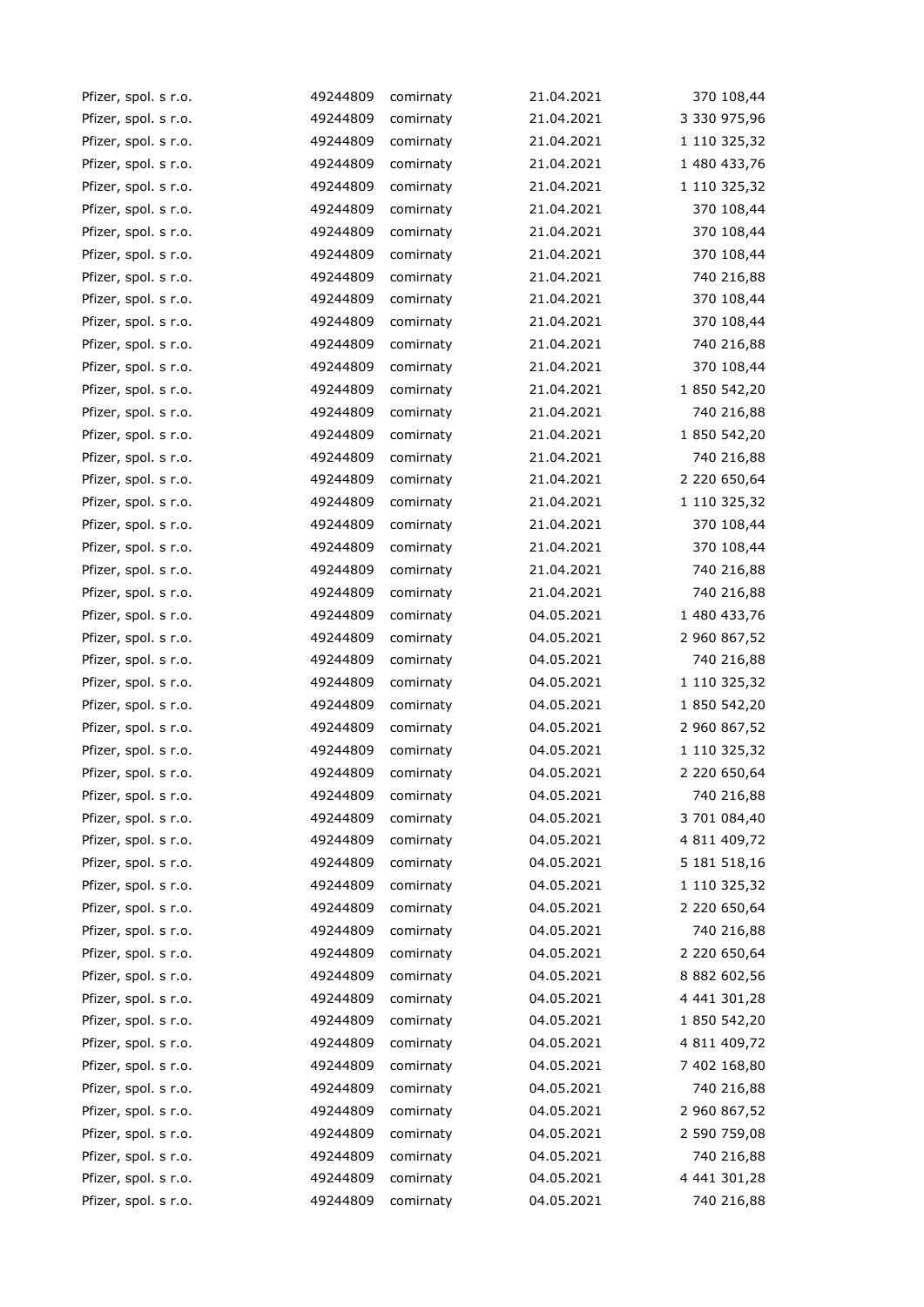| Pfizer, spol. s r.o. | 49244809 | comirnaty | 04.05.2021 | 5 921 735,04 |
|----------------------|----------|-----------|------------|--------------|
| Pfizer, spol. s r.o. | 49244809 | comirnaty | 04.05.2021 | 740 216,88   |
| Pfizer, spol. s r.o. | 49244809 | comirnaty | 04.05.2021 | 4 071 192,84 |
| Pfizer, spol. s r.o. | 49244809 | comirnaty | 04.05.2021 | 4 811 409,72 |
| Pfizer, spol. s r.o. | 49244809 | comirnaty | 05.05.2021 | 740 216,88   |
| Pfizer, spol. s r.o. | 49244809 | comirnaty | 05.05.2021 | 1 110 325,32 |
| Pfizer, spol. s r.o. | 49244809 | comirnaty | 05.05.2021 | 2 960 867,52 |
| Pfizer, spol. s r.o. | 49244809 | comirnaty | 05.05.2021 | 1 850 542,20 |
| Pfizer, spol. s r.o. | 49244809 | comirnaty | 05.05.2021 | 2 960 867,52 |
| Pfizer, spol. s r.o. | 49244809 | comirnaty | 05.05.2021 | 1 110 325,32 |
| Pfizer, spol. s r.o. | 49244809 | comirnaty | 05.05.2021 | 4 811 409,72 |
| Pfizer, spol. s r.o. | 49244809 | comirnaty | 05.05.2021 | 2 960 867,52 |
| Pfizer, spol. s r.o. | 49244809 | comirnaty | 05.05.2021 | 740 216,88   |
| Pfizer, spol. s r.o. | 49244809 | comirnaty | 05.05.2021 | 2 220 650,64 |
| Pfizer, spol. s r.o. | 49244809 | comirnaty | 05.05.2021 | 4 441 301,28 |
| Pfizer, spol. s r.o. | 49244809 | comirnaty | 05.05.2021 | 7 772 277,24 |
| Pfizer, spol. s r.o. | 49244809 | comirnaty | 05.05.2021 | 740 216,88   |
| Pfizer, spol. s r.o. | 49244809 | comirnaty | 05.05.2021 | 4 071 192,84 |
| Pfizer, spol. s r.o. | 49244809 | comirnaty | 05.05.2021 | 2 220 650,64 |
| Pfizer, spol. s r.o. | 49244809 | comirnaty | 05.05.2021 | 740 216,88   |
| Pfizer, spol. s r.o. | 49244809 | comirnaty | 05.05.2021 | 3 701 084,40 |
| Pfizer, spol. s r.o. | 49244809 | comirnaty | 05.05.2021 | 1 110 325,32 |
| Pfizer, spol. s r.o. | 49244809 | comirnaty | 05.05.2021 | 2 220 650,64 |
| Pfizer, spol. s r.o. | 49244809 | comirnaty | 05.05.2021 | 4 441 301,28 |
| Pfizer, spol. s r.o. | 49244809 | comirnaty | 05.05.2021 | 1 850 542,20 |
| Pfizer, spol. s r.o. | 49244809 | comirnaty | 05.05.2021 | 740 216,88   |
| Pfizer, spol. s r.o. | 49244809 | comirnaty | 05.05.2021 | 2 590 759,08 |
| Pfizer, spol. s r.o. | 49244809 | comirnaty | 05.05.2021 | 4 811 409,72 |
| Pfizer, spol. s r.o. | 49244809 | comirnaty | 05.05.2021 | 4 811 409,72 |
| Pfizer, spol. s r.o. | 49244809 | comirnaty | 05.05.2021 | 740 216,88   |
| Pfizer, spol. s r.o. | 49244809 | comirnaty | 05.05.2021 | 740 216,88   |
| Pfizer, spol. s r.o. | 49244809 | comirnaty | 05.05.2021 | 1 480 433,76 |
| Pfizer, spol. s r.o. | 49244809 | comirnaty | 05.05.2021 | 5 181 518,16 |
| Pfizer, spol. s r.o. | 49244809 | comirnaty | 05.05.2021 | 8 882 602,56 |
| Pfizer, spol. s r.o. | 49244809 | comirnaty | 05.05.2021 | 5 921 735,04 |
| Pfizer, spol. s r.o. | 49244809 | comirnaty | 10.05.2021 | 2 960 867,52 |
| Pfizer, spol. s r.o. | 49244809 | comirnaty | 10.05.2021 | 1 110 325,32 |
| Pfizer, spol. s r.o. | 49244809 | comirnaty | 10.05.2021 | 740 216,88   |
| Pfizer, spol. s r.o. | 49244809 | comirnaty | 10.05.2021 | 1 480 433,76 |
| Pfizer, spol. s r.o. | 49244809 | comirnaty | 10.05.2021 | 1 850 542,20 |
| Pfizer, spol. s r.o. | 49244809 | comirnaty | 10.05.2021 | 2 960 867,52 |
| Pfizer, spol. s r.o. | 49244809 | comirnaty | 10.05.2021 | 4 811 409,72 |
| Pfizer, spol. s r.o. | 49244809 | comirnaty | 10.05.2021 | 1 110 325,32 |
| Pfizer, spol. s r.o. | 49244809 | comirnaty | 10.05.2021 | 740 216,88   |
| Pfizer, spol. s r.o. | 49244809 | comirnaty | 10.05.2021 | 1 850 542,20 |
| Pfizer, spol. s r.o. | 49244809 | comirnaty | 10.05.2021 | 7 772 277,24 |
| Pfizer, spol. s r.o. | 49244809 | comirnaty | 10.05.2021 | 370 108,44   |
| Pfizer, spol. s r.o. | 49244809 | comirnaty | 10.05.2021 | 740 216,88   |
| Pfizer, spol. s r.o. | 49244809 | comirnaty | 10.05.2021 | 2 960 867,52 |
| Pfizer, spol. s r.o. | 49244809 | comirnaty | 10.05.2021 | 2 220 650,64 |
|                      |          |           |            |              |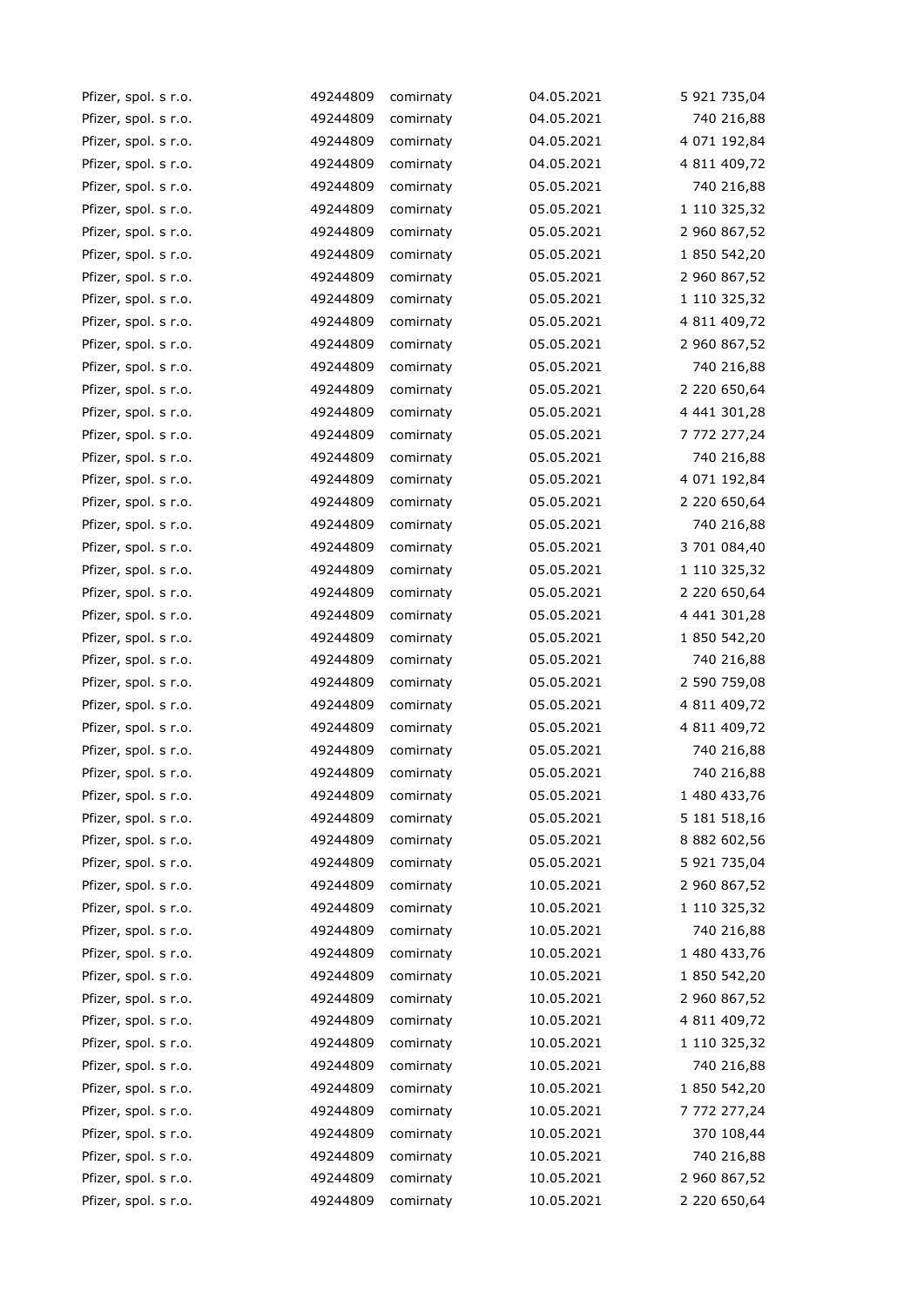| Pfizer, spol. s r.o. | 49244809 | comirnaty | 10.05.2021 | 2 220 650,64   |
|----------------------|----------|-----------|------------|----------------|
| Pfizer, spol. s r.o. | 49244809 | comirnaty | 10.05.2021 | 740 216,88     |
| Pfizer, spol. s r.o. | 49244809 | comirnaty | 10.05.2021 | 3 701 084,40   |
| Pfizer, spol. s r.o. | 49244809 | comirnaty | 10.05.2021 | 1 110 325,32   |
| Pfizer, spol. s r.o. | 49244809 | comirnaty | 10.05.2021 | 4 441 301,28   |
| Pfizer, spol. s r.o. | 49244809 | comirnaty | 10.05.2021 | 8 882 602,56   |
| Pfizer, spol. s r.o. | 49244809 | comirnaty | 10.05.2021 | 740 216,88     |
| Pfizer, spol. s r.o. | 49244809 | comirnaty | 10.05.2021 | 4 071 192,84   |
| Pfizer, spol. s r.o. | 49244809 | comirnaty | 10.05.2021 | 5 181 5 18, 16 |
| Pfizer, spol. s r.o. | 49244809 | comirnaty | 10.05.2021 | 1 850 542,20   |
| Pfizer, spol. s r.o. | 49244809 | comirnaty | 10.05.2021 | 4 811 409,72   |
| Pfizer, spol. s r.o. | 49244809 | comirnaty | 10.05.2021 | 740 216,88     |
| Pfizer, spol. s r.o. | 49244809 | comirnaty | 10.05.2021 | 2 590 759,08   |
| Pfizer, spol. s r.o. | 49244809 | comirnaty | 10.05.2021 | 740 216,88     |
| Pfizer, spol. s r.o. | 49244809 | comirnaty | 10.05.2021 | 5 921 735,04   |
| Pfizer, spol. s r.o. | 49244809 | comirnaty | 10.05.2021 | 4 441 301,28   |
| Pfizer, spol. s r.o. | 49244809 | comirnaty | 19.05.2021 | 4 811 409,72   |
| Pfizer, spol. s r.o. | 49244809 | comirnaty | 20.05.2021 | 7 402 168,80   |
| Pfizer, spol. s r.o. | 49244809 | comirnaty | 20.05.2021 | 1 480 433,76   |
| Pfizer, spol. s r.o. | 49244809 | comirnaty | 20.05.2021 | 1 110 325,32   |
| Pfizer, spol. s r.o. | 49244809 | comirnaty | 20.05.2021 | 740 216,88     |
| Pfizer, spol. s r.o. | 49244809 | comirnaty | 20.05.2021 | 4 441 301,28   |
| Pfizer, spol. s r.o. | 49244809 | comirnaty | 20.05.2021 | 6 661 951,92   |
| Pfizer, spol. s r.o. | 49244809 | comirnaty | 20.05.2021 | 1 110 325,32   |
| Pfizer, spol. s r.o. | 49244809 | comirnaty | 20.05.2021 | 740 216,88     |
| Pfizer, spol. s r.o. | 49244809 | comirnaty | 20.05.2021 | 2 220 650,64   |
| Pfizer, spol. s r.o. | 49244809 | comirnaty | 20.05.2021 | 3 330 975,96   |
| Pfizer, spol. s r.o. | 49244809 | comirnaty | 20.05.2021 | 5 921 735,04   |
| Pfizer, spol. s r.o. | 49244809 | comirnaty | 20.05.2021 | 2 960 867,52   |
| Pfizer, spol. s r.o. | 49244809 | comirnaty | 20.05.2021 | 740 216,88     |
| Pfizer, spol. s r.o. | 49244809 | comirnaty | 20.05.2021 | 2 960 867,52   |
| Pfizer, spol. s r.o. | 49244809 | comirnaty | 20.05.2021 | 5 181 518,16   |
| Pfizer, spol. s r.o. | 49244809 | comirnaty | 20.05.2021 | 6 661 951,92   |
| Pfizer, spol. s r.o. | 49244809 | comirnaty | 20.05.2021 | 2 960 867,52   |
| Pfizer, spol. s r.o. | 49244809 | comirnaty | 20.05.2021 | 12 583 686,96  |
| Pfizer, spol. s r.o. | 49244809 | comirnaty | 20.05.2021 | 2 960 867,52   |
| Pfizer, spol. s r.o. | 49244809 | comirnaty | 20.05.2021 | 12 583 686,96  |
| Pfizer, spol. s r.o. | 49244809 | comirnaty | 20.05.2021 | 740 216,88     |
| Pfizer, spol. s r.o. | 49244809 | comirnaty | 20.05.2021 | 7 402 168,80   |
| Pfizer, spol. s r.o. | 49244809 | comirnaty | 17.05.2021 | 2 220 650,64   |
| Pfizer, spol. s r.o. | 49244809 | comirnaty | 17.05.2021 | 740 216,88     |
| Pfizer, spol. s r.o. | 49244809 | comirnaty | 17.05.2021 | 3 330 975,96   |
| Pfizer, spol. s r.o. | 49244809 | comirnaty | 17.05.2021 | 6 661 951,92   |
| Pfizer, spol. s r.o. | 49244809 | comirnaty | 17.05.2021 | 740 216,88     |
| Pfizer, spol. s r.o. | 49244809 | comirnaty | 17.05.2021 | 5 921 735,04   |
| Pfizer, spol. s r.o. | 49244809 | comirnaty | 20.05.2021 | 8 142 385,68   |
| Pfizer, spol. s r.o. | 49244809 | comirnaty | 20.05.2021 | 6 661 951,92   |
| Pfizer, spol. s r.o. | 49244809 | comirnaty | 20.05.2021 | 740 216,88     |
| Pfizer, spol. s r.o. | 49244809 | comirnaty | 20.05.2021 | 740 216,88     |
| Pfizer, spol. s r.o. | 49244809 | comirnaty | 20.05.2021 | 9 992 927,88   |
|                      |          |           |            |                |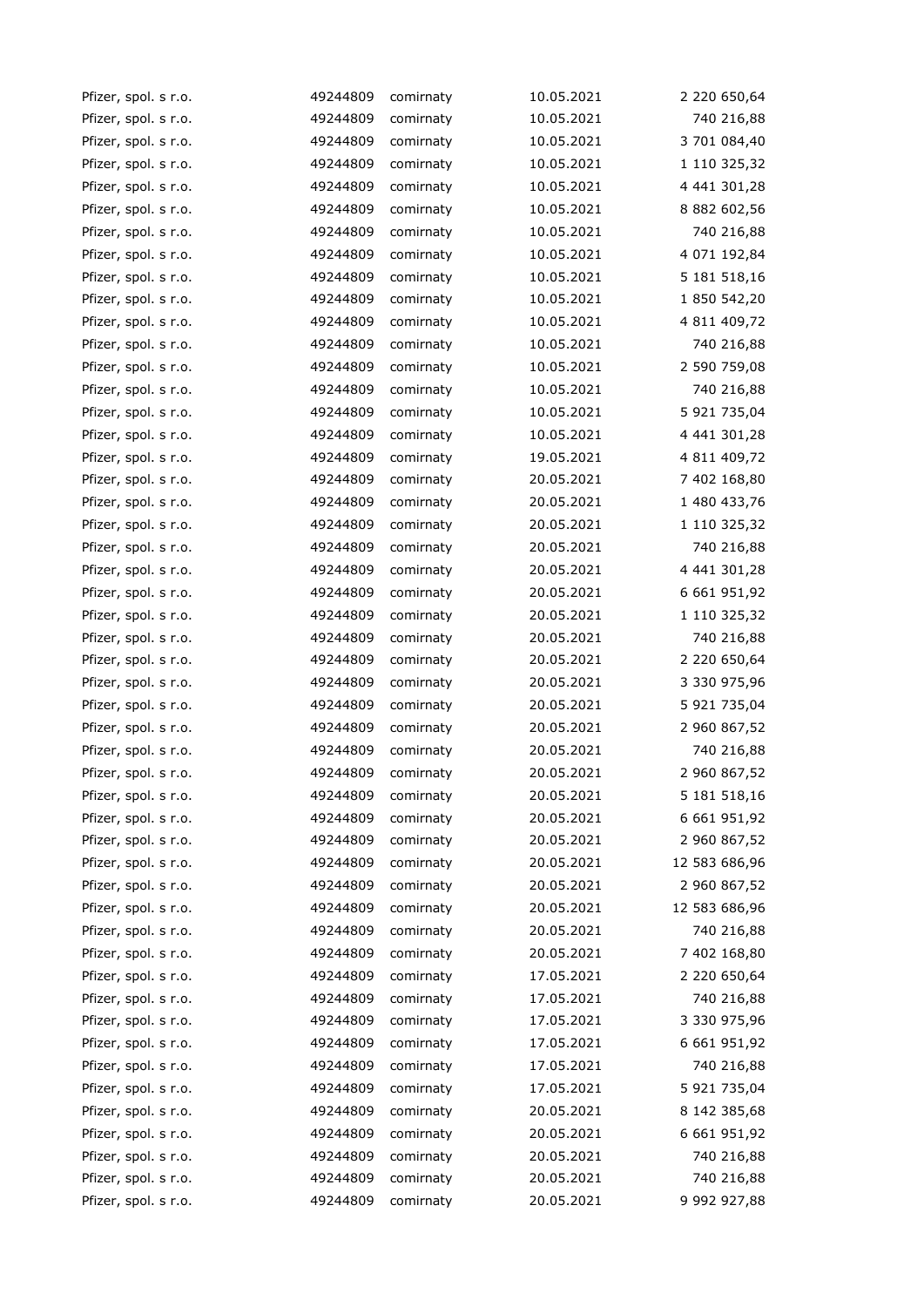| Pfizer, spol. s r.o. | 49244809 | comirnaty | 20.05.2021 | 1 110 325,32  |
|----------------------|----------|-----------|------------|---------------|
| Pfizer, spol. s r.o. | 49244809 | comirnaty | 20.05.2021 | 370 108,44    |
| Pfizer, spol. s r.o. | 49244809 | comirnaty | 20.05.2021 | 370 108,44    |
| Pfizer, spol. s r.o. | 49244809 | comirnaty | 20.05.2021 | 7 032 060,36  |
| Pfizer, spol. s r.o. | 49244809 | comirnaty | 20.05.2021 | 4 071 192,84  |
| Pfizer, spol. s r.o. | 49244809 | comirnaty | 20.05.2021 | 3 330 975,96  |
| Pfizer, spol. s r.o. | 49244809 | comirnaty | 20.05.2021 | 370 108,44    |
| Pfizer, spol. s r.o. | 49244809 | comirnaty | 20.05.2021 | 2 960 867,52  |
| Pfizer, spol. s r.o. | 49244809 | comirnaty | 20.05.2021 | 14 434 229,16 |
| Pfizer, spol. s r.o. | 49244809 | comirnaty | 20.05.2021 | 740 216,88    |
| Pfizer, spol. s r.o. | 49244809 | comirnaty | 20.05.2021 | 6 291 843,48  |
| Pfizer, spol. s r.o. | 49244809 | comirnaty | 20.05.2021 | 5 181 518,16  |
| Pfizer, spol. s r.o. | 49244809 | comirnaty | 20.05.2021 | 3 330 975,96  |
| Pfizer, spol. s r.o. | 49244809 | comirnaty | 20.05.2021 | 3 330 975,96  |
| Pfizer, spol. s r.o. | 49244809 | comirnaty | 20.05.2021 | 3 701 084,40  |
| Pfizer, spol. s r.o. | 49244809 | comirnaty | 20.05.2021 | 13 694 012,28 |
| Pfizer, spol. s r.o. | 49244809 | comirnaty | 20.05.2021 | 2 220 650,64  |
| Pfizer, spol. s r.o. | 49244809 | comirnaty | 20.05.2021 | 370 108,44    |
| Pfizer, spol. s r.o. | 49244809 | comirnaty | 20.05.2021 | 6 291 843,48  |
| Pfizer, spol. s r.o. | 49244809 | comirnaty | 20.05.2021 | 7 032 060,36  |
| Pfizer, spol. s r.o. | 49244809 | comirnaty | 20.05.2021 | 9 622 819,44  |
| Pfizer, spol. s r.o. | 49244809 | comirnaty | 20.05.2021 | 2 220 650,64  |
| Pfizer, spol. s r.o. | 49244809 | comirnaty | 20.05.2021 | 5 921 735,04  |
| Pfizer, spol. s r.o. | 49244809 | comirnaty | 20.05.2021 | 740 216,88    |
| Pfizer, spol. s r.o. | 49244809 | comirnaty | 20.05.2021 | 7 402 168,80  |
| Pfizer, spol. s r.o. | 49244809 | comirnaty | 20.05.2021 | 1 850 542,20  |
| Pfizer, spol. s r.o. | 49244809 | comirnaty | 20.05.2021 | 7 032 060,36  |
| Pfizer, spol. s r.o. | 49244809 | comirnaty | 20.05.2021 | 740 216,88    |
| Pfizer, spol. s r.o. | 49244809 | comirnaty | 20.05.2021 | 3 701 084,40  |
| Pfizer, spol. s r.o. | 49244809 | comirnaty | 26.05.2021 | 10 363 036,32 |
| Pfizer, spol. s r.o. | 49244809 | comirnaty | 26.05.2021 | 370 108,44    |
| Pfizer, spol. s r.o. | 49244809 | comirnaty | 26.05.2021 | 1 110 325,32  |
| Pfizer, spol. s r.o. | 49244809 | comirnaty | 26.05.2021 | 740 216,88    |
| Pfizer, spol. s r.o. | 49244809 | comirnaty | 26.05.2021 | 4 071 192,84  |
| Pfizer, spol. s r.o. | 49244809 | comirnaty | 26.05.2021 | 7 032 060,36  |
| Pfizer, spol. s r.o. | 49244809 | comirnaty | 26.05.2021 | 370 108,44    |
| Pfizer, spol. s r.o. | 49244809 | comirnaty | 26.05.2021 | 6 291 843,48  |
| Pfizer, spol. s r.o. | 49244809 | comirnaty | 26.05.2021 | 3 330 975,96  |
| Pfizer, spol. s r.o. | 49244809 | comirnaty | 26.05.2021 | 370 108,44    |
| Pfizer, spol. s r.o. | 49244809 | comirnaty | 26.05.2021 | 370 108,44    |
| Pfizer, spol. s r.o. | 49244809 | comirnaty | 26.05.2021 | 14 434 229,16 |
| Pfizer, spol. s r.o. | 49244809 | comirnaty | 26.05.2021 | 740 216,88    |
| Pfizer, spol. s r.o. | 49244809 | comirnaty | 26.05.2021 | 2 960 867,52  |
| Pfizer, spol. s r.o. | 49244809 | comirnaty | 26.05.2021 | 7 032 060,36  |
| Pfizer, spol. s r.o. | 49244809 | comirnaty | 26.05.2021 | 740 216,88    |
| Pfizer, spol. s r.o. | 49244809 | comirnaty | 26.05.2021 | 3 330 975,96  |
| Pfizer, spol. s r.o. | 49244809 | comirnaty | 26.05.2021 | 13 694 012,28 |
| Pfizer, spol. s r.o. | 49244809 | comirnaty | 26.05.2021 | 3 701 084,40  |
| Pfizer, spol. s r.o. | 49244809 | comirnaty | 26.05.2021 | 5 181 518,16  |
| Pfizer, spol. s r.o. | 49244809 | comirnaty | 26.05.2021 | 2 220 650,64  |
|                      |          |           |            |               |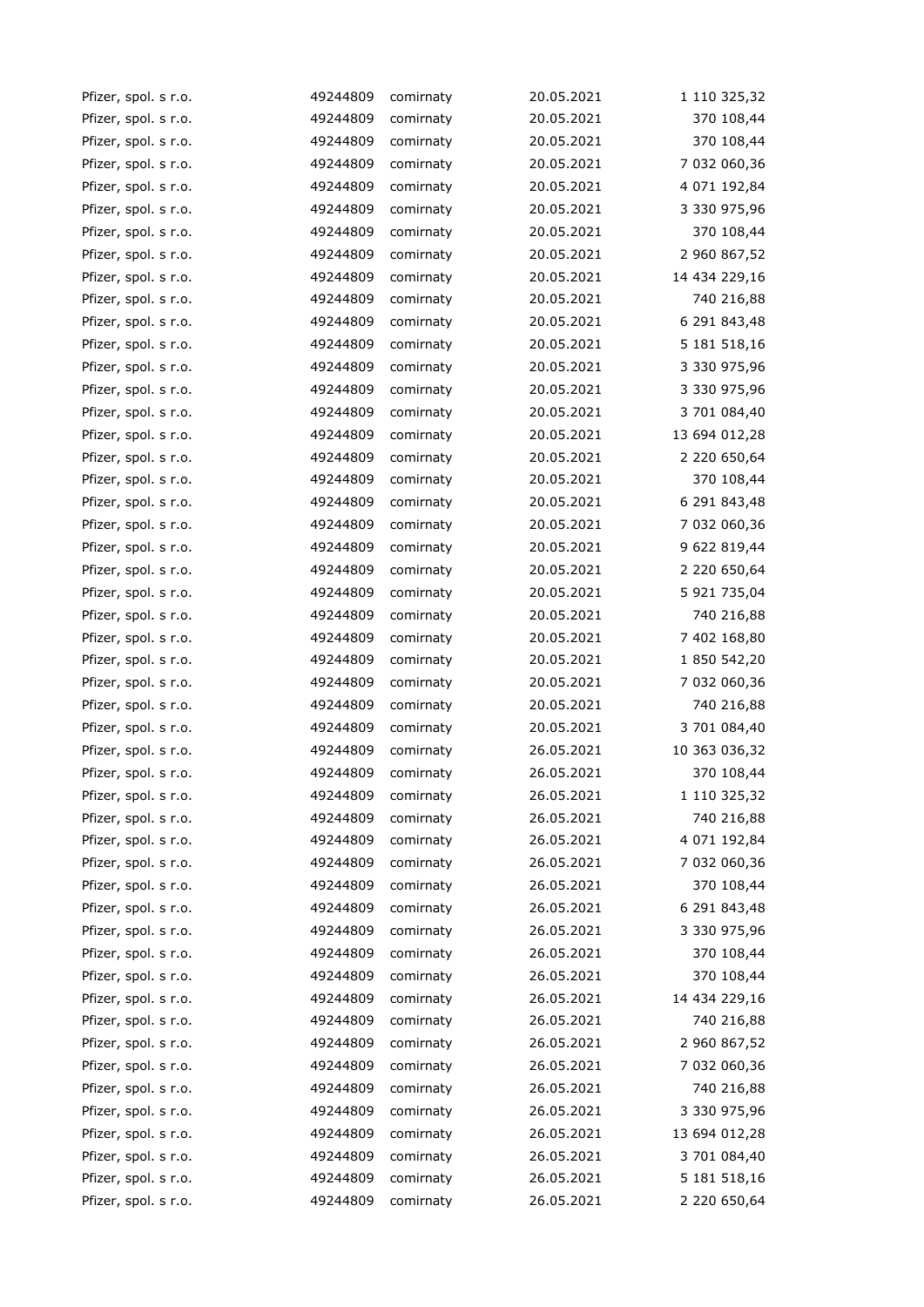| Pfizer, spol. s r.o. | 49244809 | comirnaty | 26.05.2021 | 6 291 843,48  |
|----------------------|----------|-----------|------------|---------------|
| Pfizer, spol. s r.o. | 49244809 | comirnaty | 26.05.2021 | 9 622 819,44  |
| Pfizer, spol. s r.o. | 49244809 | comirnaty | 26.05.2021 | 7 032 060,36  |
| Pfizer, spol. s r.o. | 49244809 | comirnaty | 26.05.2021 | 2 220 650,64  |
| Pfizer, spol. s r.o. | 49244809 | comirnaty | 26.05.2021 | 7 402 168,80  |
| Pfizer, spol. s r.o. | 49244809 | comirnaty | 26.05.2021 | 7 772 277,24  |
| Pfizer, spol. s r.o. | 49244809 | comirnaty | 26.05.2021 | 3 701 084,40  |
| Pfizer, spol. s r.o. | 49244809 | comirnaty | 26.05.2021 | 740 216,88    |
| Pfizer, spol. s r.o. | 49244809 | comirnaty | 26.05.2021 | 3 330 975,96  |
| Pfizer, spol. s r.o. | 49244809 | comirnaty | 15.06.2021 | 956 113,46    |
| Pfizer, spol. s r.o. | 49244809 | comirnaty | 15.06.2021 | 13 385 588,44 |
| Pfizer, spol. s r.o. | 49244809 | comirnaty | 15.06.2021 | 1 434 170,19  |
| Pfizer, spol. s r.o. | 49244809 | comirnaty | 14.06.2021 | 478 056,73    |
| Pfizer, spol. s r.o. | 49244809 | comirnaty | 14.06.2021 | 18 644 212,47 |
| Pfizer, spol. s r.o. | 49244809 | comirnaty | 15.06.2021 | 9 083 077,87  |
| Pfizer, spol. s r.o. | 49244809 | comirnaty | 15.06.2021 | 478 056,73    |
| Pfizer, spol. s r.o. | 49244809 | comirnaty | 15.06.2021 | 4 302 510,57  |
| Pfizer, spol. s r.o. | 49244809 | comirnaty | 15.06.2021 | 4 302 510,57  |
| Pfizer, spol. s r.o. | 49244809 | comirnaty | 15.06.2021 | 478 056,73    |
| Pfizer, spol. s r.o. | 49244809 | comirnaty | 15.06.2021 | 6 692 794,22  |
| Pfizer, spol. s r.o. | 49244809 | comirnaty | 15.06.2021 | 10 039 191,33 |
| Pfizer, spol. s r.o. | 49244809 | comirnaty | 15.06.2021 | 956 113,46    |
| Pfizer, spol. s r.o. | 49244809 | comirnaty | 15.06.2021 | 9 083 077,87  |
| Pfizer, spol. s r.o. | 49244809 | comirnaty | 15.06.2021 | 4 302 510,57  |
| Pfizer, spol. s r.o. | 49244809 | comirnaty | 15.06.2021 | 12 429 474,98 |
| Pfizer, spol. s r.o. | 49244809 | comirnaty | 15.06.2021 | 2 868 340,38  |
| Pfizer, spol. s r.o. | 49244809 | comirnaty | 15.06.2021 | 9 561 134,60  |
| Pfizer, spol. s r.o. | 49244809 | comirnaty | 15.06.2021 | 4 780 567,30  |
| Pfizer, spol. s r.o. | 49244809 | comirnaty | 15.06.2021 | 956 113,46    |
| Pfizer, spol. s r.o. | 49244809 | comirnaty | 15.06.2021 | 956 113,46    |
| Pfizer, spol. s r.o. | 49244809 | comirnaty | 15.06.2021 | 2 868 340,38  |
| Pfizer, spol. s r.o. | 49244809 | comirnaty | 15.06.2021 | 478 056,73    |
| Pfizer, spol. s r.o. | 49244809 | comirnaty | 15.06.2021 | 3 824 453,84  |
| Pfizer, spol. s r.o. | 49244809 | comirnaty | 15.06.2021 | 4 780 567,30  |
| Pfizer, spol. s r.o. | 49244809 | comirnaty | 15.06.2021 | 8 126 964,41  |
| Pfizer, spol. s r.o. | 49244809 | comirnaty | 15.06.2021 | 9 083 077,87  |
| Pfizer, spol. s r.o. | 49244809 | comirnaty | 17.06.2021 | 956 113,46    |
| Pfizer, spol. s r.o. | 49244809 | comirnaty | 17.06.2021 | 1 434 170,19  |
| Pfizer, spol. s r.o. | 49244809 | comirnaty | 17.06.2021 | 13 385 588,44 |
| Pfizer, spol. s r.o. | 49244809 | comirnaty | 17.06.2021 | 478 056,73    |
| Pfizer, spol. s r.o. | 49244809 | comirnaty | 17.06.2021 | 5 736 680,76  |
| Pfizer, spol. s r.o. | 49244809 | comirnaty | 17.06.2021 | 9 083 077,87  |
| Pfizer, spol. s r.o. | 49244809 | comirnaty | 17.06.2021 | 478 056,73    |
| Pfizer, spol. s r.o. | 49244809 | comirnaty | 17.06.2021 | 478 056,73    |
| Pfizer, spol. s r.o. | 49244809 | comirnaty | 17.06.2021 | 18 644 212,47 |
| Pfizer, spol. s r.o. | 49244809 | comirnaty | 17.06.2021 | 4 302 510,57  |
| Pfizer, spol. s r.o. | 49244809 | comirnaty | 17.06.2021 | 956 113,46    |
| Pfizer, spol. s r.o. | 49244809 | comirnaty | 17.06.2021 | 4 302 510,57  |
| Pfizer, spol. s r.o. | 49244809 | comirnaty | 17.06.2021 | 8 126 964,41  |
| Pfizer, spol. s r.o. | 49244809 | comirnaty | 17.06.2021 | 4 302 510,57  |
|                      |          |           |            |               |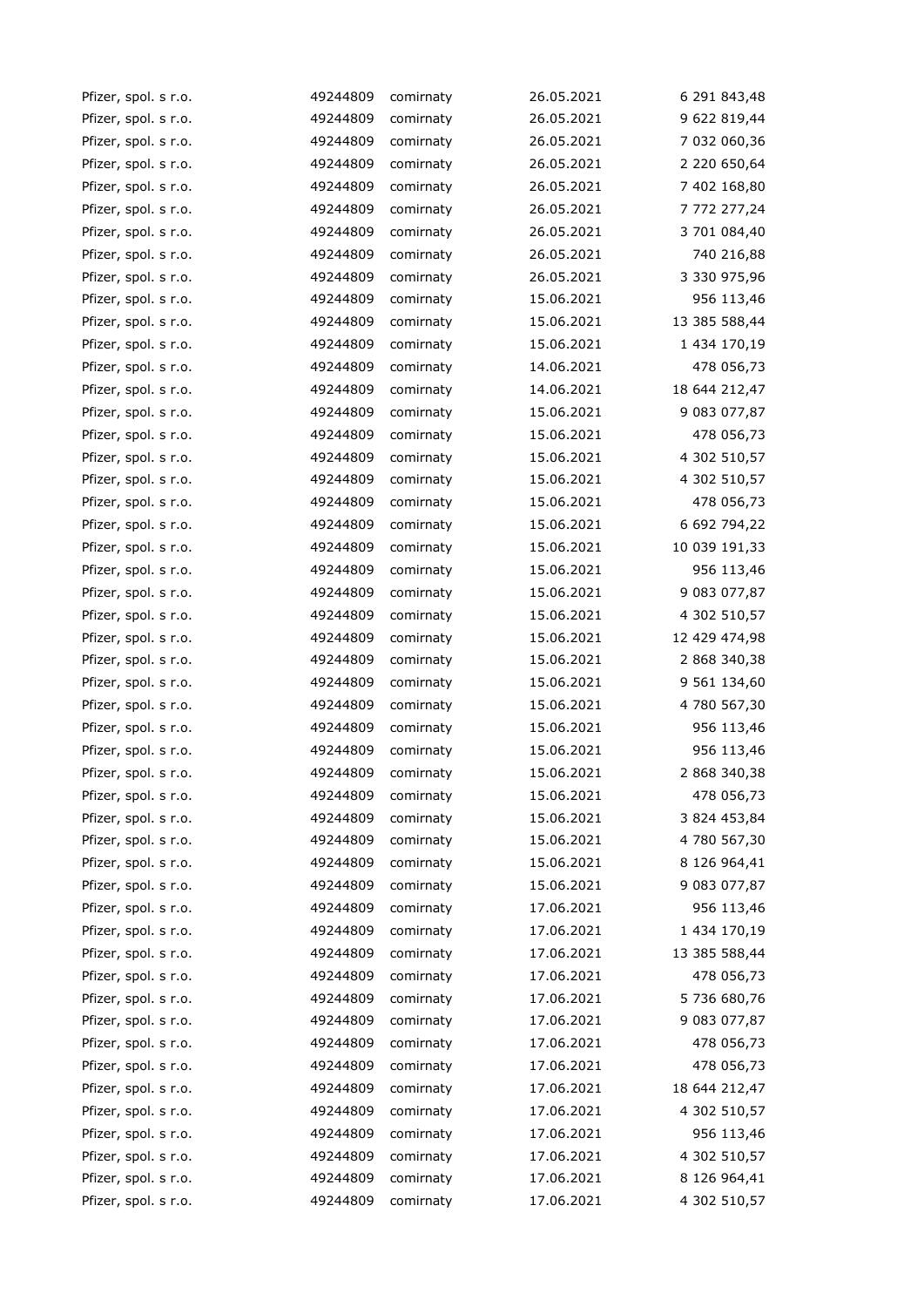| Pfizer, spol. s r.o. | 49244809 | comirnaty | 17.06.2021 | 478 056,73    |
|----------------------|----------|-----------|------------|---------------|
| Pfizer, spol. s r.o. | 49244809 | comirnaty | 17.06.2021 | 4 780 567,30  |
| Pfizer, spol. s r.o. | 49244809 | comirnaty | 17.06.2021 | 9 083 077,87  |
| Pfizer, spol. s r.o. | 49244809 | comirnaty | 17.06.2021 | 17 688 099,01 |
| Pfizer, spol. s r.o. | 49244809 | comirnaty | 17.06.2021 | 9 083 077,87  |
| Pfizer, spol. s r.o. | 49244809 | comirnaty | 17.06.2021 | 12 429 474,98 |
| Pfizer, spol. s r.o. | 49244809 | comirnaty | 17.06.2021 | 4 780 567,30  |
| Pfizer, spol. s r.o. | 49244809 | comirnaty | 17.06.2021 | 6 692 794,22  |
| Pfizer, spol. s r.o. | 49244809 | comirnaty | 17.06.2021 | 3 824 453,84  |
| Pfizer, spol. s r.o. | 49244809 | comirnaty | 17.06.2021 | 10 039 191,33 |
| Pfizer, spol. s r.o. | 49244809 | comirnaty | 17.06.2021 | 2 868 340,38  |
| Pfizer, spol. s r.o. | 49244809 | comirnaty | 17.06.2021 | 2 868 340,38  |
| Pfizer, spol. s r.o. | 49244809 | comirnaty | 17.06.2021 | 9 561 134,60  |
| Pfizer, spol. s r.o. | 49244809 | comirnaty | 17.06.2021 | 8 126 964,41  |
| Pfizer, spol. s r.o. | 49244809 | comirnaty | 17.06.2021 | 956 113,46    |
| Pfizer, spol. s r.o. | 49244809 | comirnaty | 17.06.2021 | 956 113,46    |
| Pfizer, spol. s r.o. | 49244809 | comirnaty | 28.06.2021 | 956 113,46    |
| Pfizer, spol. s r.o. | 49244809 | comirnaty | 28.06.2021 | 1 434 170,19  |
| Pfizer, spol. s r.o. | 49244809 | comirnaty | 28.06.2021 | 22 468 666,31 |
| Pfizer, spol. s r.o. | 49244809 | comirnaty | 28.06.2021 | 478 056,73    |
| Pfizer, spol. s r.o. | 49244809 | comirnaty | 28.06.2021 | 478 056,73    |
| Pfizer, spol. s r.o. | 49244809 | comirnaty | 28.06.2021 | 28 205 347,07 |
| Pfizer, spol. s r.o. | 49244809 | comirnaty | 28.06.2021 | 13 385 588,44 |
| Pfizer, spol. s r.o. | 49244809 | comirnaty | 28.06.2021 | 5 258 624,03  |
| Pfizer, spol. s r.o. | 49244809 | comirnaty | 28.06.2021 | 478 056,73    |
| Pfizer, spol. s r.o. | 49244809 | comirnaty | 28.06.2021 | 6 214 737,49  |
| Pfizer, spol. s r.o. | 49244809 | comirnaty | 28.06.2021 | 13 863 645,17 |
| Pfizer, spol. s r.o. | 49244809 | comirnaty | 28.06.2021 | 2 868 340,38  |
| Pfizer, spol. s r.o. | 49244809 | comirnaty | 28.06.2021 | 5 736 680,76  |
| Pfizer, spol. s r.o. | 49244809 | comirnaty | 28.06.2021 | 26 293 120,15 |
| Pfizer, spol. s r.o. | 49244809 | comirnaty | 28.06.2021 | 956 113,46    |
| Pfizer, spol. s r.o. | 49244809 | comirnaty | 28.06.2021 | 6 214 737,49  |
| Pfizer, spol. s r.o. | 49244809 | comirnaty | 28.06.2021 | 956 113,46    |
| Pfizer, spol. s r.o. | 49244809 | comirnaty | 28.06.2021 | 10 039 191,33 |
| Pfizer, spol. s r.o. | 49244809 | comirnaty | 28.06.2021 | 7 170 850,95  |
| Pfizer, spol. s r.o. | 49244809 | comirnaty | 28.06.2021 | 11 473 361,52 |
| Pfizer, spol. s r.o. | 49244809 | comirnaty | 28.06.2021 | 13 863 645,17 |
| Pfizer, spol. s r.o. | 49244809 | comirnaty | 28.06.2021 | 6 214 737,49  |
| Pfizer, spol. s r.o. | 49244809 | comirnaty | 28.06.2021 | 14 819 758,63 |
| Pfizer, spol. s r.o. | 49244809 | comirnaty | 28.06.2021 | 13 385 588,44 |
| Pfizer, spol. s r.o. | 49244809 | comirnaty | 28.06.2021 | 11 951 418,25 |
| Pfizer, spol. s r.o. | 49244809 | comirnaty | 28.06.2021 | 6 692 794,22  |
| Pfizer, spol. s r.o. | 49244809 | comirnaty | 28.06.2021 | 956 113,46    |
| Pfizer, spol. s r.o. | 49244809 | comirnaty | 29.06.2021 | 18 166 155,74 |
| Pfizer, spol. s r.o. | 49244809 | comirnaty | 28.06.2021 | 2 868 340,38  |
| Pfizer, spol. s r.o. | 49244809 | comirnaty | 02.07.2021 | 12 429 474,98 |
| Pfizer, spol. s r.o. | 49244809 | comirnaty | 02.07.2021 | 7 170 850,95  |
| Pfizer, spol. s r.o. | 49244809 | comirnaty | 02.07.2021 | 5 736 680,76  |
| Pfizer, spol. s r.o. | 49244809 | comirnaty | 02.07.2021 | 10 039 191,33 |
| Pfizer, spol. s r.o. | 49244809 | comirnaty | 02.07.2021 | 11 473 361,52 |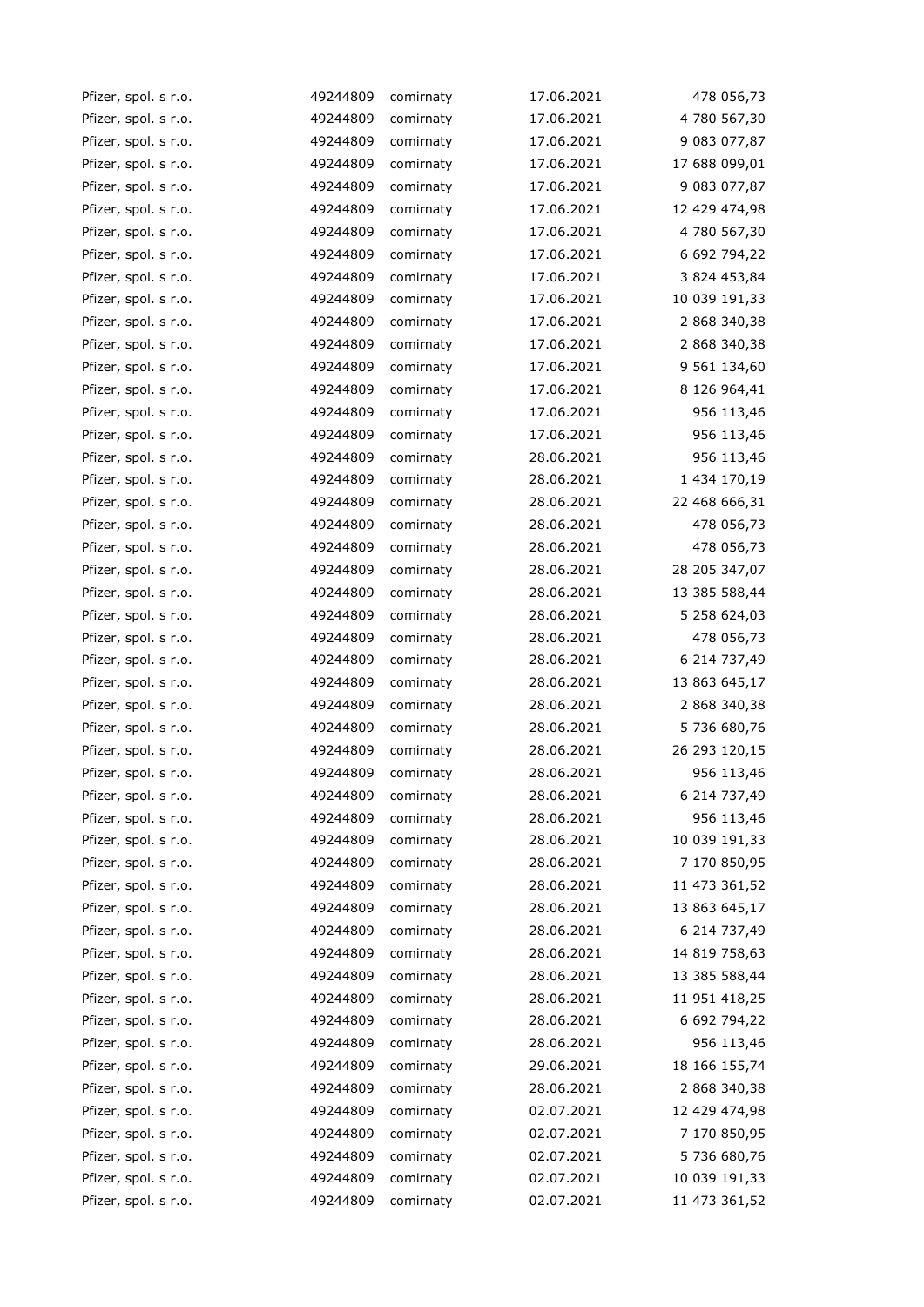| Pfizer, spol. s r.o. | 49244809 | comirnaty | 02.07.2021 | 478 056,73    |
|----------------------|----------|-----------|------------|---------------|
| Pfizer, spol. s r.o. | 49244809 | comirnaty | 02.07.2021 | 5 736 680,76  |
| Pfizer, spol. s r.o. | 49244809 | comirnaty | 02.07.2021 | 5 736 680,76  |
| Pfizer, spol. s r.o. | 49244809 | comirnaty | 02.07.2021 | 478 056,73    |
| Pfizer, spol. s r.o. | 49244809 | comirnaty | 02.07.2021 | 5 736 680,76  |
| Pfizer, spol. s r.o. | 49244809 | comirnaty | 02.07.2021 | 1 434 170,19  |
| Pfizer, spol. s r.o. | 49244809 | comirnaty | 02.07.2021 | 24 380 893,23 |
| Pfizer, spol. s r.o. | 49244809 | comirnaty | 02.07.2021 | 22 468 666,31 |
| Pfizer, spol. s r.o. | 49244809 | comirnaty | 02.07.2021 | 956 113,46    |
| Pfizer, spol. s r.o. | 49244809 | comirnaty | 02.07.2021 | 2 868 340,38  |
| Pfizer, spol. s r.o. | 49244809 | comirnaty | 02.07.2021 | 11 473 361,52 |
| Pfizer, spol. s r.o. | 49244809 | comirnaty | 02.07.2021 | 956 113,46    |
| Pfizer, spol. s r.o. | 49244809 | comirnaty | 02.07.2021 | 8 605 021,14  |
| Pfizer, spol. s r.o. | 49244809 | comirnaty | 02.07.2021 | 21 512 552,85 |
| Pfizer, spol. s r.o. | 49244809 | comirnaty | 02.07.2021 | 478 056,73    |
| Pfizer, spol. s r.o. | 49244809 | comirnaty | 02.07.2021 | 5 258 624,03  |
| Pfizer, spol. s r.o. | 49244809 | comirnaty | 02.07.2021 | 11 473 361,52 |
| Pfizer, spol. s r.o. | 49244809 | comirnaty | 02.07.2021 | 15 775 872,09 |
| Pfizer, spol. s r.o. | 49244809 | comirnaty | 02.07.2021 | 2 868 340,38  |
| Pfizer, spol. s r.o. | 49244809 | comirnaty | 02.07.2021 | 10 995 304,79 |
| Pfizer, spol. s r.o. | 49244809 | comirnaty | 02.07.2021 | 5 736 680,76  |
| Pfizer, spol. s r.o. | 49244809 | comirnaty | 02.07.2021 | 956 113,46    |
| Pfizer, spol. s r.o. | 49244809 | comirnaty | 02.07.2021 | 10 517 248,06 |
| Pfizer, spol. s r.o. | 49244809 | comirnaty | 01.07.2021 | 956 113,46    |
| Pfizer, spol. s r.o. | 49244809 | comirnaty | 07.07.2021 | 21 512 552,85 |
| Pfizer, spol. s r.o. | 49244809 | comirnaty | 07.07.2021 | 956 113,46    |
| Pfizer, spol. s r.o. | 49244809 | comirnaty | 07.07.2021 | 1 434 170,19  |
| Pfizer, spol. s r.o. | 49244809 | comirnaty | 07.07.2021 | 478 056,73    |
| Pfizer, spol. s r.o. | 49244809 | comirnaty | 07.07.2021 | 5 736 680,76  |
| Pfizer, spol. s r.o. | 49244809 | comirnaty | 07.07.2021 | 478 056,73    |
| Pfizer, spol. s r.o. | 49244809 | comirnaty | 07.07.2021 | 5 736 680,76  |
| Pfizer, spol. s r.o. | 49244809 | comirnaty | 07.07.2021 | 24 380 893,23 |
| Pfizer, spol. s r.o. | 49244809 | comirnaty | 07.07.2021 | 11 473 361,52 |
| Pfizer, spol. s r.o. | 49244809 | comirnaty | 07.07.2021 | 22 468 666,31 |
| Pfizer, spol. s r.o. | 49244809 | comirnaty | 07.07.2021 | 2 868 340,38  |
| Pfizer, spol. s r.o. | 49244809 | comirnaty | 07.07.2021 | 478 056,73    |
| Pfizer, spol. s r.o. | 49244809 | comirnaty | 07.07.2021 | 11 473 361,52 |
| Pfizer, spol. s r.o. | 49244809 | comirnaty | 07.07.2021 | 5 736 680,76  |
| Pfizer, spol. s r.o. | 49244809 | comirnaty | 07.07.2021 | 11 473 361,52 |
| Pfizer, spol. s r.o. | 49244809 | comirnaty | 07.07.2021 | 10 039 191,33 |
| Pfizer, spol. s r.o. | 49244809 | comirnaty | 07.07.2021 | 8 605 021,14  |
| Pfizer, spol. s r.o. | 49244809 | comirnaty | 07.07.2021 | 5 258 624,03  |
| Pfizer, spol. s r.o. | 49244809 | comirnaty | 07.07.2021 | 5 736 680,76  |
| Pfizer, spol. s r.o. | 49244809 | comirnaty | 07.07.2021 | 7 170 850,95  |
| Pfizer, spol. s r.o. | 49244809 | comirnaty | 07.07.2021 | 12 429 474,98 |
| Pfizer, spol. s r.o. | 49244809 | comirnaty | 07.07.2021 | 10 517 248,06 |
| Pfizer, spol. s r.o. | 49244809 | comirnaty | 07.07.2021 | 15 775 872,09 |
| Pfizer, spol. s r.o. | 49244809 | comirnaty | 07.07.2021 | 956 113,46    |
| Pfizer, spol. s r.o. | 49244809 | comirnaty | 07.07.2021 | 956 113,46    |
| Pfizer, spol. s r.o. | 49244809 | comirnaty | 07.07.2021 | 956 113,46    |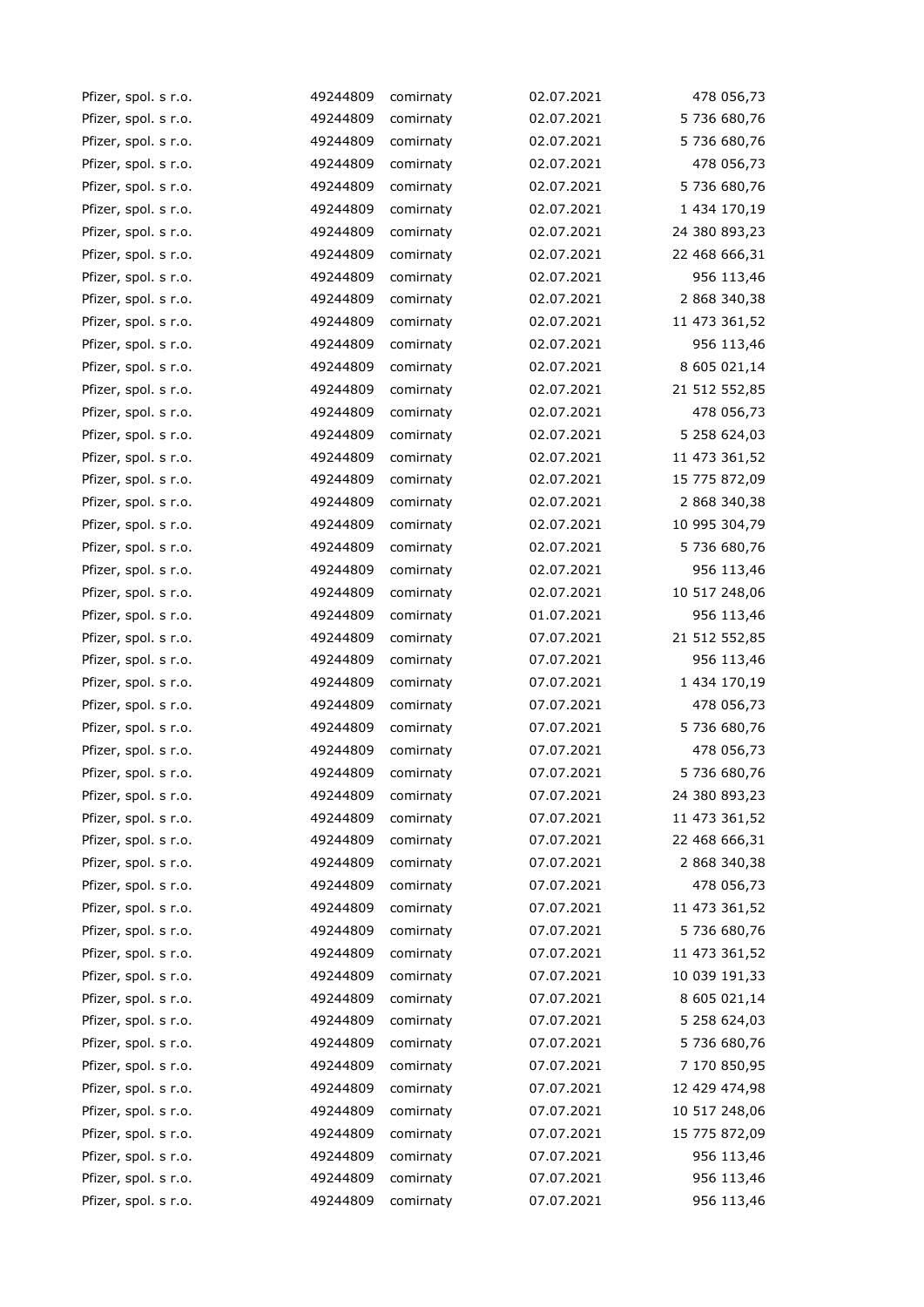| Pfizer, spol. s r.o. | 49244809 | comirnaty | 07.07.2021 | 2 868 340,38  |
|----------------------|----------|-----------|------------|---------------|
| Pfizer, spol. s r.o. | 49244809 | comirnaty | 07.07.2021 | 5 736 680,76  |
| Pfizer, spol. s r.o. | 49244809 | comirnaty | 07.07.2021 | 10 995 304,79 |
| Pfizer, spol. s r.o. | 49244809 | comirnaty | 15.07.2021 | 956 113,46    |
| Pfizer, spol. s r.o. | 49244809 | comirnaty | 09.07.2021 | 28 205 347,07 |
| Pfizer, spol. s r.o. | 49244809 | comirnaty | 09.07.2021 | 3 346 397,11  |
| Pfizer, spol. s r.o. | 49244809 | comirnaty | 09.07.2021 | 478 056,73    |
| Pfizer, spol. s r.o. | 49244809 | comirnaty | 09.07.2021 | 30 117 573,99 |
| Pfizer, spol. s r.o. | 49244809 | comirnaty | 09.07.2021 | 5 736 680,76  |
| Pfizer, spol. s r.o. | 49244809 | comirnaty | 09.07.2021 | 478 056,73    |
| Pfizer, spol. s r.o. | 49244809 | comirnaty | 09.07.2021 | 6 692 794,22  |
| Pfizer, spol. s r.o. | 49244809 | comirnaty | 09.07.2021 | 31 073 687,45 |
| Pfizer, spol. s r.o. | 49244809 | comirnaty | 15.07.2021 | 478 056,73    |
| Pfizer, spol. s r.o. | 49244809 | comirnaty | 13.07.2021 | 13 863 645,17 |
| Pfizer, spol. s r.o. | 49244809 | comirnaty | 09.07.2021 | 11 473 361,52 |
| Pfizer, spol. s r.o. | 49244809 | comirnaty | 15.07.2021 | 7 170 850,95  |
| Pfizer, spol. s r.o. | 49244809 | comirnaty | 15.07.2021 | 7 170 850,95  |
| Pfizer, spol. s r.o. | 49244809 | comirnaty | 15.07.2021 | 2 868 340,38  |
| Pfizer, spol. s r.o. | 49244809 | comirnaty | 15.07.2021 | 956 113,46    |
| Pfizer, spol. s r.o. | 49244809 | comirnaty | 15.07.2021 | 17 210 042,28 |
| Pfizer, spol. s r.o. | 49244809 | comirnaty | 15.07.2021 | 6 692 794,22  |
| Pfizer, spol. s r.o. | 49244809 | comirnaty | 15.07.2021 | 2 868 340,38  |
| Pfizer, spol. s r.o. | 49244809 | comirnaty | 15.07.2021 | 20 556 439,39 |
| Pfizer, spol. s r.o. | 49244809 | comirnaty | 15.07.2021 | 16 253 928,82 |
| Pfizer, spol. s r.o. | 49244809 | comirnaty | 15.07.2021 | 13 385 588,44 |
| Pfizer, spol. s r.o. | 49244809 | comirnaty | 15.07.2021 | 13 385 588,44 |
| Pfizer, spol. s r.o. | 49244809 | comirnaty | 15.07.2021 | 956 113,46    |
| Pfizer, spol. s r.o. | 49244809 | comirnaty | 15.07.2021 | 5 736 680,76  |
| Pfizer, spol. s r.o. | 49244809 | comirnaty | 15.07.2021 | 956 113,46    |
| Pfizer, spol. s r.o. | 49244809 | comirnaty | 15.07.2021 | 15 297 815,36 |
| Pfizer, spol. s r.o. | 49244809 | comirnaty | 15.07.2021 | 5 736 680,76  |
| Pfizer, spol. s r.o. | 49244809 | comirnaty | 15.07.2021 | 12 907 531,71 |
| Pfizer, spol. s r.o. | 49244809 | comirnaty | 23.07.2021 | 3 346 397,11  |
| Pfizer, spol. s r.o. | 49244809 | comirnaty | 26.07.2021 | 28 683 403,80 |
| Pfizer, spol. s r.o. | 49244809 | comirnaty | 26.07.2021 | 956 113,46    |
| Pfizer, spol. s r.o. | 49244809 | comirnaty | 26.07.2021 | 478 056,73    |
| Pfizer, spol. s r.o. | 49244809 | comirnaty | 26.07.2021 | 478 056,73    |
| Pfizer, spol. s r.o. | 49244809 | comirnaty | 26.07.2021 | 20 556 439,39 |
| Pfizer, spol. s r.o. | 49244809 | comirnaty | 26.07.2021 | 5 736 680,76  |
| Pfizer, spol. s r.o. | 49244809 | comirnaty | 26.07.2021 | 15 297 815,36 |
| Pfizer, spol. s r.o. | 49244809 | comirnaty | 26.07.2021 | 478 056,73    |
| Pfizer, spol. s r.o. | 49244809 | comirnaty | 26.07.2021 | 30 117 573,99 |
| Pfizer, spol. s r.o. | 49244809 | comirnaty | 26.07.2021 | 31 073 687,45 |
| Pfizer, spol. s r.o. | 49244809 | comirnaty | 26.07.2021 | 13 863 645,17 |
| Pfizer, spol. s r.o. | 49244809 | comirnaty | 26.07.2021 | 956 113,46    |
| Pfizer, spol. s r.o. | 49244809 | comirnaty | 26.07.2021 | 6 214 737,49  |
| Pfizer, spol. s r.o. | 49244809 | comirnaty | 26.07.2021 | 6 692 794,22  |
| Pfizer, spol. s r.o. | 49244809 | comirnaty | 26.07.2021 | 11 473 361,52 |
| Pfizer, spol. s r.o. | 49244809 | comirnaty | 26.07.2021 | 2 868 340,38  |
| Pfizer, spol. s r.o. | 49244809 | comirnaty | 26.07.2021 | 12 907 531,71 |
|                      |          |           |            |               |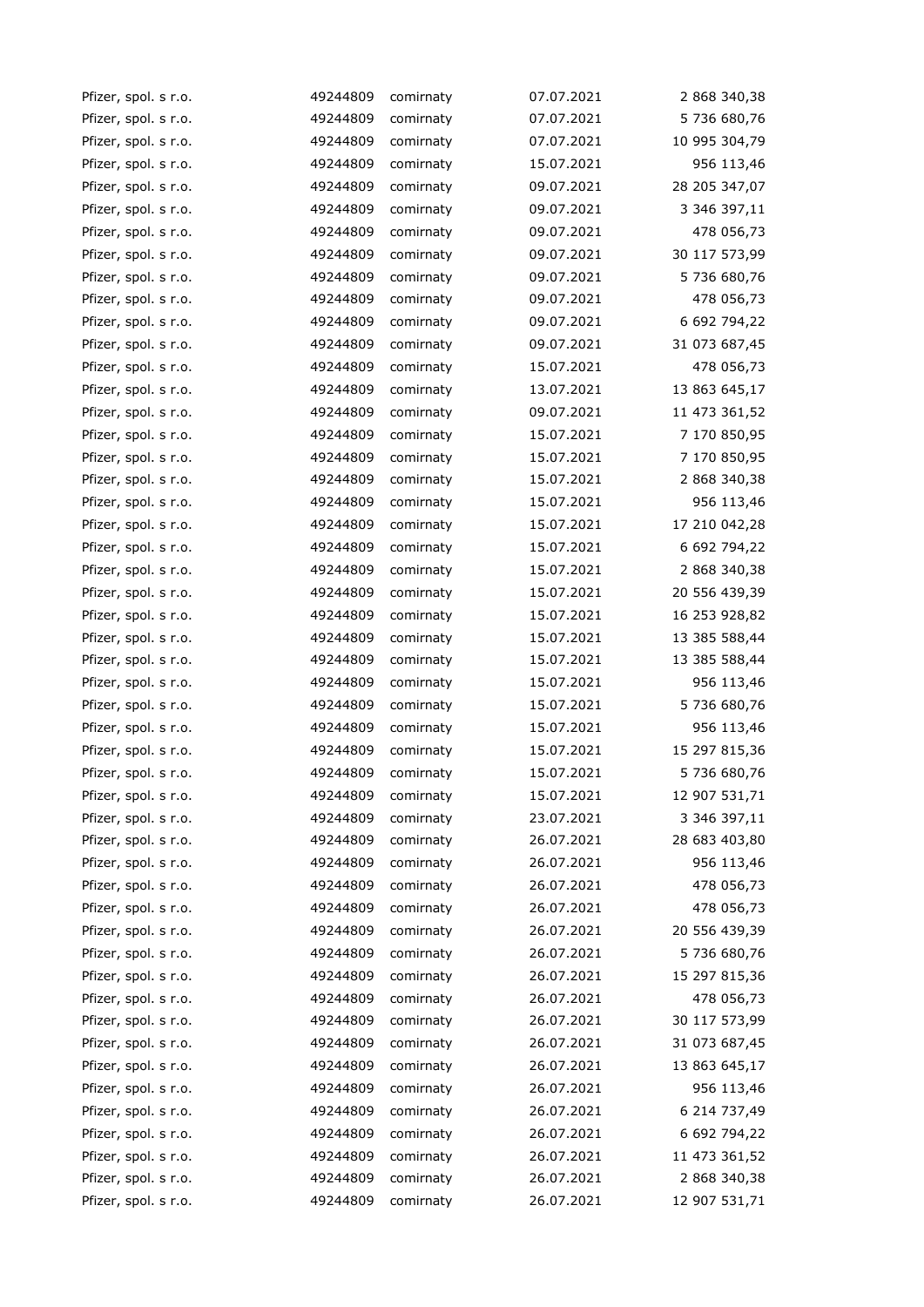| Pfizer, spol. s r.o. | 49244809 | comirnaty | 26.07.2021 | 6 692 794,22  |
|----------------------|----------|-----------|------------|---------------|
| Pfizer, spol. s r.o. | 49244809 | comirnaty | 26.07.2021 | 7 170 850,95  |
| Pfizer, spol. s r.o. | 49244809 | comirnaty | 26.07.2021 | 6 692 794,22  |
| Pfizer, spol. s r.o. | 49244809 | comirnaty | 26.07.2021 | 2 868 340,38  |
| Pfizer, spol. s r.o. | 49244809 | comirnaty | 26.07.2021 | 13 385 588,44 |
| Pfizer, spol. s r.o. | 49244809 | comirnaty | 26.07.2021 | 17 210 042,28 |
| Pfizer, spol. s r.o. | 49244809 | comirnaty | 26.07.2021 | 16 253 928,82 |
| Pfizer, spol. s r.o. | 49244809 | comirnaty | 26.07.2021 | 5 736 680,76  |
| Pfizer, spol. s r.o. | 49244809 | comirnaty | 26.07.2021 | 13 385 588,44 |
| Pfizer, spol. s r.o. | 49244809 | comirnaty | 26.07.2021 | 956 113,46    |
| Pfizer, spol. s r.o. | 49244809 | comirnaty | 26.07.2021 | 956 113,46    |
| Pfizer, spol. s r.o. | 49244809 | comirnaty | 02.08.2021 | 17 210 042,28 |
| Pfizer, spol. s r.o. | 49244809 | comirnaty | 02.08.2021 | 2 390 283,65  |
| Pfizer, spol. s r.o. | 49244809 | comirnaty | 02.08.2021 | 956 113,46    |
| Pfizer, spol. s r.o. | 49244809 | comirnaty | 02.08.2021 | 15 297 815,36 |
| Pfizer, spol. s r.o. | 49244809 | comirnaty | 02.08.2021 | 7 648 907,68  |
| Pfizer, spol. s r.o. | 49244809 | comirnaty | 02.08.2021 | 6 214 737,49  |
| Pfizer, spol. s r.o. | 49244809 | comirnaty | 02.08.2021 | 2 390 283,65  |
| Pfizer, spol. s r.o. | 49244809 | comirnaty | 02.08.2021 | 6 692 794,22  |
| Pfizer, spol. s r.o. | 49244809 | comirnaty | 02.08.2021 | 15 297 815,36 |
| Pfizer, spol. s r.o. | 49244809 | comirnaty | 02.08.2021 | 1 434 170,19  |
| Pfizer, spol. s r.o. | 49244809 | comirnaty | 02.08.2021 | 5 258 624,03  |
| Pfizer, spol. s r.o. | 49244809 | comirnaty | 02.08.2021 | 5 736 680,76  |
| Pfizer, spol. s r.o. | 49244809 | comirnaty | 02.08.2021 | 2 868 340,38  |
| Pfizer, spol. s r.o. | 49244809 | comirnaty | 02.08.2021 | 2 390 283,65  |
| Pfizer, spol. s r.o. | 49244809 | comirnaty | 02.08.2021 | 7 648 907,68  |
| Pfizer, spol. s r.o. | 49244809 | comirnaty | 02.08.2021 | 478 056,73    |
| Pfizer, spol. s r.o. | 49244809 | comirnaty | 02.08.2021 | 9 561 134,60  |
| Pfizer, spol. s r.o. | 49244809 | comirnaty | 02.08.2021 | 6 692 794,22  |
| Pfizer, spol. s r.o. | 49244809 | comirnaty | 02.08.2021 | 956 113,46    |
| Pfizer, spol. s r.o. | 49244809 | comirnaty | 02.08.2021 | 5 258 624,03  |
| Pfizer, spol. s r.o. | 49244809 | comirnaty | 02.08.2021 | 7 648 907,68  |
| Pfizer, spol. s r.o. | 49244809 | comirnaty | 02.08.2021 | 1 434 170,19  |
| Pfizer, spol. s r.o. | 49244809 | comirnaty | 02.08.2021 | 7 648 907,68  |
| Pfizer, spol. s r.o. | 49244809 | comirnaty | 02.08.2021 | 3 346 397,11  |
| Pfizer, spol. s r.o. | 49244809 | comirnaty | 02.08.2021 | 956 113,46    |
| Pfizer, spol. s r.o. | 49244809 | comirnaty | 02.08.2021 | 2 390 283,65  |
| Pfizer, spol. s r.o. | 49244809 | comirnaty | 02.08.2021 | 478 056,73    |
| Pfizer, spol. s r.o. | 49244809 | comirnaty | 03.08.2021 | 17 688 099,01 |
| Pfizer, spol. s r.o. | 49244809 | comirnaty | 03.08.2021 | 2 868 340,38  |
| Pfizer, spol. s r.o. | 49244809 | comirnaty | 03.08.2021 | 6 692 794,22  |
| Pfizer, spol. s r.o. | 49244809 | comirnaty | 03.08.2021 | 478 056,73    |
| Pfizer, spol. s r.o. | 49244809 | comirnaty | 03.08.2021 | 6 214 737,49  |
| Pfizer, spol. s r.o. | 49244809 | comirnaty | 03.08.2021 | 14 341 701,90 |
| Pfizer, spol. s r.o. | 49244809 | comirnaty | 03.08.2021 | 7 170 850,95  |
| Pfizer, spol. s r.o. | 49244809 | comirnaty | 03.08.2021 | 6 214 737,49  |
| Pfizer, spol. s r.o. | 49244809 | comirnaty | 03.08.2021 | 2 868 340,38  |
| Pfizer, spol. s r.o. | 49244809 | comirnaty | 03.08.2021 | 478 056,73    |
| Pfizer, spol. s r.o. | 49244809 | comirnaty | 03.08.2021 | 2 390 283,65  |
| Pfizer, spol. s r.o. | 49244809 | comirnaty | 02.08.2021 | 2 390 283,65  |
|                      |          |           |            |               |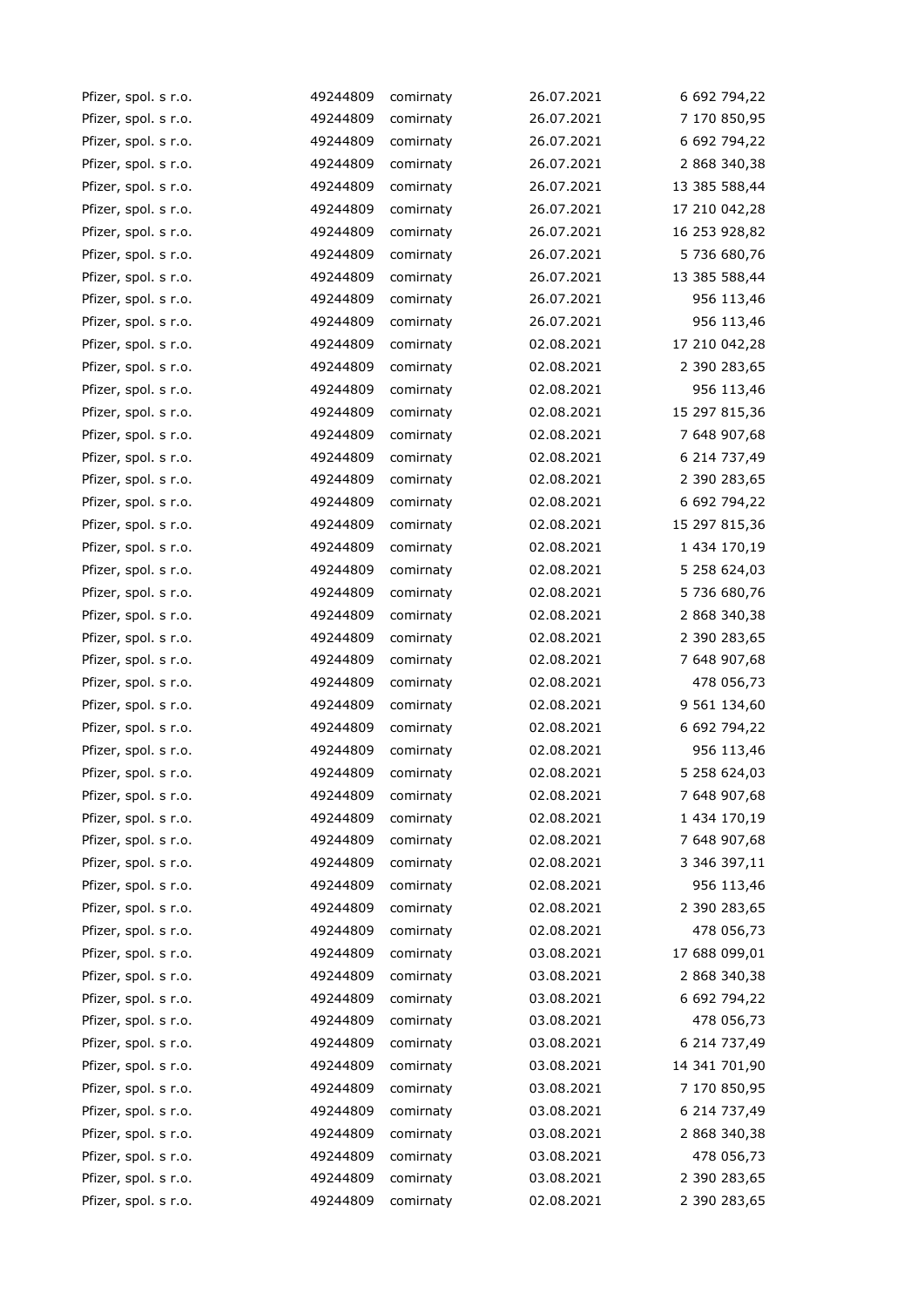| Pfizer, spol. s r.o. | 49244809 | comirnaty | 02.08.2021 | 9 083 077,87  |
|----------------------|----------|-----------|------------|---------------|
| Pfizer, spol. s r.o. | 49244809 | comirnaty | 02.08.2021 | 7 170 850,95  |
| Pfizer, spol. s r.o. | 49244809 | comirnaty | 02.08.2021 | 9 561 134,60  |
| Pfizer, spol. s r.o. | 49244809 | comirnaty | 02.08.2021 | 956 113,46    |
| Pfizer, spol. s r.o. | 49244809 | comirnaty | 02.08.2021 | 2 868 340,38  |
| Pfizer, spol. s r.o. | 49244809 | comirnaty | 03.08.2021 | 3 824 453,84  |
| Pfizer, spol. s r.o. | 49244809 | comirnaty | 03.08.2021 | 8 126 964,41  |
| Pfizer, spol. s r.o. | 49244809 | comirnaty | 03.08.2021 | 956 113,46    |
| Pfizer, spol. s r.o. | 49244809 | comirnaty | 03.08.2021 | 1 434 170,19  |
| Pfizer, spol. s r.o. | 49244809 | comirnaty | 03.08.2021 | 956 113,46    |
| Pfizer, spol. s r.o. | 49244809 | comirnaty | 03.08.2021 | 4 780 567,30  |
| Pfizer, spol. s r.o. | 49244809 | comirnaty | 02.08.2021 | 5 736 680,76  |
| Pfizer, spol. s r.o. | 49244809 | comirnaty | 02.08.2021 | 5 736 680,76  |
| Pfizer, spol. s r.o. | 49244809 | comirnaty | 02.08.2021 | 14 819 758,63 |
| Pfizer, spol. s r.o. | 49244809 | comirnaty | 02.08.2021 | 956 113,46    |
| Pfizer, spol. s r.o. | 49244809 | comirnaty | 04.08.2021 | 17 223 099,66 |
| Pfizer, spol. s r.o. | 49244809 | comirnaty | 04.08.2021 | 2 792 935,08  |
| Pfizer, spol. s r.o. | 49244809 | comirnaty | 04.08.2021 | 930 978,36    |
| Pfizer, spol. s r.o. | 49244809 | comirnaty | 04.08.2021 | 6 516 848,52  |
| Pfizer, spol. s r.o. | 49244809 | comirnaty | 04.08.2021 | 1 861 956,72  |
| Pfizer, spol. s r.o. | 49244809 | comirnaty | 04.08.2021 | 6 051 359,34  |
| Pfizer, spol. s r.o. | 49244809 | comirnaty | 04.08.2021 | 13 033 697,04 |
| Pfizer, spol. s r.o. | 49244809 | comirnaty | 04.08.2021 | 465 489,18    |
| Pfizer, spol. s r.o. | 49244809 | comirnaty | 04.08.2021 | 13 964 675,40 |
| Pfizer, spol. s r.o. | 49244809 | comirnaty | 04.08.2021 | 7 447 826,88  |
| Pfizer, spol. s r.o. | 49244809 | comirnaty | 04.08.2021 | 930 978,36    |
| Pfizer, spol. s r.o. | 49244809 | comirnaty | 04.08.2021 | 2 792 935,08  |
| Pfizer, spol. s r.o. | 49244809 | comirnaty | 04.08.2021 | 5 120 380,98  |
| Pfizer, spol. s r.o. | 49244809 | comirnaty | 04.08.2021 | 2 792 935,08  |
| Pfizer, spol. s r.o. | 49244809 | comirnaty | 04.08.2021 | 930 978,36    |
| Pfizer, spol. s r.o. | 49244809 | comirnaty | 04.08.2021 | 6 051 359,34  |
| Pfizer, spol. s r.o. | 49244809 | comirnaty | 04.08.2021 | 465 489,18    |
| Pfizer, spol. s r.o. | 49244809 | comirnaty | 04.08.2021 | 10 240 761,96 |
| Pfizer, spol. s r.o. | 49244809 | comirnaty | 04.08.2021 | 2 792 935,08  |
| Pfizer, spol. s r.o. | 49244809 | comirnaty | 04.08.2021 | 8 378 805,24  |
| Pfizer, spol. s r.o. | 49244809 | comirnaty | 04.08.2021 | 2 792 935,08  |
| Pfizer, spol. s r.o. | 49244809 | comirnaty | 04.08.2021 | 5 120 380,98  |
| Pfizer, spol. s r.o. | 49244809 | comirnaty | 04.08.2021 | 1 396 467,54  |
| Pfizer, spol. s r.o. | 49244809 | comirnaty | 04.08.2021 | 6 516 848,52  |
| Pfizer, spol. s r.o. | 49244809 | comirnaty | 04.08.2021 | 7 447 826,88  |
| Pfizer, spol. s r.o. | 49244809 | comirnaty | 04.08.2021 | 3 258 424,26  |
| Pfizer, spol. s r.o. | 49244809 | comirnaty | 04.08.2021 | 5 585 870,16  |
| Pfizer, spol. s r.o. | 49244809 | comirnaty | 11.08.2021 | 930 978,36    |
| Pfizer, spol. s r.o. | 49244809 | comirnaty | 11.08.2021 | 6 516 848,52  |
| Pfizer, spol. s r.o. | 49244809 | comirnaty | 11.08.2021 | 6 051 359,34  |
| Pfizer, spol. s r.o. | 49244809 | comirnaty | 11.08.2021 | 6 051 359,34  |
| Pfizer, spol. s r.o. | 49244809 | comirnaty | 11.08.2021 | 15 361 142,94 |
| Pfizer, spol. s r.o. | 49244809 | comirnaty | 11.08.2021 | 11 637 229,50 |
| Pfizer, spol. s r.o. | 49244809 | comirnaty | 11.08.2021 | 465 489,18    |
| Pfizer, spol. s r.o. | 49244809 | comirnaty | 11.08.2021 | 2 327 445,90  |
|                      |          |           |            |               |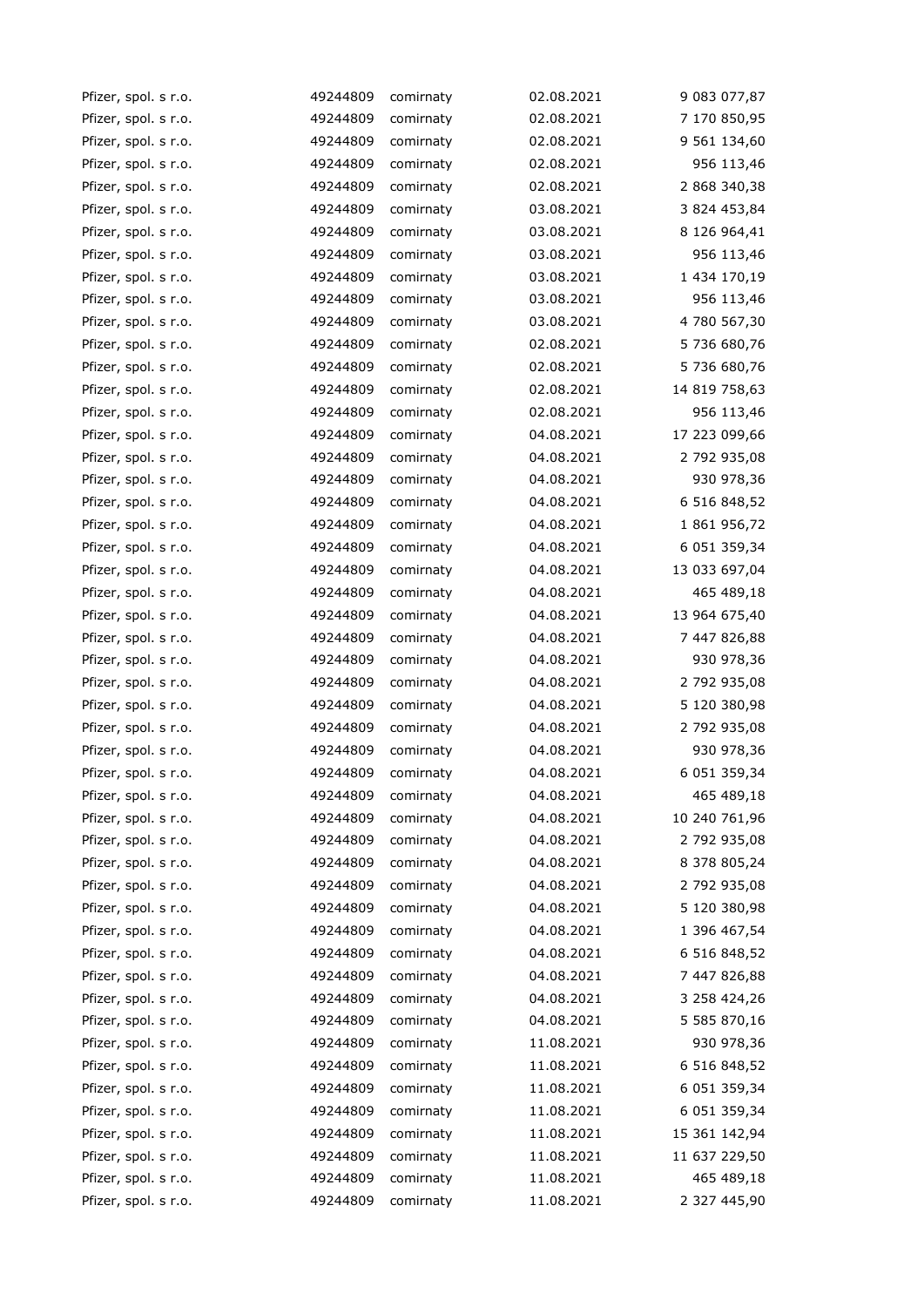| Pfizer, spol. s r.o. | 49244809 | comirnaty        | 11.08.2021 | 6 051 359,34  |
|----------------------|----------|------------------|------------|---------------|
| Pfizer, spol. s r.o. | 49244809 | comirnaty        | 11.08.2021 | 5 585 870,16  |
| Pfizer, spol. s r.o. | 49244809 | comirnaty        | 11.08.2021 | 5 120 380,98  |
| Pfizer, spol. s r.o. | 49244809 | comirnaty        | 11.08.2021 | 2 792 935,08  |
| Pfizer, spol. s r.o. | 49244809 | comirnaty        | 11.08.2021 | 2 792 935,08  |
| Pfizer, spol. s r.o. | 49244809 | comirnaty        | 11.08.2021 | 7 913 316,06  |
| Pfizer, spol. s r.o. | 49244809 | comirnaty        | 11.08.2021 | 6 516 848,52  |
| Pfizer, spol. s r.o. | 49244809 | comirnaty        | 11.08.2021 | 1 396 467,54  |
| Pfizer, spol. s r.o. | 49244809 | comirnaty        | 11.08.2021 | 11 171 740,32 |
| Pfizer, spol. s r.o. | 49244809 | comirnaty        | 11.08.2021 | 930 978,36    |
| Pfizer, spol. s r.o. | 49244809 | comirnaty        | 11.08.2021 | 7 913 316,06  |
| Pfizer, spol. s r.o. | 49244809 | comirnaty        | 11.08.2021 | 930 978,36    |
| Pfizer, spol. s r.o. | 49244809 | comirnaty        | 11.08.2021 | 2 327 445,90  |
| Pfizer, spol. s r.o. | 49244809 | comirnaty        | 11.08.2021 | 2 327 445,90  |
| Pfizer, spol. s r.o. | 49244809 | comirnaty        | 11.08.2021 | 7 447 826,88  |
| Pfizer, spol. s r.o. | 49244809 | comirnaty        | 11.08.2021 | 465 489,18    |
| Pfizer, spol. s r.o. | 49244809 | comirnaty        | 11.08.2021 | 2 792 935,08  |
| Pfizer, spol. s r.o. | 49244809 | comirnaty        | 11.08.2021 | 2 327 445,90  |
| Pfizer, spol. s r.o. | 49244809 | comirnaty        | 11.08.2021 | 16 757 610,48 |
| Pfizer, spol. s r.o. | 49244809 | comirnaty - souh | 11.08.2021 | 1 765 966,46  |
| Pfizer, spol. s r.o. | 49244809 | comirnaty        | 03.09.2021 | 2 337 329,50  |
| Pfizer, spol. s r.o. | 49244809 | comirnaty        | 03.09.2021 | 16 361 306,50 |
| Pfizer, spol. s r.o. | 49244809 | comirnaty        | 03.09.2021 | 934 931,80    |
| Pfizer, spol. s r.o. | 49244809 | comirnaty        | 03.09.2021 | 9 349 318,00  |
| Pfizer, spol. s r.o. | 49244809 | comirnaty        | 03.09.2021 | 15 893 840,60 |
| Pfizer, spol. s r.o. | 49244809 | comirnaty        | 03.09.2021 | 6 077 056,70  |
| Pfizer, spol. s r.o. | 49244809 | comirnaty        | 03.09.2021 | 2 804 795,40  |
| Pfizer, spol. s r.o. | 49244809 | comirnaty        | 03.09.2021 | 14 958 908,80 |
| Pfizer, spol. s r.o. | 49244809 | comirnaty        | 03.09.2021 | 467 465,90    |
| Pfizer, spol. s r.o. | 49244809 | comirnaty        | 03.09.2021 | 1 869 863,60  |
| Pfizer, spol. s r.o. | 49244809 | comirnaty        | 03.09.2021 | 467 465,90    |
| Pfizer, spol. s r.o. | 49244809 | comirnaty        | 03.09.2021 | 934 931,80    |
| Pfizer, spol. s r.o. | 49244809 | comirnaty        | 03.09.2021 | 2 804 795,40  |
| Pfizer, spol. s r.o. | 49244809 | comirnaty        | 03.09.2021 | 6 077 056,70  |
| Pfizer, spol. s r.o. | 49244809 | comirnaty        | 03.09.2021 | 6 544 522,60  |
| Pfizer, spol. s r.o. | 49244809 | comirnaty        | 03.09.2021 | 7 946 920,30  |
| Pfizer, spol. s r.o. | 49244809 | comirnaty        | 03.09.2021 | 3 272 261,30  |
| Pfizer, spol. s r.o. | 49244809 | comirnaty        | 03.09.2021 | 7 479 454,40  |
| Pfizer, spol. s r.o. | 49244809 | comirnaty        | 03.09.2021 | 12 154 113,40 |
| Pfizer, spol. s r.o. | 49244809 | comirnaty        | 03.09.2021 | 7 946 920,30  |
| Pfizer, spol. s r.o. | 49244809 | comirnaty        | 03.09.2021 | 3 272 261,30  |
| Pfizer, spol. s r.o. | 49244809 | comirnaty        | 03.09.2021 | 934 931,80    |
| Pfizer, spol. s r.o. | 49244809 | comirnaty        | 03.09.2021 | 2 804 795,40  |
| Pfizer, spol. s r.o. | 49244809 | comirnaty        | 03.09.2021 | 7 011 988,50  |
| Pfizer, spol. s r.o. | 49244809 | comirnaty        | 03.09.2021 | 7 011 988,50  |
| Pfizer, spol. s r.o. | 49244809 | comirnaty        | 03.09.2021 | 5 609 590,80  |
| Pfizer, spol. s r.o. | 49244809 | comirnaty        | 03.09.2021 | 3 272 261,30  |
| Pfizer, spol. s r.o. | 49244809 | comirnaty        | 02.09.2021 | 934 931,80    |
| Pfizer, spol. s r.o. | 49244809 | comirnaty        | 07.09.2021 | 16 361 306,50 |
| Pfizer, spol. s r.o. | 49244809 | comirnaty        | 07.09.2021 | 2 337 329,50  |
|                      |          |                  |            |               |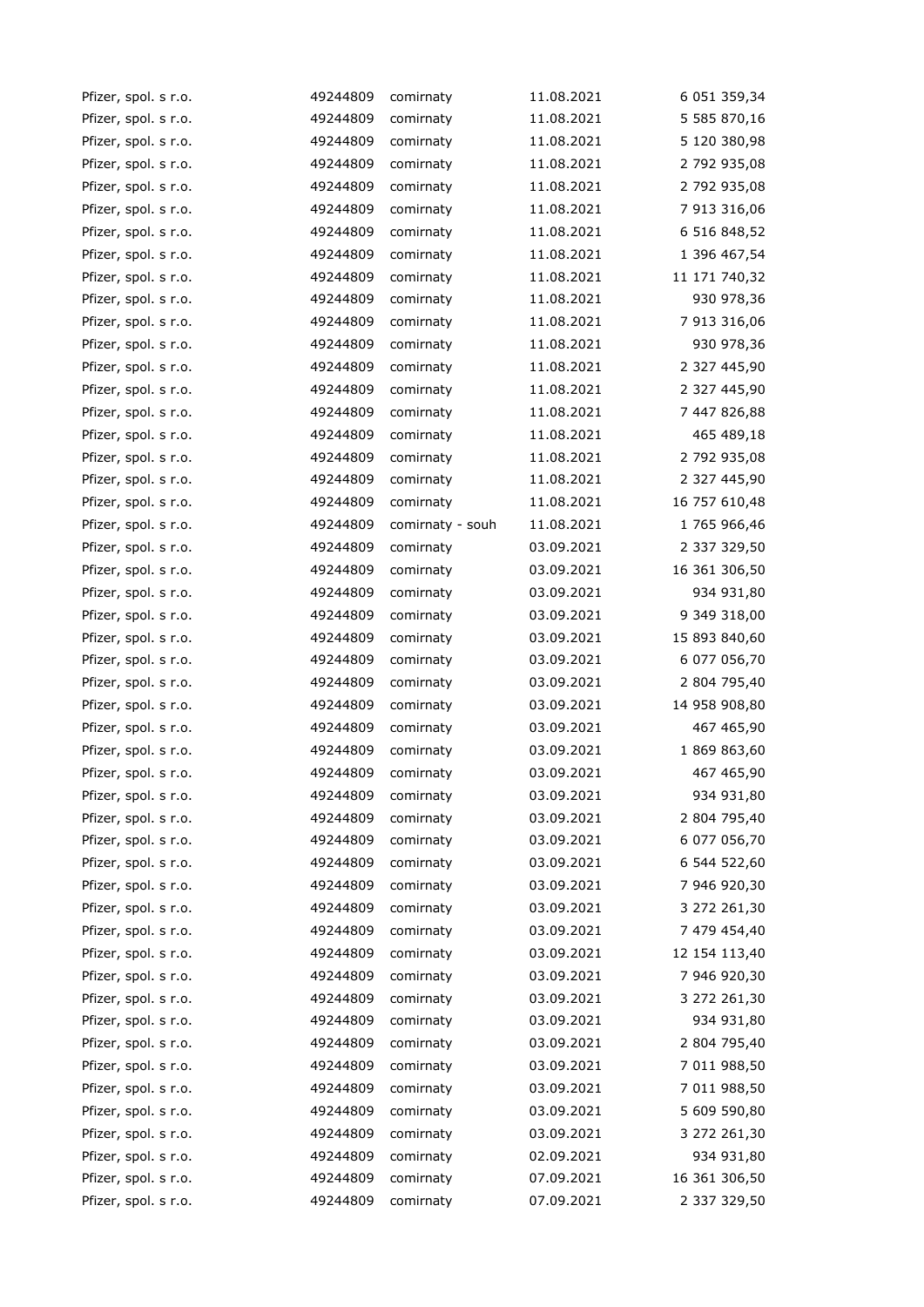| Pfizer, spol. s r.o. | 49244809 | comirnaty | 07.09.2021 | 467 465,90    |
|----------------------|----------|-----------|------------|---------------|
| Pfizer, spol. s r.o. | 49244809 | comirnaty | 07.09.2021 | 6 077 056,70  |
| Pfizer, spol. s r.o. | 49244809 | comirnaty | 07.09.2021 | 15 893 840,60 |
| Pfizer, spol. s r.o. | 49244809 | comirnaty | 07.09.2021 | 467 465,90    |
| Pfizer, spol. s r.o. | 49244809 | comirnaty | 07.09.2021 | 6 544 522,60  |
| Pfizer, spol. s r.o. | 49244809 | comirnaty | 07.09.2021 | 1 869 863,60  |
| Pfizer, spol. s r.o. | 49244809 | comirnaty | 07.09.2021 | 7 946 920,30  |
| Pfizer, spol. s r.o. | 49244809 | comirnaty | 07.09.2021 | 5 609 590,80  |
| Pfizer, spol. s r.o. | 49244809 | comirnaty | 07.09.2021 | 934 931,80    |
| Pfizer, spol. s r.o. | 49244809 | comirnaty | 07.09.2021 | 3 272 261,30  |
| Pfizer, spol. s r.o. | 49244809 | comirnaty | 07.09.2021 | 2 804 795,40  |
| Pfizer, spol. s r.o. | 49244809 | comirnaty | 07.09.2021 | 6 077 056,70  |
| Pfizer, spol. s r.o. | 49244809 | comirnaty | 02.09.2021 | 2 804 795,40  |
| Pfizer, spol. s r.o. | 49244809 | comirnaty | 07.09.2021 | 12 154 113,40 |
| Pfizer, spol. s r.o. | 49244809 | comirnaty | 07.09.2021 | 7 946 920,30  |
| Pfizer, spol. s r.o. | 49244809 | comirnaty | 07.09.2021 | 3 272 261,30  |
| Pfizer, spol. s r.o. | 49244809 | comirnaty | 07.09.2021 | 2 804 795,40  |
| Pfizer, spol. s r.o. | 49244809 | comirnaty | 07.09.2021 | 7 479 454,40  |
| Pfizer, spol. s r.o. | 49244809 | comirnaty | 07.09.2021 | 7 011 988,50  |
| Pfizer, spol. s r.o. | 49244809 | comirnaty | 07.09.2021 | 14 958 908,80 |
| Pfizer, spol. s r.o. | 49244809 | comirnaty | 02.09.2021 | 934 931,80    |
| Pfizer, spol. s r.o. | 49244809 | comirnaty | 02.09.2021 | 7 011 988,50  |
| Pfizer, spol. s r.o. | 49244809 | comirnaty | 02.09.2021 | 3 272 261,30  |
| Pfizer, spol. s r.o. | 49244809 | comirnaty | 02.09.2021 | 9 349 318,00  |
| Pfizer, spol. s r.o. | 49244809 | comirnaty | 22.09.2021 | 1 402 397,70  |
| Pfizer, spol. s r.o. | 49244809 | comirnaty | 22.09.2021 | 7 011 988,50  |
| Pfizer, spol. s r.o. | 49244809 | comirnaty | 22.09.2021 | 1 869 863,60  |
| Pfizer, spol. s r.o. | 49244809 | comirnaty | 22.09.2021 | 1 402 397,70  |
| Pfizer, spol. s r.o. | 49244809 | comirnaty | 22.09.2021 | 4 674 659,00  |
| Pfizer, spol. s r.o. | 49244809 | comirnaty | 22.09.2021 | 1 869 863,60  |
| Pfizer, spol. s r.o. | 49244809 | comirnaty | 22.09.2021 | 13 089 045,20 |
| Pfizer, spol. s r.o. | 49244809 | comirnaty | 22.09.2021 | 2 804 795,40  |
| Pfizer, spol. s r.o. | 49244809 | comirnaty | 22.09.2021 | 934 931,80    |
| Pfizer, spol. s r.o. | 49244809 | comirnaty | 22.09.2021 | 2 804 795,40  |
| Pfizer, spol. s r.o. | 49244809 | comirnaty | 22.09.2021 | 6 544 522,60  |
| Pfizer, spol. s r.o. | 49244809 | comirnaty | 22.09.2021 | 3 272 261,30  |
| Pfizer, spol. s r.o. | 49244809 | comirnaty | 22.09.2021 | 6 544 522,60  |
| Pfizer, spol. s r.o. | 49244809 | comirnaty | 22.09.2021 | 934 931,80    |
| Pfizer, spol. s r.o. | 49244809 | comirnaty | 22.09.2021 | 9 349 318,00  |
| Pfizer, spol. s r.o. | 49244809 | comirnaty | 22.09.2021 | 7 011 988,50  |
| Pfizer, spol. s r.o. | 49244809 | comirnaty | 22.09.2021 | 6 077 056,70  |
| Pfizer, spol. s r.o. | 49244809 | comirnaty | 22.09.2021 | 7 479 454,40  |
| Pfizer, spol. s r.o. | 49244809 | comirnaty | 22.09.2021 | 13 556 511,10 |
| Pfizer, spol. s r.o. | 49244809 | comirnaty | 22.09.2021 | 3 272 261,30  |
| Pfizer, spol. s r.o. | 49244809 | comirnaty | 22.09.2021 | 2 804 795,40  |
| Pfizer, spol. s r.o. | 49244809 | comirnaty | 22.09.2021 | 2 804 795,40  |
| Pfizer, spol. s r.o. | 49244809 | comirnaty | 22.09.2021 | 7 479 454,40  |
| Pfizer, spol. s r.o. | 49244809 | comirnaty | 22.09.2021 | 1 402 397,70  |
| Pfizer, spol. s r.o. | 49244809 | comirnaty | 22.09.2021 | 7 479 454,40  |
| Pfizer, spol. s r.o. | 49244809 | comirnaty | 22.09.2021 | 6 077 056,70  |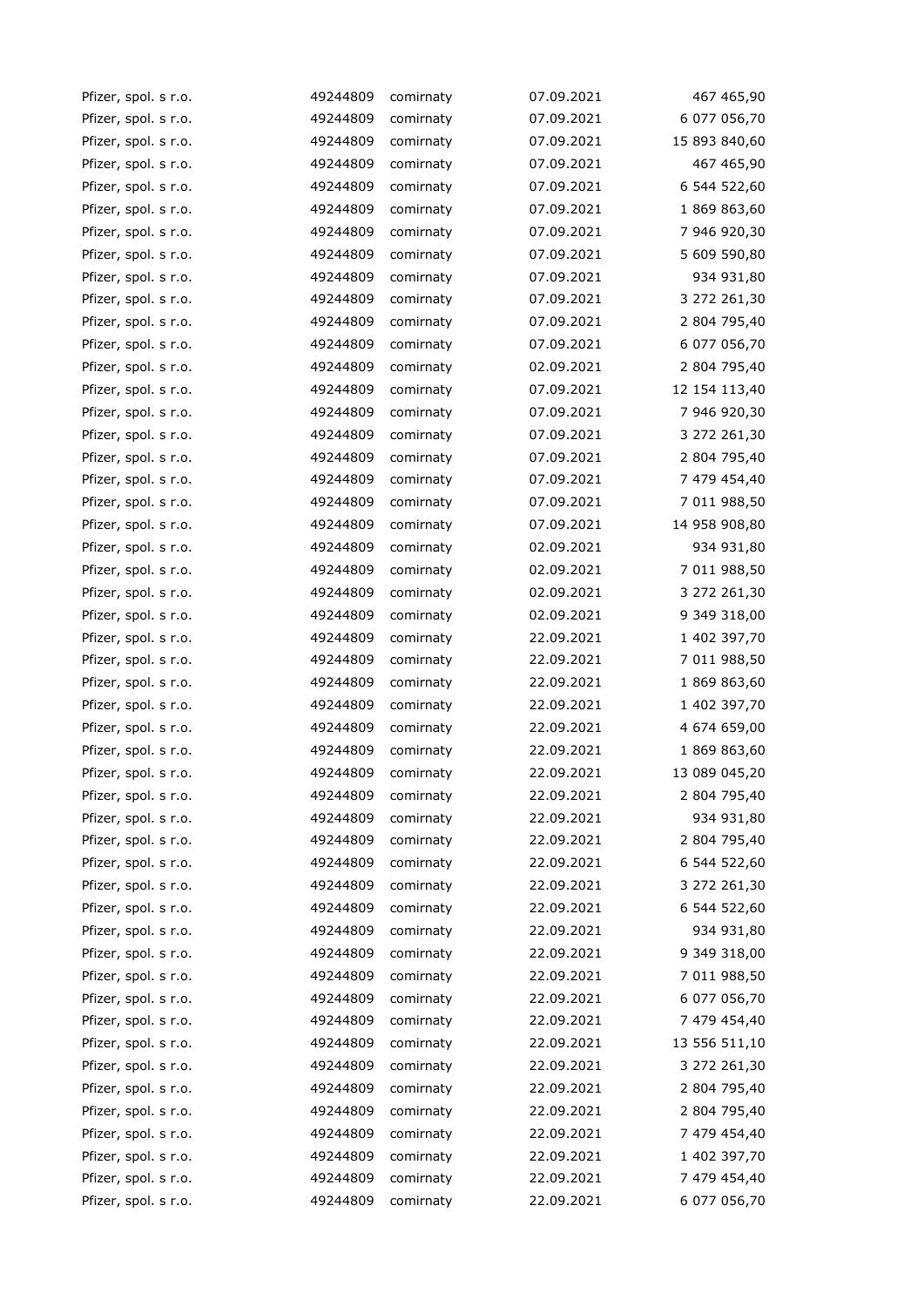| Pfizer, spol. s r.o. | 49244809 | comirnaty | 22.09.2021 | 934 931,80    |
|----------------------|----------|-----------|------------|---------------|
| Pfizer, spol. s r.o. | 49244809 | comirnaty | 22.09.2021 | 2 337 329,50  |
| Pfizer, spol. s r.o. | 49244809 | comirnaty | 05.10.2021 | 7 479 454,40  |
| Pfizer, spol. s r.o. | 49244809 | comirnaty | 05.10.2021 | 1 869 863,60  |
| Pfizer, spol. s r.o. | 49244809 | comirnaty | 05.10.2021 | 1 402 397,70  |
| Pfizer, spol. s r.o. | 49244809 | comirnaty | 05.10.2021 | 1 402 397,70  |
| Pfizer, spol. s r.o. | 49244809 | comirnaty | 05.10.2021 | 1 869 863,60  |
| Pfizer, spol. s r.o. | 49244809 | comirnaty | 05.10.2021 | 4 674 659,00  |
| Pfizer, spol. s r.o. | 49244809 | comirnaty | 05.10.2021 | 7 011 988,50  |
| Pfizer, spol. s r.o. | 49244809 | comirnaty | 05.10.2021 | 9 349 318,00  |
| Pfizer, spol. s r.o. | 49244809 | comirnaty | 05.10.2021 | 934 931,80    |
| Pfizer, spol. s r.o. | 49244809 | comirnaty | 05.10.2021 | 6 544 522,60  |
| Pfizer, spol. s r.o. | 49244809 | comirnaty | 05.10.2021 | 3 272 261,30  |
| Pfizer, spol. s r.o. | 49244809 | comirnaty | 05.10.2021 | 13 556 511,10 |
| Pfizer, spol. s r.o. | 49244809 | comirnaty | 05.10.2021 | 2 804 795,40  |
| Pfizer, spol. s r.o. | 49244809 | comirnaty | 05.10.2021 | 2 804 795,40  |
| Pfizer, spol. s r.o. | 49244809 | comirnaty | 05.10.2021 | 2 804 795,40  |
| Pfizer, spol. s r.o. | 49244809 | comirnaty | 05.10.2021 | 3 272 261,30  |
| Pfizer, spol. s r.o. | 49244809 | comirnaty | 05.10.2021 | 6 544 522,60  |
| Pfizer, spol. s r.o. | 49244809 | comirnaty | 05.10.2021 | 6 077 056,70  |
| Pfizer, spol. s r.o. | 49244809 | comirnaty | 05.10.2021 | 1 402 397,70  |
| Pfizer, spol. s r.o. | 49244809 | comirnaty | 05.10.2021 | 7 479 454,40  |
| Pfizer, spol. s r.o. | 49244809 | comirnaty | 05.10.2021 | 7 479 454,40  |
| Pfizer, spol. s r.o. | 49244809 | comirnaty | 05.10.2021 | 6 077 056,70  |
| Pfizer, spol. s r.o. | 49244809 | comirnaty | 05.10.2021 | 7 479 454,40  |
| Pfizer, spol. s r.o. | 49244809 | comirnaty | 05.10.2021 | 2 804 795,40  |
| Pfizer, spol. s r.o. | 49244809 | comirnaty | 05.10.2021 | 13 556 511,10 |
| Pfizer, spol. s r.o. | 49244809 | comirnaty | 05.10.2021 | 934 931,80    |
| Pfizer, spol. s r.o. | 49244809 | comirnaty | 05.10.2021 | 934 931,80    |
| Pfizer, spol. s r.o. | 49244809 | comirnaty | 05.10.2021 | 2 337 329,50  |
| Pfizer, spol. s r.o. | 49244809 | comirnaty | 19.10.2021 | 4 674 659,00  |
| Pfizer, spol. s r.o. | 49244809 | comirnaty | 19.10.2021 | 934 931,80    |
| Pfizer, spol. s r.o. | 49244809 | comirnaty | 19.10.2021 | 4 674 659,00  |
| Pfizer, spol. s r.o. | 49244809 | comirnaty | 19.10.2021 | 1 402 397,70  |
| Pfizer, spol. s r.o. | 49244809 | comirnaty | 19.10.2021 | 4 207 193,10  |
| Pfizer, spol. s r.o. | 49244809 | comirnaty | 19.10.2021 | 1 402 397,70  |
| Pfizer, spol. s r.o. | 49244809 | comirnaty | 19.10.2021 | 1 402 397,70  |
| Pfizer, spol. s r.o. | 49244809 | comirnaty | 19.10.2021 | 1 402 397,70  |
| Pfizer, spol. s r.o. | 49244809 | comirnaty | 19.10.2021 | 467 465,90    |
| Pfizer, spol. s r.o. | 49244809 | comirnaty | 19.10.2021 | 4 674 659,00  |
| Pfizer, spol. s r.o. | 49244809 | comirnaty | 19.10.2021 | 934 931,80    |
| Pfizer, spol. s r.o. | 49244809 | comirnaty | 19.10.2021 | 4 207 193,10  |
| Pfizer, spol. s r.o. | 49244809 | comirnaty | 19.10.2021 | 4 674 659,00  |
| Pfizer, spol. s r.o. | 49244809 | comirnaty | 19.10.2021 | 5 609 590,80  |
| Pfizer, spol. s r.o. | 49244809 | comirnaty | 19.10.2021 | 1 869 863,60  |
| Pfizer, spol. s r.o. | 49244809 | comirnaty | 19.10.2021 | 9 816 783,90  |
| Pfizer, spol. s r.o. | 49244809 | comirnaty | 19.10.2021 | 4 207 193,10  |
| Pfizer, spol. s r.o. | 49244809 | comirnaty | 19.10.2021 | 934 931,80    |
| Pfizer, spol. s r.o. | 49244809 | comirnaty | 19.10.2021 | 934 931,80    |
| Pfizer, spol. s r.o. | 49244809 | comirnaty | 19.10.2021 | 1 402 397,70  |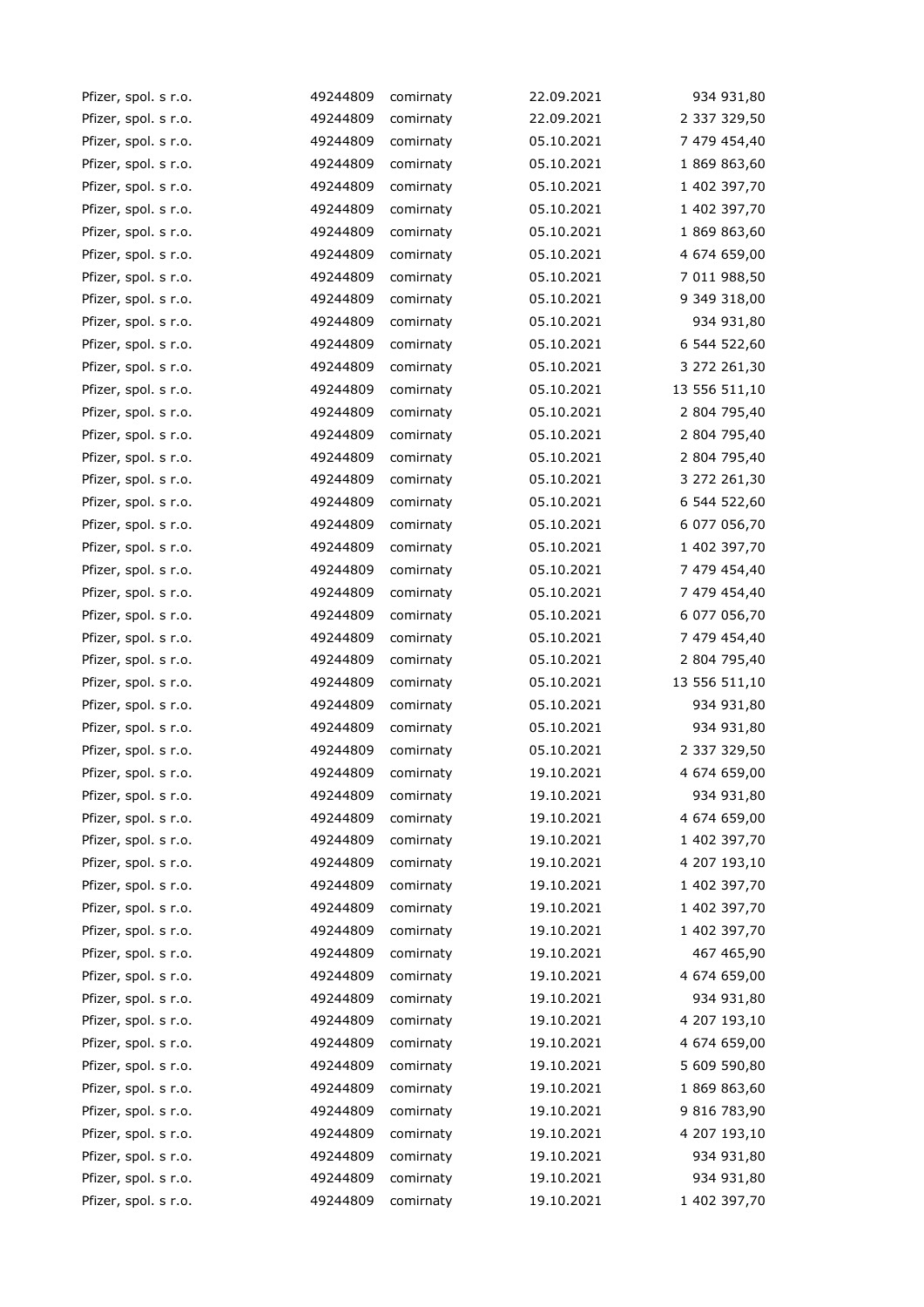| Pfizer, spol. s r.o. | 49244809 | comirnaty | 19.10.2021 | 2 337 329,50  |
|----------------------|----------|-----------|------------|---------------|
| Pfizer, spol. s r.o. | 49244809 | comirnaty | 19.10.2021 | 10 284 249,80 |
| Pfizer, spol. s r.o. | 49244809 | comirnaty | 19.10.2021 | 4 207 193,10  |
| Pfizer, spol. s r.o. | 49244809 | comirnaty | 19.10.2021 | 3 739 727,20  |
| Pfizer, spol. s r.o. | 49244809 | comirnaty | 19.10.2021 | 1 869 863,60  |
| Pfizer, spol. s r.o. | 49244809 | comirnaty | 19.10.2021 | 934 931,80    |
| Pfizer, spol. s r.o. | 49244809 | comirnaty | 19.10.2021 | 5 142 124,90  |
| Pfizer, spol. s r.o. | 49244809 | comirnaty | 19.10.2021 | 1 402 397,70  |
| Pfizer, spol. s r.o. | 49244809 | comirnaty | 19.10.2021 | 4 674 659,00  |
| Pfizer, spol. s r.o. | 49244809 | comirnaty | 19.10.2021 | 934 931,80    |
| Pfizer, spol. s r.o. | 49244809 | comirnaty | 19.10.2021 | 4 674 659,00  |
| Pfizer, spol. s r.o. | 49244809 | comirnaty | 19.10.2021 | 4 674 659,00  |
| Pfizer, spol. s r.o. | 49244809 | comirnaty | 19.10.2021 | 1 402 397,70  |
| Pfizer, spol. s r.o. | 49244809 | comirnaty | 19.10.2021 | 1 402 397,70  |
| Pfizer, spol. s r.o. | 49244809 | comirnaty | 19.10.2021 | 1 402 397,70  |
| Pfizer, spol. s r.o. | 49244809 | comirnaty | 19.10.2021 | 4 207 193,10  |
| Pfizer, spol. s r.o. | 49244809 | comirnaty | 19.10.2021 | 10 284 249,80 |
| Pfizer, spol. s r.o. | 49244809 | comirnaty | 19.10.2021 | 934 931,80    |
| Pfizer, spol. s r.o. | 49244809 | comirnaty | 19.10.2021 | 4 207 193,10  |
| Pfizer, spol. s r.o. | 49244809 | comirnaty | 19.10.2021 | 467 465,90    |
| Pfizer, spol. s r.o. | 49244809 | comirnaty | 19.10.2021 | 1 402 397,70  |
| Pfizer, spol. s r.o. | 49244809 | comirnaty | 19.10.2021 | 934 931,80    |
| Pfizer, spol. s r.o. | 49244809 | comirnaty | 19.10.2021 | 4 207 193,10  |
| Pfizer, spol. s r.o. | 49244809 | comirnaty | 19.10.2021 | 934 931,80    |
| Pfizer, spol. s r.o. | 49244809 | comirnaty | 19.10.2021 | 2 337 329,50  |
| Pfizer, spol. s r.o. | 49244809 | comirnaty | 19.10.2021 | 1 869 863,60  |
| Pfizer, spol. s r.o. | 49244809 | comirnaty | 19.10.2021 | 4 207 193,10  |
| Pfizer, spol. s r.o. | 49244809 | comirnaty | 19.10.2021 | 1 869 863,60  |
| Pfizer, spol. s r.o. | 49244809 | comirnaty | 19.10.2021 | 4 674 659,00  |
| Pfizer, spol. s r.o. | 49244809 | comirnaty | 19.10.2021 | 3 272 261,30  |
| Pfizer, spol. s r.o. | 49244809 | comirnaty | 19.10.2021 | 2 337 329,50  |
| Pfizer, spol. s r.o. | 49244809 | comirnaty | 19.10.2021 | 934 931,80    |
| Pfizer, spol. s r.o. | 49244809 | comirnaty | 19.10.2021 | 3 739 727,20  |
| Pfizer, spol. s r.o. | 49244809 | comirnaty | 19.10.2021 | 9 816 783,90  |
| Pfizer, spol. s r.o. | 49244809 | comirnaty | 19.10.2021 | 5 142 124,90  |
| Pfizer, spol. s r.o. | 49244809 | comirnaty | 19.10.2021 | 1 869 863,60  |
| Pfizer, spol. s r.o. | 49244809 | comirnaty | 19.10.2021 | 1 402 397,70  |
| Pfizer, spol. s r.o. | 49244809 | comirnaty | 19.10.2021 | 98 167 839,00 |
| Pfizer, spol. s r.o. | 49244809 | comirnaty | 27.10.2021 | 21 035 965,50 |
| Pfizer, spol. s r.o. | 49244809 | comirnaty | 27.10.2021 | 37 397 272,00 |
| Pfizer, spol. s r.o. | 49244809 | comirnaty | 27.10.2021 | 4 674 659,00  |
| Pfizer, spol. s r.o. | 49244809 | comirnaty | 27.10.2021 | 4 674 659,00  |
| Pfizer, spol. s r.o. | 49244809 | comirnaty | 27.10.2021 | 934 931,80    |
| Pfizer, spol. s r.o. | 49244809 | comirnaty | 27.10.2021 | 6 077 056,70  |
| Pfizer, spol. s r.o. | 49244809 | comirnaty | 27.10.2021 | 37 397 272,00 |
| Pfizer, spol. s r.o. | 49244809 | comirnaty | 27.10.2021 | 7 011 988,50  |
| Pfizer, spol. s r.o. | 49244809 | comirnaty | 29.10.2021 | 2 337 329,50  |
| Pfizer, spol. s r.o. | 49244809 | comirnaty | 27.10.2021 | 30 385 283,50 |
| Pfizer, spol. s r.o. | 49244809 | comirnaty | 27.10.2021 | 2 804 795,40  |
| Pfizer, spol. s r.o. | 49244809 | comirnaty | 27.10.2021 | 7 011 988,50  |
|                      |          |           |            |               |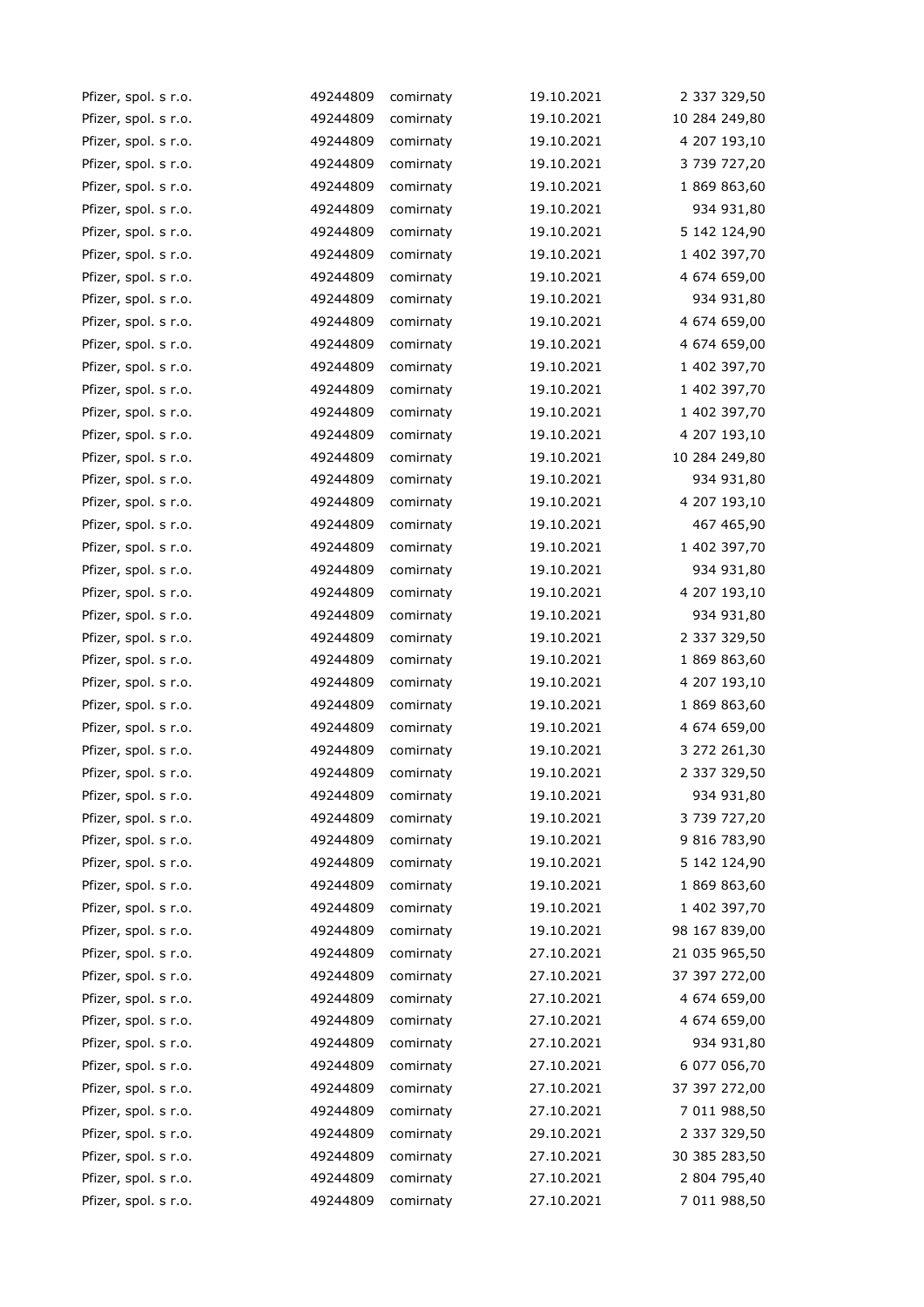| Pfizer, spol. s r.o. | 49244809 | comirnaty | 27.10.2021 | 4 674 659,00   |
|----------------------|----------|-----------|------------|----------------|
| Pfizer, spol. s r.o. | 49244809 | comirnaty | 27.10.2021 | 3 739 727,20   |
| Pfizer, spol. s r.o. | 49244809 | comirnaty | 27.10.2021 | 7 479 454,40   |
| Pfizer, spol. s r.o. | 49244809 | comirnaty | 27.10.2021 | 7 011 988,50   |
| Pfizer, spol. s r.o. | 49244809 | comirnaty | 27.10.2021 | 18 698 636,00  |
| Pfizer, spol. s r.o. | 49244809 | comirnaty | 02.11.2021 | 30 852 749,40  |
| Pfizer, spol. s r.o. | 49244809 | comirnaty | 05.11.2021 | 7 011 988,50   |
| Pfizer, spol. s r.o. | 49244809 | comirnaty | 05.11.2021 | 9 349 318,00   |
| Pfizer, spol. s r.o. | 49244809 | comirnaty | 05.11.2021 | 30 852 749,40  |
| Pfizer, spol. s r.o. | 49244809 | comirnaty | 05.11.2021 | 18 698 636,00  |
| Pfizer, spol. s r.o. | 49244809 | comirnaty | 05.11.2021 | 18 698 636,00  |
| Pfizer, spol. s r.o. | 49244809 | comirnaty | 16.11.2021 | 28 047 954,00  |
| Pfizer, spol. s r.o. | 49244809 | comirnaty | 16.11.2021 | 28 982 885,80  |
| Pfizer, spol. s r.o. | 49244809 | comirnaty | 16.11.2021 | 28 047 954,00  |
| Pfizer, spol. s r.o. | 49244809 | comirnaty | 16.11.2021 | 85 078 793,80  |
| Pfizer, spol. s r.o. | 49244809 | comirnaty | 22.11.2021 | 53 758 578,50  |
| Pfizer, spol. s r.o. | 49244809 | comirnaty | 07.12.2021 | 28 047 954,00  |
| Pfizer, spol. s r.o. | 49244809 | comirnaty | 07.12.2021 | 65 912 691,90  |
| Pfizer, spol. s r.o. | 49244809 | comirnaty | 07.12.2021 | 28 047 954,00  |
| Pfizer, spol. s r.o. | 49244809 | comirnaty | 07.12.2021 | 33 190 078,90  |
| Pfizer, spol. s r.o. | 49244809 | comirnaty | 07.12.2021 | 60 770 567,00  |
| Pfizer, spol. s r.o. | 49244809 | comirnaty | 07.12.2021 | 28 047 954,00  |
| Pfizer, spol. s r.o. | 49244809 | comirnaty | 13.12.2021 | 122 476 065,80 |
| Pfizer, spol. s r.o. | 49244809 | comirnaty | 21.12.2021 | 94 428 111,80  |
| Pfizer, spol. s r.o. | 49244809 | comirnaty | 21.12.2021 | 11 686 647,50  |
| Pfizer, spol. s r.o. | 49244809 | comirnaty | 21.12.2021 | 16 361 306,50  |
| Pfizer, spol. s r.o. | 49244809 | comirnaty | 27.12.2021 | 28 472 686,76  |
| Pfizer, spol. s r.o. | 49244809 | comirnaty | 12.01.2022 | 2 979 873,00   |
| Pfizer, spol. s r.o. | 49244809 | comirnaty | 12.01.2022 | 5 959 746,00   |
| Pfizer, spol. s r.o. | 49244809 | comirnaty | 12.01.2022 | 88 323 436,48  |
| Pfizer, spol. s r.o. | 49244809 | comirnaty | 12.01.2022 | 8 939 619,00   |
| Pfizer, spol. s r.o. | 49244809 | comirnaty | 12.01.2022 | 2 979 873,00   |
| Pfizer, spol. s r.o. | 49244809 | comirnaty | 12.01.2022 | 29 053 762,00  |
| Pfizer, spol. s r.o. | 49244809 | comirnaty | 12.01.2022 | 108 661 069,88 |
| Pfizer, spol. s r.o. | 49244809 | comirnaty | 12.01.2022 | 23 243 009,60  |
| Pfizer, spol. s r.o. | 49244809 | comirnaty | 12.01.2022 | 2 979 873,00   |
| Pfizer, spol. s r.o. | 49244809 | comirnaty | 12.01.2022 | 56 617 587,00  |
| Pfizer, spol. s r.o. | 49244809 | comirnaty | 12.01.2022 | 2 979 873,00   |
| Pfizer, spol. s r.o. | 49244809 | comirnaty | 12.01.2022 | 14 526 881,00  |
| Pfizer, spol. s r.o. | 49244809 | comirnaty | 12.01.2022 | 20 337 633,40  |
| Pfizer, spol. s r.o. | 49244809 | comirnaty | 12.01.2022 | 12 783 655,28  |
| Pfizer, spol. s r.o. | 49244809 | comirnaty | 12.01.2022 | 58 107 524,00  |
| Pfizer, spol. s r.o. | 49244809 | comirnaty | 12.01.2022 | 23 243 009,60  |
| Pfizer, spol. s r.o. | 49244809 | comirnaty | 12.01.2022 | 29 053 762,00  |
| Pfizer, spol. s r.o. | 49244809 | comirnaty | 12.01.2022 | 26 818 857,00  |
| Pfizer, spol. s r.o. | 49244809 | comirnaty | 12.01.2022 | 2 979 873,00   |
| Pfizer, spol. s r.o. | 49244809 | comirnaty | 12.01.2022 | 2 979 873,00   |
| Pfizer, spol. s r.o. | 49244809 | comirnaty | 12.01.2022 | 29 798 730,00  |
| Pfizer, spol. s r.o. | 49244809 | comirnaty | 12.01.2022 | 17 432 257,20  |
| Pfizer, spol. s r.o. | 49244809 | comirnaty | 12.01.2022 | 2 979 873,00   |
|                      |          |           |            |                |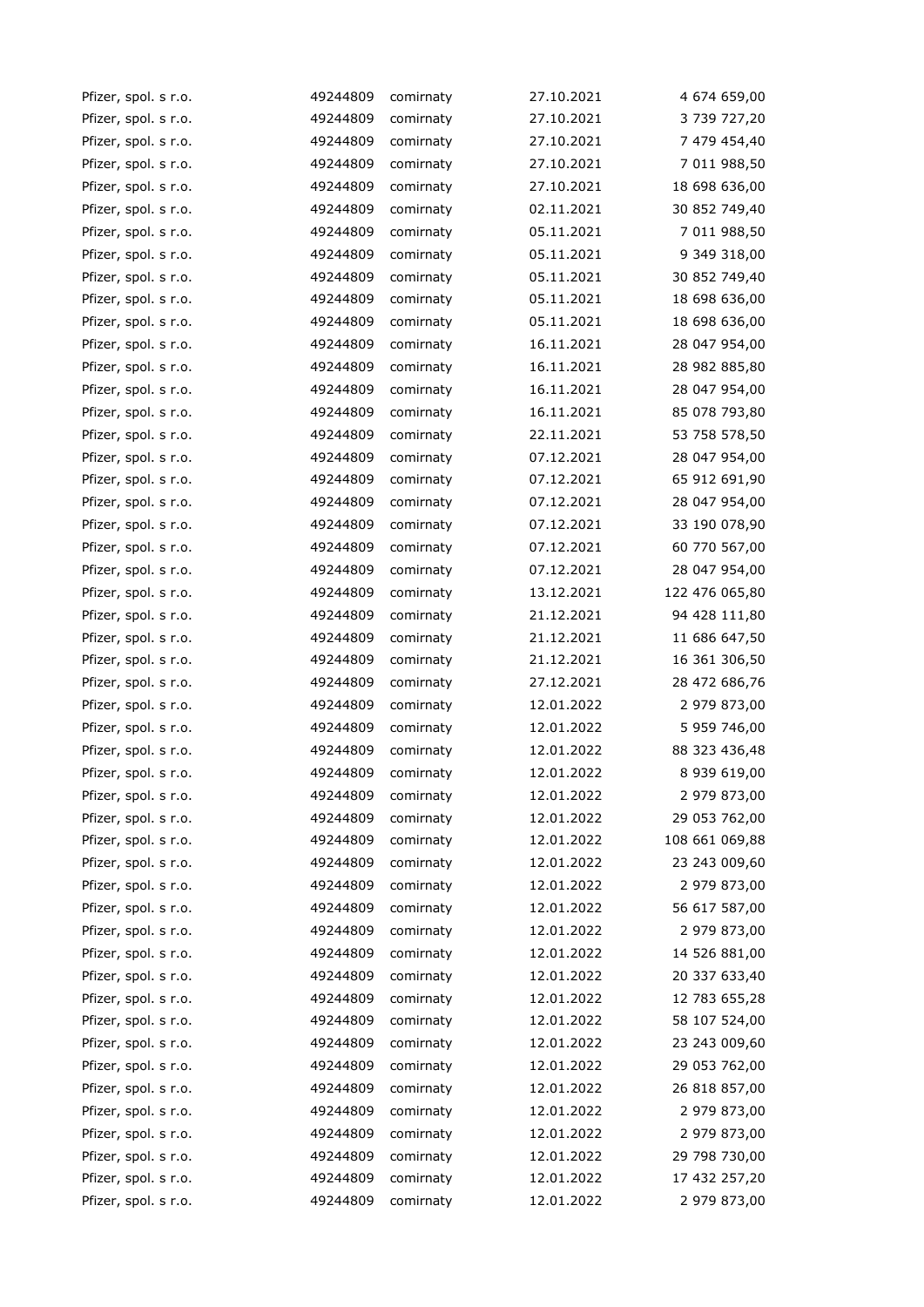| Pfizer, spol. s r.o. | 49244809 | comirnaty      | 12.01.2022 | 17 432 257,20  |
|----------------------|----------|----------------|------------|----------------|
| Pfizer, spol. s r.o. | 49244809 | comirnaty      | 12.01.2022 | 2 979 873,00   |
| Pfizer, spol. s r.o. | 49244809 | comirnaty      | 12.01.2022 | 29 053 762,00  |
| Pfizer, spol. s r.o. | 49244809 | comirnaty      | 12.01.2022 | 4 067 526,68   |
| Pfizer, spol. s r.o. | 49244809 | comirnaty      | 12.01.2022 | 2 979 873,00   |
| Pfizer, spol. s r.o. | 49244809 | comirnaty      | 12.01.2022 | 23 243 009,60  |
| Pfizer, spol. s r.o. | 49244809 | comirnaty      | 12.01.2022 | 34 864 514,40  |
| Pfizer, spol. s r.o. | 49244809 | očkovací látky | 04.02.2022 | 5 810 752,40   |
| Pfizer, spol. s r.o. | 49244809 | očkovací látky | 04.02.2022 | 2 905 376,20   |
| Pfizer, spol. s r.o. | 49244809 | očkovací látky | 04.02.2022 | 9 297 203,84   |
| Pfizer, spol. s r.o. | 49244809 | očkovací látky | 11.02.2022 | 2 979 873,00   |
| Pfizer, spol. s r.o. | 49244809 | očkovací látky | 11.02.2022 | 5 959 746,00   |
| Pfizer, spol. s r.o. | 49244809 | očkovací látky | 11.02.2022 | 2 979 873,00   |
| Pfizer, spol. s r.o. | 49244809 | očkovací látky | 11.02.2022 | 5 959 746,00   |
| Pfizer, spol. s r.o. | 49244809 | očkovací látky | 11.02.2022 | 17 432 257,20  |
| Pfizer, spol. s r.o. | 49244809 | očkovací látky | 11.02.2022 | 5 810 752,40   |
| Pfizer, spol. s r.o. | 49244809 | očkovací látky | 11.02.2022 | 18 013 332,44  |
| Pfizer, spol. s r.o. | 49244809 | očkovací látky | 11.02.2022 | 17 432 257,20  |
| Pfizer, spol. s r.o. | 49244809 | očkovací látky | 11.02.2022 | 11 621 504,80  |
| Pfizer, spol. s r.o. | 49244809 | očkovací látky | 11.02.2022 | 23 243 009,60  |
| Pfizer, spol. s r.o. | 49244809 | očkovací látky | 11.02.2022 | 11 621 504,80  |
| Pfizer, spol. s r.o. | 49244809 | očkovací látky | 11.02.2022 | 16 270 106,72  |
| Pfizer, spol. s r.o. | 49244809 | očkovací látky | 11.02.2022 | 11 621 504,80  |
| Pfizer, spol. s r.o. | 49244809 | očkovací látky | 11.02.2022 | 69 729 028,80  |
| Pfizer, spol. s r.o. | 49244809 | očkovací látky | 11.02.2022 | 31 467 458,88  |
| Pfizer, spol. s r.o. | 49244809 | očkovací látky | 11.02.2022 | 35 758 476,00  |
| Pfizer, spol. s r.o. | 49244809 | očkovací látky | 11.02.2022 | 32 897 797,92  |
| Pfizer, spol. s r.o. | 49244809 | očkovací látky | 11.02.2022 | 10 012 373,28  |
| Pfizer, spol. s r.o. | 49244809 | očkovací látky | 11.02.2022 | 5 721 356,16   |
| Pfizer, spol. s r.o. | 49244809 | comirnaty      | 04.02.2022 | 5 810 752,40   |
| Pfizer, spol. s r.o. | 49244809 | comirnaty      | 04.02.2022 | 62 756 125,92  |
| Pfizer, spol. s r.o. | 49244809 | comirnaty      | 04.02.2022 | 2 324 300,96   |
| Pfizer, spol. s r.o. | 49244809 | comirnaty      | 04.02.2022 | 2 905 376,20   |
| Pfizer, spol. s r.o. | 49244809 | comirnaty      | 04.02.2022 | 23 243 009,60  |
| Pfizer, spol. s r.o. | 49244809 | comirnaty      | 04.02.2022 | 120 863 649,92 |
| Pfizer, spol. s r.o. | 49244809 | comirnaty      | 04.02.2022 | 8 939 619,00   |
| Pfizer, spol. s r.o. | 49244809 | comirnaty      | 04.02.2022 | 2 979 873,00   |
| Pfizer, spol. s r.o. | 49244809 | comirnaty      | 04.02.2022 | 52 296 771,60  |
| Pfizer, spol. s r.o. | 49244809 | comirnaty      | 04.02.2022 | 52 296 771,60  |
| Pfizer, spol. s r.o. | 49244809 | comirnaty      | 04.02.2022 | 23 243 009,60  |
| Pfizer, spol. s r.o. | 49244809 | comirnaty      | 04.02.2022 | 5 959 746,00   |
| Pfizer, spol. s r.o. | 49244809 | comirnaty      | 04.02.2022 | 11 621 504,80  |
| Pfizer, spol. s r.o. | 49244809 | comirnaty      | 04.02.2022 | 17 879 238,00  |
| Pfizer, spol. s r.o. | 49244809 | comirnaty      | 04.02.2022 | 29 053 762,00  |
| Pfizer, spol. s r.o. | 49244809 | očkovací látky | 07.03.2022 | 5 810 752,40   |
| Pfizer, spol. s r.o. | 49244809 | očkovací látky | 07.03.2022 | 23 243 009,60  |
| Pfizer, spol. s r.o. | 49244809 | očkovací látky | 07.03.2022 | 58 107 524,00  |
| Pfizer, spol. s r.o. | 49244809 | očkovací látky | 07.03.2022 | 9 297 203,84   |
| Pfizer, spol. s r.o. | 49244809 | očkovací látky | 07.03.2022 | 72 053 329,76  |
| Pfizer, spol. s r.o. | 49244809 | očkovací látky | 07.03.2022 | 4 648 601,92   |